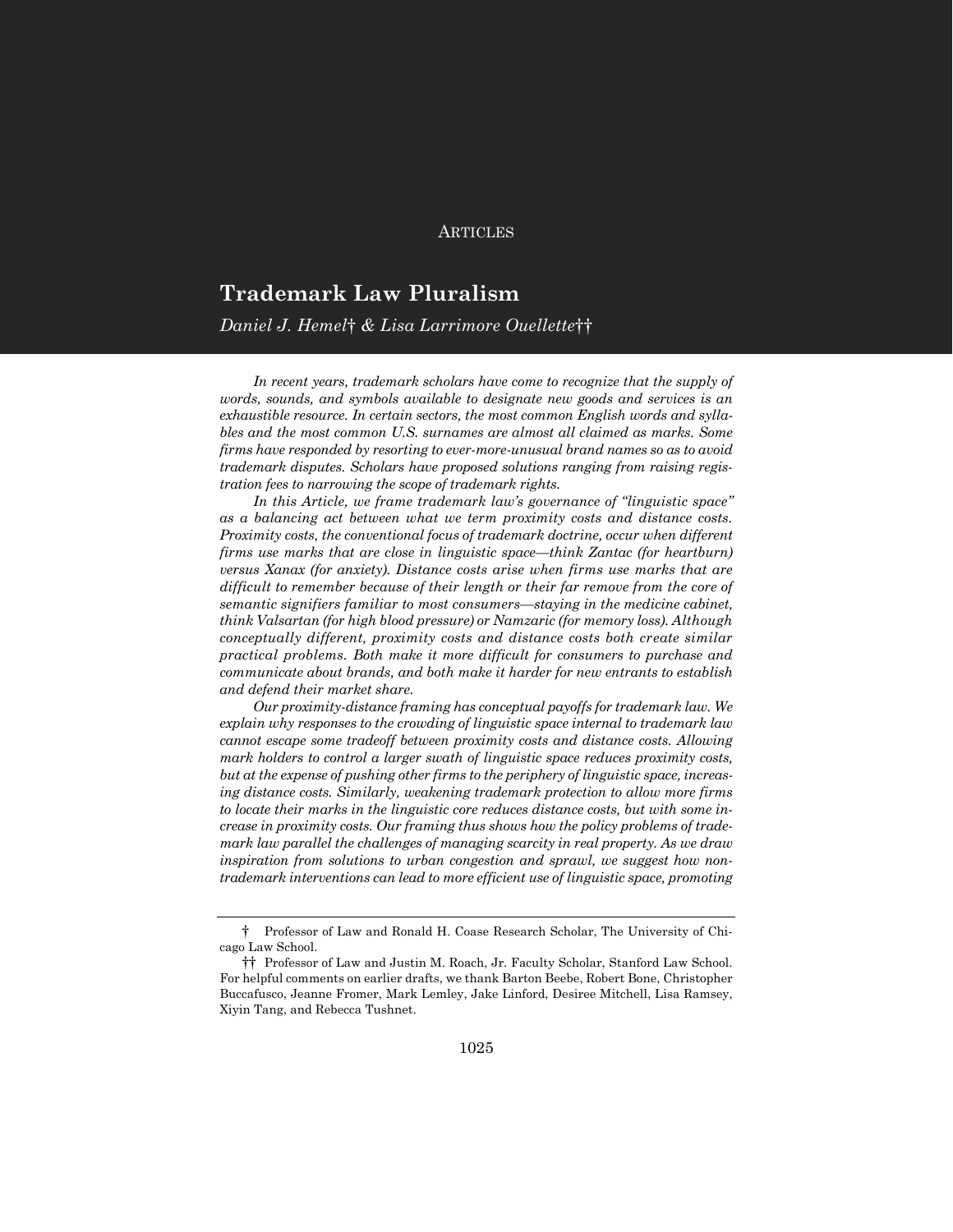*product identification without raising proximity or distance costs. Our approach thus points to the possibility of using a plurality of legal and policy tools to address the proximity-distance dilemma at trademark law's heart. And by relieving some of the pressure on trademark law to resolve the proximity-distance dilemma on its own, our approach frees trademark law to pursue a wider range of goals and to vindicate* 

| L. |    |                                                             |  |
|----|----|-------------------------------------------------------------|--|
|    | А. |                                                             |  |
|    | B. |                                                             |  |
| H. |    |                                                             |  |
|    | А. |                                                             |  |
|    |    |                                                             |  |
|    |    | 2. Pigouvian Taxes on Trademark Transactions  1060          |  |
|    | В. | Reducing the Cognitive Costs of Proximity and Distance 1063 |  |
|    | C. |                                                             |  |
|    |    |                                                             |  |

#### **INTRODUCTION**

<span id="page-1-0"></span>Scholars and judges of trademark law have come to recognize in recent years that the pool of words, sounds, and symbols that are readily available to signify new goods and services is not unlimited. As Professors Barton Beebe and Jeanne Fromer demonstrate in an impressive empirical study, the supply of frequently used English words, pronounceable neologisms, and common U.S surnames available for trademark registration is dwindling.<sup>1</sup> Earlier arrivals already have devoured the most memorable marks, leaving slim pickings for latecomers. The resulting pressure is pushing trademarks into regions once considered part of the "linguistic commons"—most recently, in a 2020 Supreme Court decision that a generic name with ".com" appended to it, like "Booking.com," was potentially eligible for federal trademark registration.<sup>2</sup> This pressure is also causing firms to select

*a broader variety of values.*

<span id="page-1-1"></span><sup>1</sup> Barton Beebe & Jeanne C. Fromer, *Are We Running Out of Trademarks? An Empirical Study of Trademark Depletion and Congestion*, 131 HARV. L. REV. 945, 951 (2018); *see also* 2 J. THOMAS MCCARTHY, MCCARTHY ON TRADEMARKS AND UNFAIR COMPETITION § 11:85 (5th ed. 2017).

<sup>2</sup> U.S. Pat. & Trademark Off. v. Booking.com B.V., 140 S. Ct. 2298, 2301 (2020). In dissent, Justice Stephen Breyer criticized the majority for allowing trademarks to encroach upon the "linguistic commons." *Id.* at 2309 (Breyer, J., dissenting). For earlier uses of that phrase, see, for example, *America Online, Inc. v. AT&T Corp.*, 243 F.3d 812, 821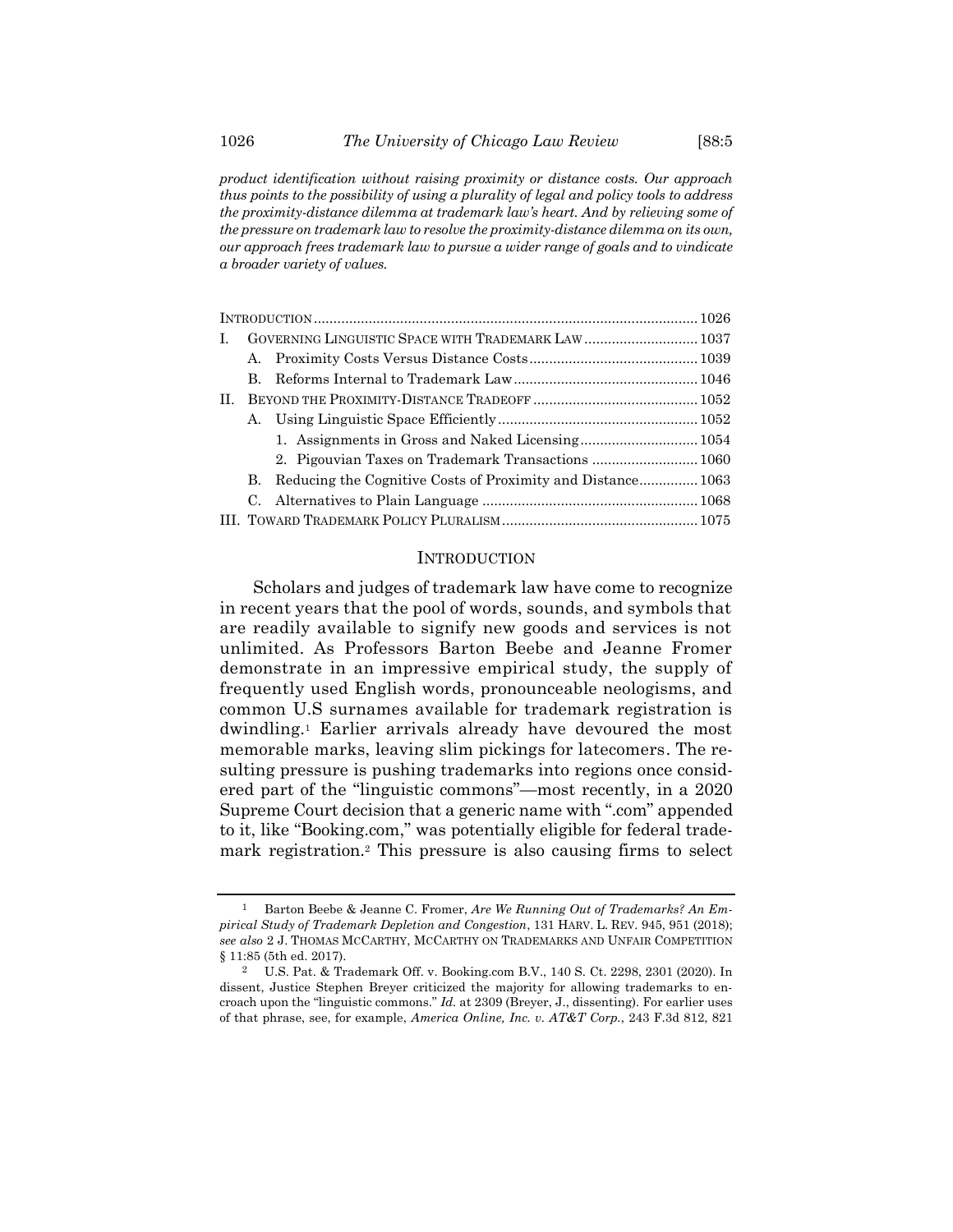marks in the farther reaches of linguistic space—for example, "Nanamica" for a fashion brand instead of, say, "Old Navy."<sup>3</sup>

This crowding of linguistic space potentially imposes what this Article terms "proximity costs" and "distance costs" on society. Proximity costs are all the social costs that arise when different firms use similar marks for similar products—the focus of trademark law's familiar "likelihood of confusion" analysis. <sup>4</sup> Consider, for example, the costs of confusing GlaxoSmithKline's heartburn medication Zantac with Pfizer's anxiety treatment Xanax.<sup>5</sup> Distance costs, on the other hand, occur when firms use newfangled or non-English names that consumers struggle to recognize and recall. Trademark law has yet to develop a framework for evaluating distance costs, but the congestion and depletion highlighted by Beebe and Fromer are concerning only to the extent that less memorable signifiers impose real burdens on consumers and firms. <sup>6</sup> Consider, for example, Valsartan, a drug for high blood

3 The founder of Nanamica initially sought, unsuccessfully, to register "Seven Seas." That led him to *nanamika*—Japanese for "houses of seven seas"—and ultimately to "Nanamica." According to a recent article on naming practices in the fashion industry, the name Nanamica "confused even Japanese shoppers," but the "word's exclusivity" has allowed him to register the trademark, URL, and Instagram handle @nanamica. Jacob Gallagher, *Why Fashion Brands Today Have Such Strange Names*, WALL ST. J. (Jan. 13, 2020), https://www.wsj.com/articles/why-fashion-brands-today-have-such-strange-names -11578934264.

<sup>(4</sup>th Cir. 2001); Jason K. Levine, *Contesting the Incontestable: Reforming Trademark's Descriptive Mark Protection Scheme*, 41 GONZ. L. REV. 29, 48 (2005); Lisa P. Ramsey, *Descriptive Trademarks and the First Amendment*, 70 TENN. L. REV. 1095, 1099 (2003); and Steven Wilf, *Who Authors Trademarks?*, 17 CARDOZO ARTS & ENT. L.J. 1, 36 (1999). *See also* Graeme B. Dinwoodie, *The Death of Ontology: A Teleological Approach to Trademark*  Law, 84 IOWA L. REV. 611, 633 (1999) ("lexical commons"). While we use the term "linguistic commons" to align with the bulk of prior scholarship characterizing the supply of trademarks in spatial terms, we emphasize that products can be described by marks that are neither words nor sounds. *See* Qualitex Co. v. Jacobson Prods. Co., 514 U.S. 159, 162 (1995) (noting that the Lanham Act permits registration of "any word, name, symbol, or device," and that "human beings might use as a 'symbol' or 'device' almost anything at all that is capable of carrying meaning," including a color (quoting 15 U.S.C. § 1127)); *see also, e.g.*, The mark comprises a stylized design of an ankh-like symbol, Registration No. 1,822,461 (service mark registered by The Artist Formerly Known as Prince).

<sup>4</sup> *See* 4 MCCARTHY, *supra* note [1,](#page-1-0) § 23:1.

<sup>5</sup> *See* Theresa Brown, *One Drug, Two Names, Many Problems*, N.Y. TIMES: OPINIONATOR (Nov. 30, 2013), https://perma.cc/2M9N-ZCM4.

<sup>6</sup> For some of the costs imposed on both firms and consumers when trademark depletion forces firms to adopt more distant marks, see Beebe & Fromer, *supra* note [1,](#page-1-0) at 1021–28. The closest doctrinal concept for a mark's distance in linguistic space is its "inherent distinctiveness," although this is an imperfect proxy for cognitive distance. *See infra* note[s 71](#page-19-0)–[74](#page-20-0) and accompanying text. For discussions of the tradeoffs firms face in choosing a descriptive mark that is more likely to be confused with nearby brands versus a more distinctive mark that requires greater communicative effort, see Laura A. Heymann,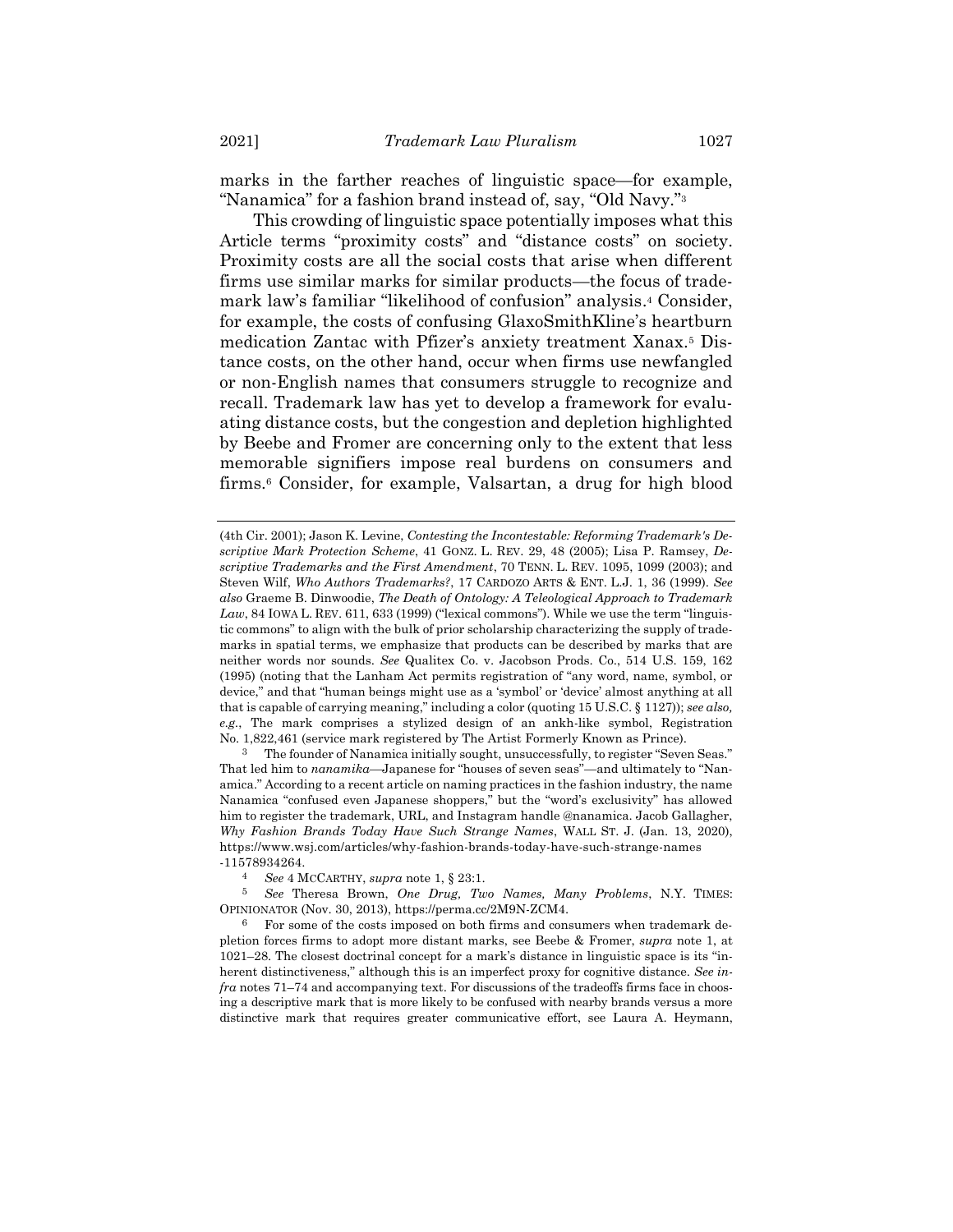pressure, or Namzaric, which (ironically) is used to treat memory loss. If those two names don't seem so difficult to keep in mind, wait until the end of this Introduction and see if you still can recall—and spell—both.

Conceptually, proximity costs and distance costs are quite different. Proximity costs arise when the names of similar products are too close to each other in linguistic space; distance costs occur when product names are too long or far from the core of semantic signifiers familiar to ordinary consumers. Practically, however, proximity costs and distance costs may be nearly identical in their consequences. Whether it is because the patient confuses Zantac and Xanax or because the patient cannot conjure up the name Valsartan or Namzaric from the recesses of her memory, the result is that the patient cannot communicate as effectively with her physician, pharmacist, and others about her medication.

The social costs of proximity and distance do not affect only consumers. For firms entering a new market, proximity costs and distance costs likewise have similar practical effects. An upstart microbrewery may choose a beer name proximate to market incumbents—in the same linguistic region, say, as Hopalicious, Hoptastic, Hopscotch, and the like. Or it may follow the path of Jester King Brewery in Austin, Texas, some of whose beer names—"Gotlandsdricka," "Örter i Mörker," "分 桃" <sup>7</sup>—baffle all but the most polyglottic of drinkers. Whether because consumers confuse the firm's mark with marks of competitors or because consumers simply cannot remember the name of the firm's product, a new entrant may face difficulty establishing, growing, and defending market share.<sup>8</sup>

<span id="page-3-0"></span>To facilitate product identification and differentiation,<sup>9</sup> trademark law seeks to strike a balance between proximity costs

*Naming, Identity, and Trademark Law*, 86 IND.L.J. 381, 389 (2011); Jake Linford, *The False Dichotomy Between Suggestive and Descriptive Trademarks*, 76 OHIO ST. L.J. 1367, 1419– 20 (2015).

<span id="page-3-1"></span><sup>7</sup> *See Jester King Brewery*, BEERADVOCATE, https://perma.cc/6LK9-EGDU.

<sup>8</sup> Further research is needed to document how entry costs are affected by the crowding of linguistic space. *See* Lisa Larrimore Ouellette, Response, *Does Running Out of (Some) Trademarks Matter?*, 131 HARV. L. REV. F. 116, 120–21 (2018).

<sup>9</sup> *See* Mark A. Lemley, *The Modern Lanham Act and the Death of Common Sense*, 108 YALE L.J. 1687, 1695 (1999) ("We give protection to trademarks for one basic reason: to enable the public to identify easily a particular product from a particular source."). The view that trademark law exists to "mak[e] products and producers easier to identify in the marketplace" (and thereby to encourage investments in product quality) had become so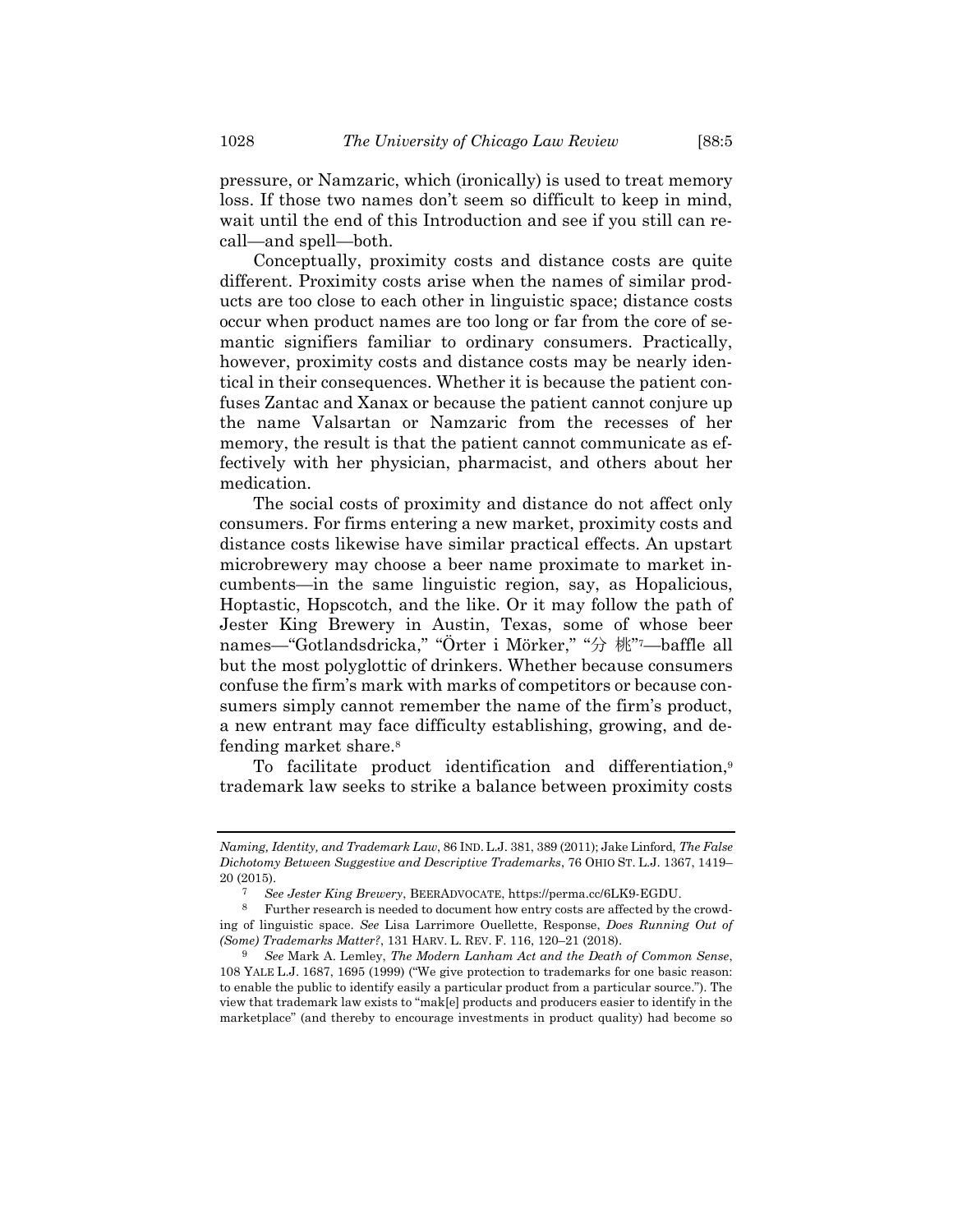and distance costs, although the balance is not conventionally framed in these terms. Stronger trademark protection allows mark holders to occupy a larger swath of linguistic space, thus reducing proximity costs. But a law that allows a mark holder to claim a larger swath of desirable linguistic space for herself necessarily pushes other firms to the periphery. Symmetrically, weakening trademark protection—allowing more firms to use marks that are linguistically similar to the marks held by incumbents reduces distance costs by allowing more firms to locate their marks closer to the core of words and phrases with which consumers are familiar. But the flip side of a reduction in distance costs is at least some increase in proximity costs—more firms using similar marks that confuse consumers through their linguistic overlap.

To be sure, proximity and distance costs do not always arise when firms use marks that are linguistically close to one another or far from the core of words, sounds, and symbols to which consumers have grown accustomed. On the proximity side, Chinese restaurants across the United States name themselves "Golden Dragon" or "Hunan Garden"—not to distinguish themselves or to mislead consumers into believing that they are under common ownership but to signal that they offer up a particular cuisine and experience familiar to U.S. diners.<sup>10</sup> And on the distance side, Jester King Brewery calls its aged wild ale "分 桃" (*fēn táo*, or "the shared peach") not because it could not find an easier-to-remember name, but precisely because it wanted a name that could communicate a specific message to a subset of its drinkers.<sup>11</sup> But in many

<span id="page-4-0"></span>dominant in trademark law doctrine and scholarship by the beginning of the twenty-first century that Beebe would write: "No alternative account of trademark doctrine currently exists." Barton Beebe, *The Semiotic Analysis of Trademark Law*, 51 UCLA L. REV. 621, 623–24 (2004). Professor Mark McKenna—while acknowledging that the consumerconfusion rationale for trademark law is "rampant in the literature" and "widely embraced by courts"—has argued that, historically, trademark law instead focused on protecting *producers* from unfair competition by conferring on them a property right. Mark P. McKenna, *The Normative Foundations of Trademark Law*, 82 NOTRE DAME L. REV. 1839, 1841, 1845–46 (2007). For a third normative framework developing and applying a theory of trademark law rooted in contractualist moral philosophy, see Jeremy N. Sheff, *Marks, Morals, and Markets*, 65 STAN. L. REV. 761, 797–801 (2013).

<sup>10</sup> On the overlap of Chinese restaurant names, see Roberto A. Ferdman & Christopher Ingraham, *We Analyzed the Names of Almost Every Chinese Restaurant in America. This Is What We Learned*, WASH. POST (Apr. 8, 2016), https://perma.cc/K8RC-Z4EQ.

<sup>&</sup>lt;sup>11</sup> Jester King's in-house artist, Josh Cockrell, explains that the phrase *fen tao*  $\hat{\mathcal{H}}$  *M* has become "a Chinese byword for homosexuality, born out of a time, prior to Western influence, when homosexuality was accepted as a normal facet of life." The label is intended to serve as "allied encouragement" and a representation of support for the LGBTQ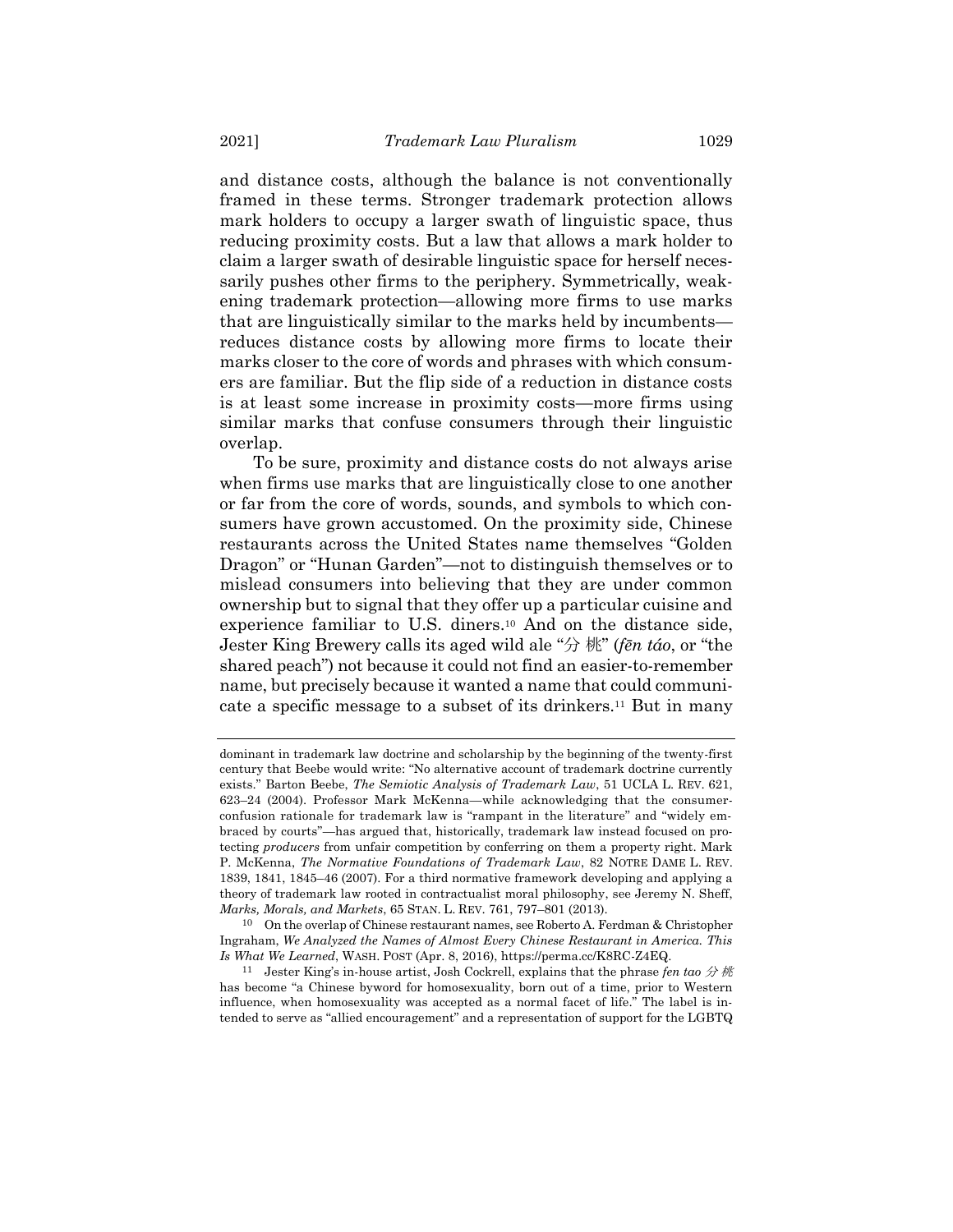other cases, proximity and distance impose real social costs. For example, confusion over pharmaceutical names has been estimated to account for thousands of medication errors each year. 12

Understanding trademark law's balancing act between proximity and distance yields important conceptual payoffs for the field. For one, it highlights the commonalities between this branch of intellectual property law and a much older body of real property and land use law. To be sure, linguistic space—unlike land—is theoretically infinite. With twenty-six English letters and ten Arabic numerals to work with, we quickly get to more than 2.8 trillion possible eight-character combinations, or more than 360 possible product names per living human being on the planet. There is no particular reason, moreover, to limit to eightcharacter combinations or to English letters and Arabic numerals—longer character strings, other alphabets, symbols, capitalization distinctions, etc., can further expand trademark law's domain. But on longer reflection, the theoretical infinitude of linguistic space is not so dissimilar to land. Nearly 97% of the United States is rural;<sup>13</sup> open space is not, in itself, scarce. Quarter-acre lots close to Midtown Manhattan or the Financial District of San Francisco are, however, quite scarce—and therefore quite costly. In much the same way, while open marks are plentiful, open marks *close to the linguistic core but still spaced out from one another* are scarce. The fact that "Y9scD4nQ" remains unclaimed does little for the pharmaceutical firm searching for a name for a new drug or for the brewery seeking a memorable moniker for its summer pale ale.<sup>14</sup>

community. *Introducing Jester King* 分 桃 *(Pronounced Fēn Táo)*, FULL PINT (Aug. 27, 2014), https://perma.cc/SK2Q-BJU7.

<sup>12</sup> *See* INST. OF MED., PREVENTING MEDICATION ERRORS 275 (Philip Aspden et al. eds., 2007).

<sup>13</sup> *See* U.S. CENSUS BUREAU, PERCENT URBAN AND RURAL IN 2010 BY STATE, https://www2.census.gov/geo/docs/reference/ua/PctUrbanRural\_State.xls (last updated Dec. 2, 2019).

<sup>14</sup> Note also that, like in linguistic space, proximity and distance in physical space are not always *costly*. The burgeoning subfield of "agglomeration economics" emphasizes "the benefits that come when firms and people locate near one another together in cities and industrial clusters." *See* Edward L. Glaeser, *Introduction*, *in* AGGLOMERATION ECONOMICS 1, 1 (Edward L. Glaeser ed., 2010). So too with distance: the virtues of solitude have been celebrated across the centuries. *See, e.g.*, HENRY DAVID THOREAU, *Walden*, *in* WALDEN AND OTHER WRITINGS 1, 1 (Brooks Atkinson ed., 1992) (1854). Naming conventions among Chinese restaurants in the United States might be understood as the linguistic correlate to an agglomeration economy. *See supra* not[e 10](#page-4-0) and accompanying text. And Jester King Brewery, by choosing linguistically distant marks for its beers, is arguably doing something analogous to firms that commodify geographic remoteness. *See, e.g.*,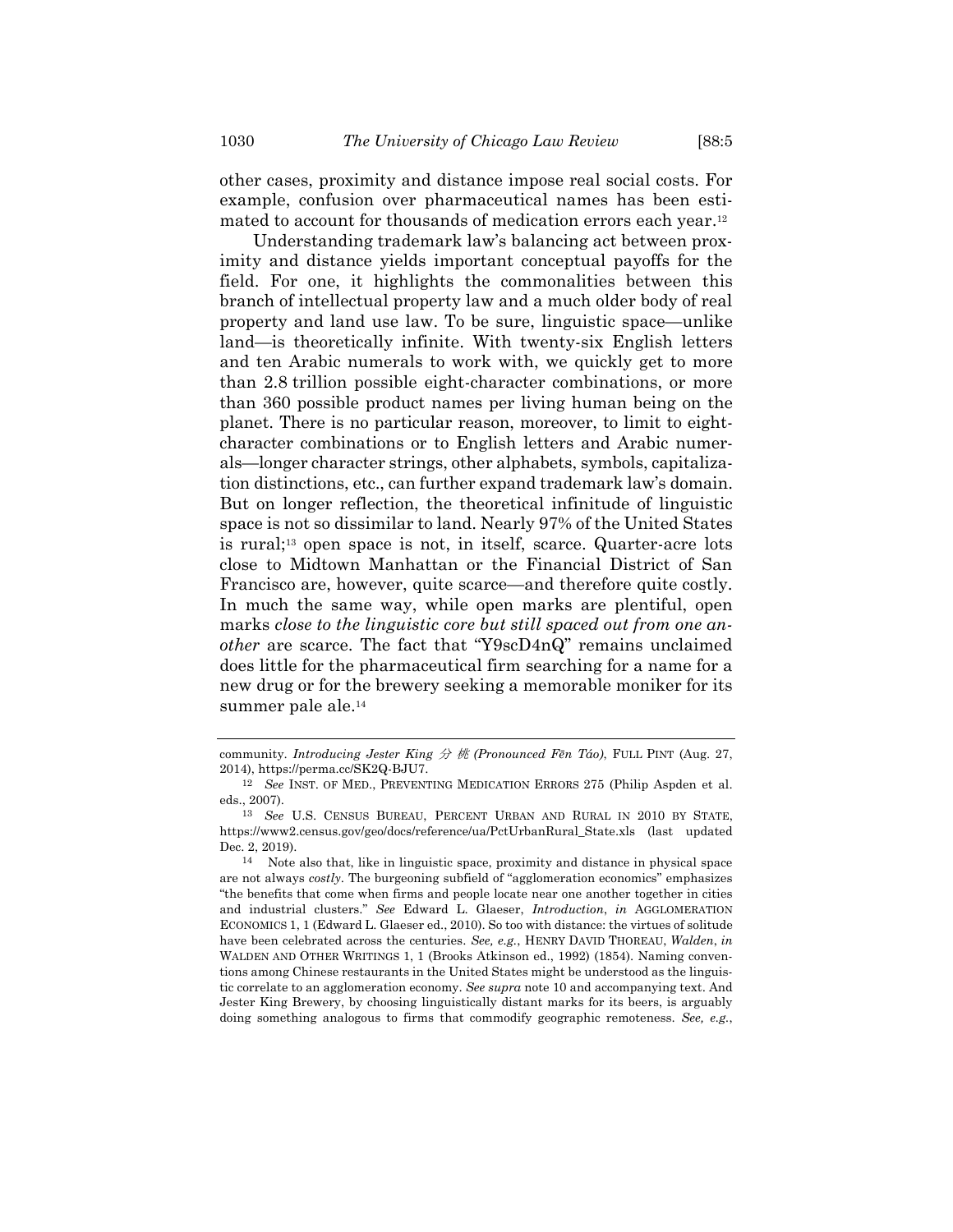<span id="page-6-0"></span>Linguistic space, in addition to its theoretical infinitude, is also many-faceted. Proximity and distance can denote similarities and differences of spelling or sound or shape or color. And they can refer to similarities and dissimilarities of marks alone or of mark-product combinations. Trademark law does not protect marks in the abstract; it protects them as signifiers for particular products or services, such that use of the same mark for different product categories is often permissible.<sup>15</sup> "Apple Corps," the record company owned by the Beatles, and "Apple," the computer company, have orthographically and phonetically similar marks, but they refer to different mark-product combinations—or, at least, they did before the computer company Apple entered the music business.<sup>16</sup> Here, too, one can draw analogies to real property and land use. Real property and land use law are about more than surface area—parties assert conflicting claims with respect to underground and overhead rights, noise pollution, smells, sightlines, and more. Linguistic space is similarly multidimensional and multisensory—a fact that leads to new possibilities for mark differentiation as well as mark overlap.

Not only does our proximity-distance framing shed light on commonalities between trademark law and other areas of law, but it also underscores conflicts within trademark law. Proposed reforms internal to trademark law often involve a balancing act between proximity costs on the one side and distance costs on the other. This balancing act does not mean that there are no gains to be had within trademark law. It does, though, motivate a search for alternatives that can transcend the proximity-distance tradeoff.

Consider proposals to impose stricter geographic limits on trademark protection. Beebe and Fromer note that eliminating nationwide priority for registered marks would mitigate the problem with "running out of trademarks," <sup>17</sup> and earlier, Professor

Elaine Glusac, *The New Escapism: Isolationist Travel*, N.Y. TIMES (June 24, 2020), https://perma.cc/X3TF-C26Y.

<sup>15</sup> *See* 15 U.S.C. § 1051(a)(2) (requiring registrations to specify "the goods in connection with which the mark is used"); Therma-Scan, Inc. v. Thermoscan, Inc., 295 F.3d 623, 632 (6th Cir. 2002) ("[I]f the goods or services are totally unrelated, confusion is unlikely." (quoting Daddy's Junky Music Stores, Inc. v. Big Daddy's Fam. Music Ctr., 109 F.3d 275, 282 (6th Cir. 1997))).

<sup>16</sup> On the Apple versus Apple dispute, see generally *Apple Corps Ltd. v. Apple Computer, Inc.* [2006] EWHC (Ch) 996, [2006] Info. TLR 9 (Eng.).

<sup>17</sup> Beebe & Fromer, *supra* note [1,](#page-1-0) at 1037. They conclude, however, that this reform "is unlikely to result in net benefits to the trademark system." *Id.*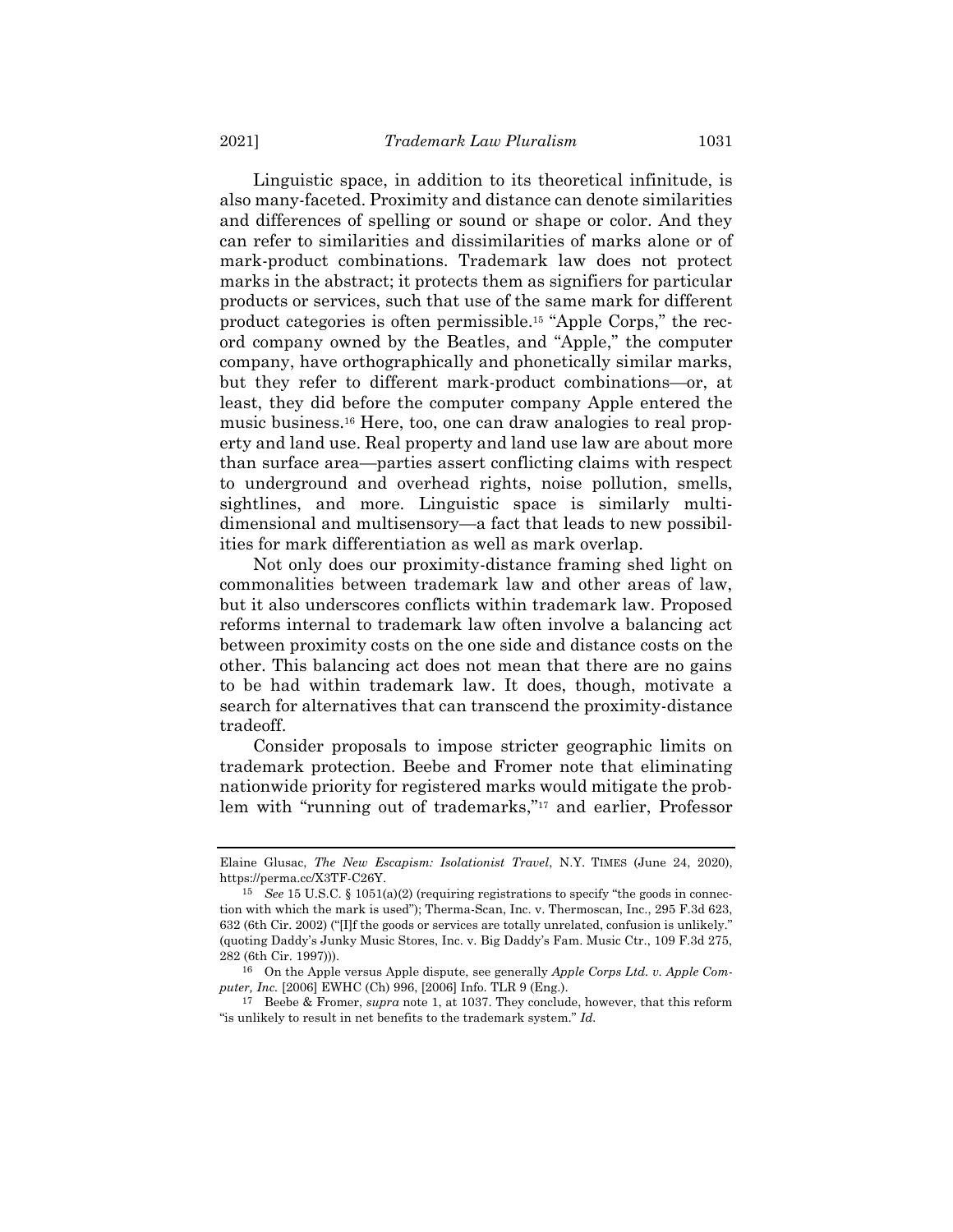<span id="page-7-1"></span>Stephen Carter advocated for a regional registration system for similar reasons.<sup>18</sup> Geographic limits—e.g., restricting the scope of a microbrewery's trademark rights to a single state or region reduce distance costs in other states and regions, because farflung microbreweries now face a larger menu of memorable and pronounceable mark options. Starting a brewery in Texas? Under a regional system, the mark "Hopalicious"—currently registered by the Ale Asylum brewery in Madison, Wisconsin—might be available. But when the Wisconsin-based brewery controls the rights to the mark "Hopalicious" only in the Upper Midwest, consumers who travel from Wisconsin to Texas and see a Hopalicious beer from another brewery may confuse the Texas version with the Ale Asylum original. Proximity costs rise when distance costs fall.

<span id="page-7-0"></span>Or consider proposals to prune marks from the federal trademark registry that have fallen into disuse, or that were never used in the first place.<sup>19</sup> For example, a brewery in Maryland sought to register the mark "Hopallelujah" in 2015<sup>20</sup> but appears to have never marketed a beer under that name. Pruning "Hopallelujah" from the registry would enable another brewery to register that mark instead of something less memorable. In that respect, pruning reduces distance costs. But opening up "Hopallelujah" for registration also raises proximity costs in light of the similarity between "Hopallelujah" and "Hopalicious." In this case, the potential for a mix-up is not so strong as to amount to a likelihood of confusion by trademark law's lights, but it is probably greater than zero.<sup>21</sup>

Again, the analogy to land use is apparent. Stricter zoning laws reduce proximity costs at the center of cities but increase distance costs by forcing more households and enterprises to relocate to suburbs and exurbs. Urban growth boundaries, by contrast, alleviate the problem of sprawl but raise the costs of overlapping and sometimes-incompatible uses of space near the urban

<sup>18</sup> Stephen L. Carter, *The Trouble with Trademark*, 99 YALE L.J. 759, 796–98 (1990). 19 *See, e.g.*, Beebe & Fromer, *supra* not[e 1,](#page-1-0) at 1033–35; Rebecca Tushnet, *Registering* 

*Disagreement: Registration in Modern American Trademark Law*, 130 HARV. L. REV. 867, 918 (2017); *Counterfeits and Cluttering: Emerging Threats to the Integrity of the Trademark System and the Impact on American Consumers and Businesses: Hearing Before the Subcomm. on Cts., Intell. Prop. & the Internet of the H. Comm. on the Judiciary*, 116th Cong. 18–22 (2019) (statement of Barton Beebe and Jeanne Fromer, Professors, New York University School of Law).

<sup>20</sup> U.S. Trademark Application Serial No. 86/636,072 (filed May 20, 2015).

<sup>21</sup> The applicant, DuClaw Brewery, LLC, abandoned the mark prior to registration in December 2016. *Id.*, Notice of Abandonment (Dec. 5, 2016).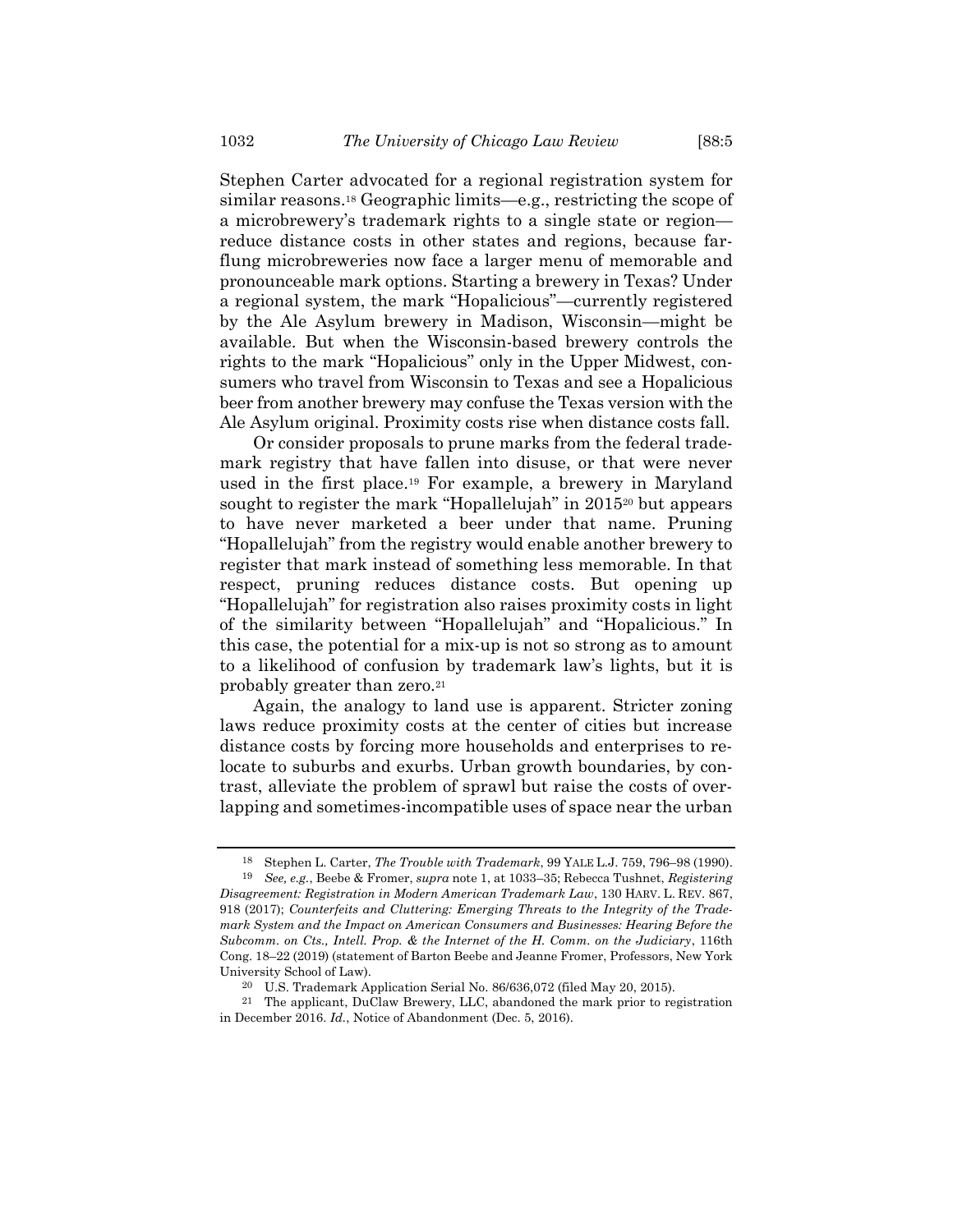core. Proximity costs—the costs of confusion between similar marks—are the linguistic correlate to urban congestion. Distance costs—the costs of remembering newfangled, non-English, and other hard-to-recall marks—are the linguistic correlate to long suburb-to-city commutes. Trademarks that are easier to obtain or broader in scope create the linguistic version of San Francisco: a heavily zoned city where limits on residential space have pushed residents into California's Central Valley. Weaker trademark protection is the linguistic version of Seoul, South Korea, the densest city in a high-income country, with twice as many people packed into each square mile as New York.<sup>22</sup>

Like land use law, trademark law must also evaluate when valuable rights should be held in common. One way to increase the supply of quarter-acre lots in Manhattan would be to sell off Central Park, which would produce around three thousand new lots. But New York City planners have (sensibly) determined that this land generates greater social value as green space open to the nearly ten million unique visitors the park receives each year.<sup>23</sup> Similarly, trademark law prevents breweries from claiming property rights in the very heart of beer-related linguistic space, including terms like "beer" or "lager" and product features like particular flavors. These signifiers are part of the linguistic commons, the trademark public domain that is free for any brewery to use.<sup>24</sup> But courts are often asked to grapple with the issue of how far outward from the center of linguistic space this commons should stretch. The proximity-distance framing does not resolve these sorts of cases, but it clarifies the stakes.

Consider again the Supreme Court's recent decision regarding the eligibility of "Booking.com" for trademark registration.<sup>25</sup> In general, generic terms are part of the public domain—one cannot claim exclusive trademark rights to "apple" for selling apples, or "booking" for travel reservation services, because of the limits such rights would place on competition and free expression.<sup>26</sup> In

<sup>22</sup> *See* Dana Schulz, *Maps Compare NYC's Footprint to Other Cities Around the World*, 6SQFT (Apr. 24, 2015), https://perma.cc/M6SQ-BAEV.

<sup>23</sup> *See* CENT. PARK CONSERVANCY, REPORT ON THE PUBLIC USE OF CENTRAL PARK tbl.7A.1 (2011).

 $24$  On the protection of this commons through trademark law and First Amendment law, see generally Lisa P. Ramsey, *Free Speech Challenges to Trademark Law After* Matal v. Tam, 56 HOUS. L. REV. 401 (2018).

<sup>25</sup> *Booking.com*, 140 S. Ct. 2298; *see also supra* not[e 2](#page-1-1) and accompanying text.

<sup>26</sup> *See* Ramsey, *supra* note [2,](#page-1-1) at 1098–99.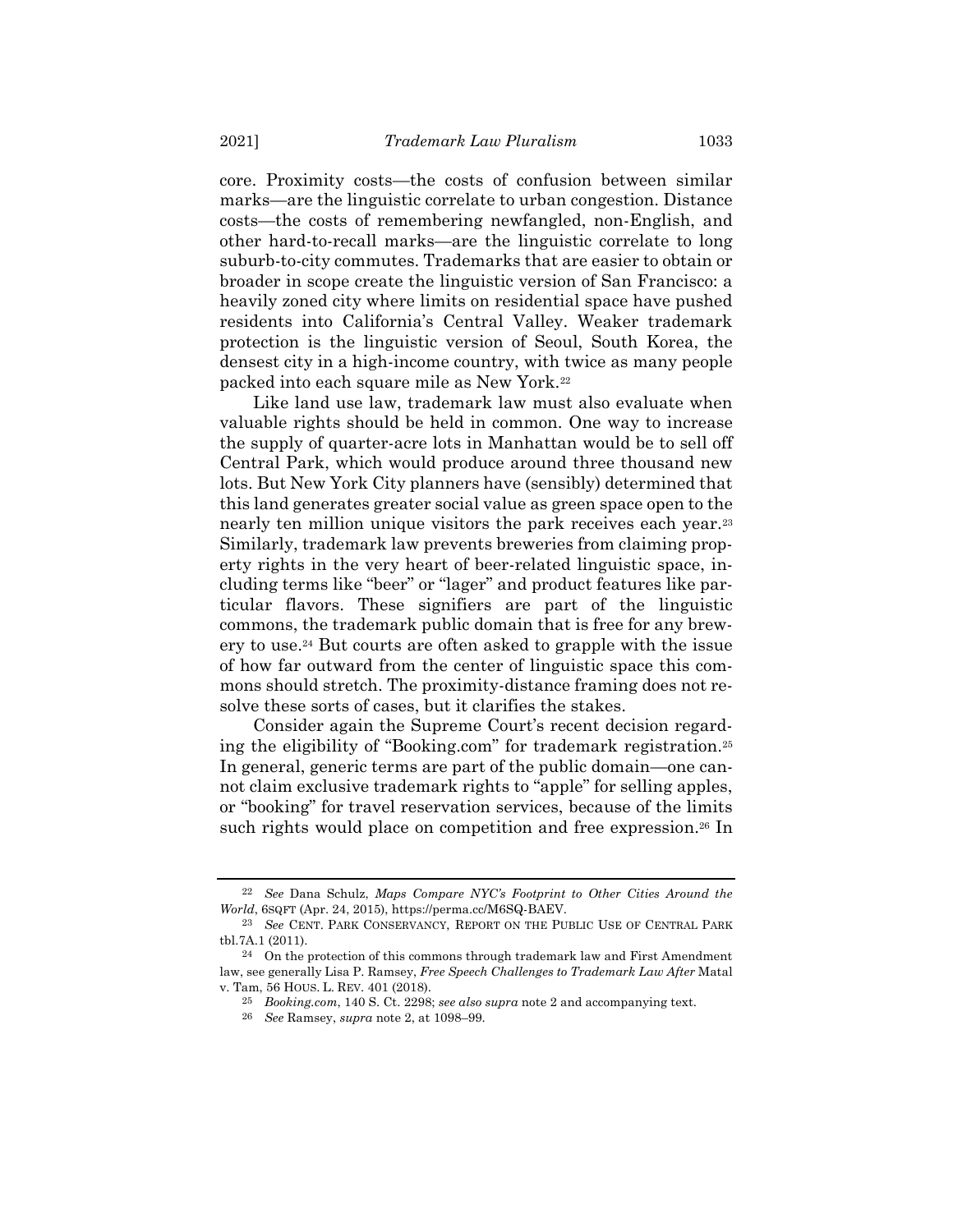*United States Patent & Trademark Office v. Booking.com*, <sup>27</sup> however, the Supreme Court held that the combination of a generic term with ".com"—as in "Booking.com"—can be registered and protected under federal trademark law.<sup>28</sup> Though the opinions did not use the terms "proximity" and "distance," the issue in the case is difficult to understand without consideration of both concepts.

The primary reason for allowing Booking.com to register its mark is to reduce proximity costs arising from other firms using close variants. The primary reason for *not* allowing Booking.com to register its mark is because of the distance costs that registration might generate for others. As Justice Stephen Breyer noted in his dissent, names like Booking.com are "easy to remember."<sup>29</sup> If other firms cannot use names like "eBooking.com" for travel sites, then they may be pushed further out into the linguistic periphery, making it more difficult for them to compete. <sup>30</sup> Justice Breyer's suggested solution was to keep these "generic.com" names within the public domain, effectively available for anyone to use without trademark law limiting them.<sup>31</sup> Whether or not he is right, the tension that Justice Breyer sees between proximity and distance costs is the same tradeoff that underlies many disputes about trademark registrability and the scope of mark holders' rights.<sup>32</sup>

31 *See id.* at 2311–12. Justice Breyer allowed for the possibility of a different rule involving new domain names like ".guru," ".club," and ".vip," as well as "rare cases where the top-level domain interacts with the generic second-level domain in such a way as to produce meaning distinct from that of the terms taken individually." *Id.* An example of the last category could be "tennis.net." *Id.* at 2305 n.4 (majority opinion).

32 Registration does not necessarily mean that Booking.com would win an infringement case against eBooking.com—such an infringement case would depend on whether Booking.com is viewed as creating a broad enough scope of protection that there is a likelihood of confusion with eBooking.com. On the benefits and limits of registration, see Tushnet, *supra* note [19,](#page-7-0) at 899–906. As Justice Breyer notes, the advantages of registration in actions against users of similar marks helps to explain Booking.com's rationale for seeking registration in the first place:

Indeed, why would a firm want to register its domain name as a trademark unless it wished to extend its area of exclusivity beyond the domain name itself? The domain name system, after all, already ensures that competitors cannot appropriate a business's actual domain name. And unfair-competition law will often separately protect businesses from passing off and false advertising.

*Booking.com*, 140 S. Ct. at 2315 (Breyer, J., dissenting).

<sup>27</sup> 140 S. Ct. 2298 (2020).

<sup>28</sup> *Id.* at 2308.

<sup>29</sup> *Id.* at 2314 (Breyer, J., dissenting).

<sup>30</sup> *See id.* at 2314–15.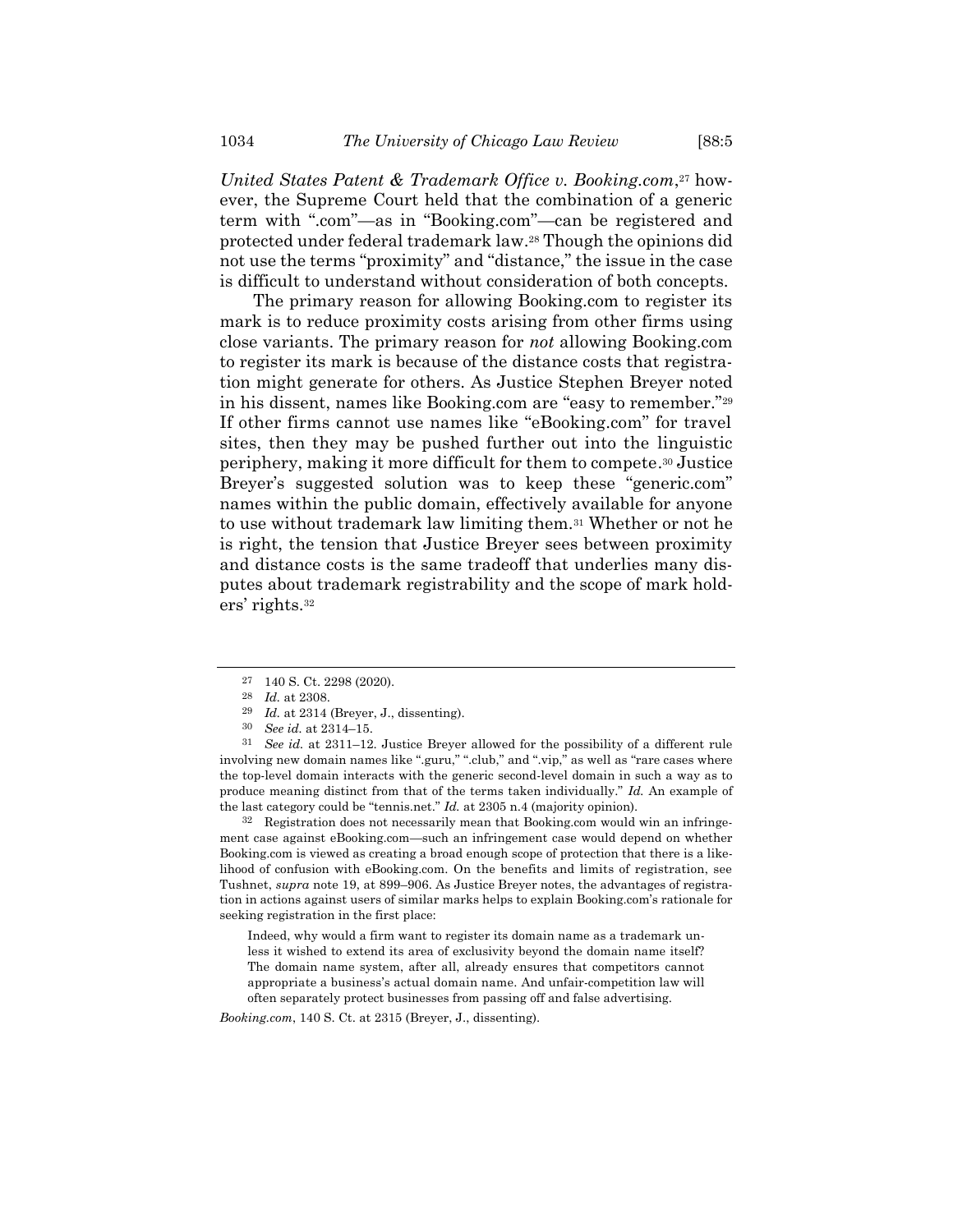None of this is to suggest that trademark law reform (or zoning reform) is a fool's errand. Some configurations of rights will strike *better* balances between proximity costs and distance costs than others, and some reforms will reduce proximity costs much more than they increase distance costs, or vice versa. Moreover, there is wide room for welfare-enhancing reforms that address a range of problems plaguing the larger trademark system, including high litigation costs and anticompetitive practices. Professor Rebecca Tushnet's proposal for a "[s]ubstantive [t]urn" in trademark registration—whereby the U.S. Patent and Trademark Office (USPTO) would resolve more questions at the registration stage and leave less for courts to sort out—is one prominent and promising example.<sup>33</sup> Just as land registry laws can rationalize the world of real property,<sup>34</sup> trademark registration reforms can serve to order linguistic space. Land registries do not change the amount of space at the center of the city, nor do they cut commute times to the suburbs. But they do reduce the costs of resolving competing claims and the costs of uncertainty over ownership. 35

This Article introduces the proximity-distance balance as a new framework for evaluating various trademark law reforms. It also—and more ambitiously—seeks to transcend the tension between proximity and distance costs by looking beyond trademark law for solutions to linguistic congestion. Our conclusions are both pessimistic and optimistic. We are pessimistic concerning the capacity of trademark law to efficiently govern the increasing crowding of linguistic space on its own. We are optimistic about the ability of nontrademark interventions to promote product identification without raising proximity costs or distance costs.

We focus here on three general categories of responses to the crowding of linguistic space. First, we consider whether the "market" can solve the problems of proximity and distance on its own much like Professor Ronald Coase suggested that market transactions could reduce the social costs arising from incompatible uses of land.<sup>36</sup> We place "market" inside quotation marks because

<span id="page-10-0"></span><sup>33</sup> *See* Tushnet, *supra* not[e 19,](#page-7-0) at 932–40.

<sup>34</sup> *See generally* Benito Arruñada & Nuno Garoupa, *The Choice of Titling System in*  Land, 48 J.L. & ECON. 709 (2005) (emphasizing the benefits associated with land registration laws).

<sup>35</sup> For a famous argument regarding the importance of land titling, see HERNANDO DE SOTO, THE MYSTERY OF CAPITAL: WHY CAPITALISM TRIUMPHS IN THE WEST AND FAILS EVERYWHERE ELSE 231–35 (2000).

<sup>36</sup> *See* R.H. Coase, *The Problem of Social Cost*, 3 J.L. & ECON. 1, 2–8 (1960).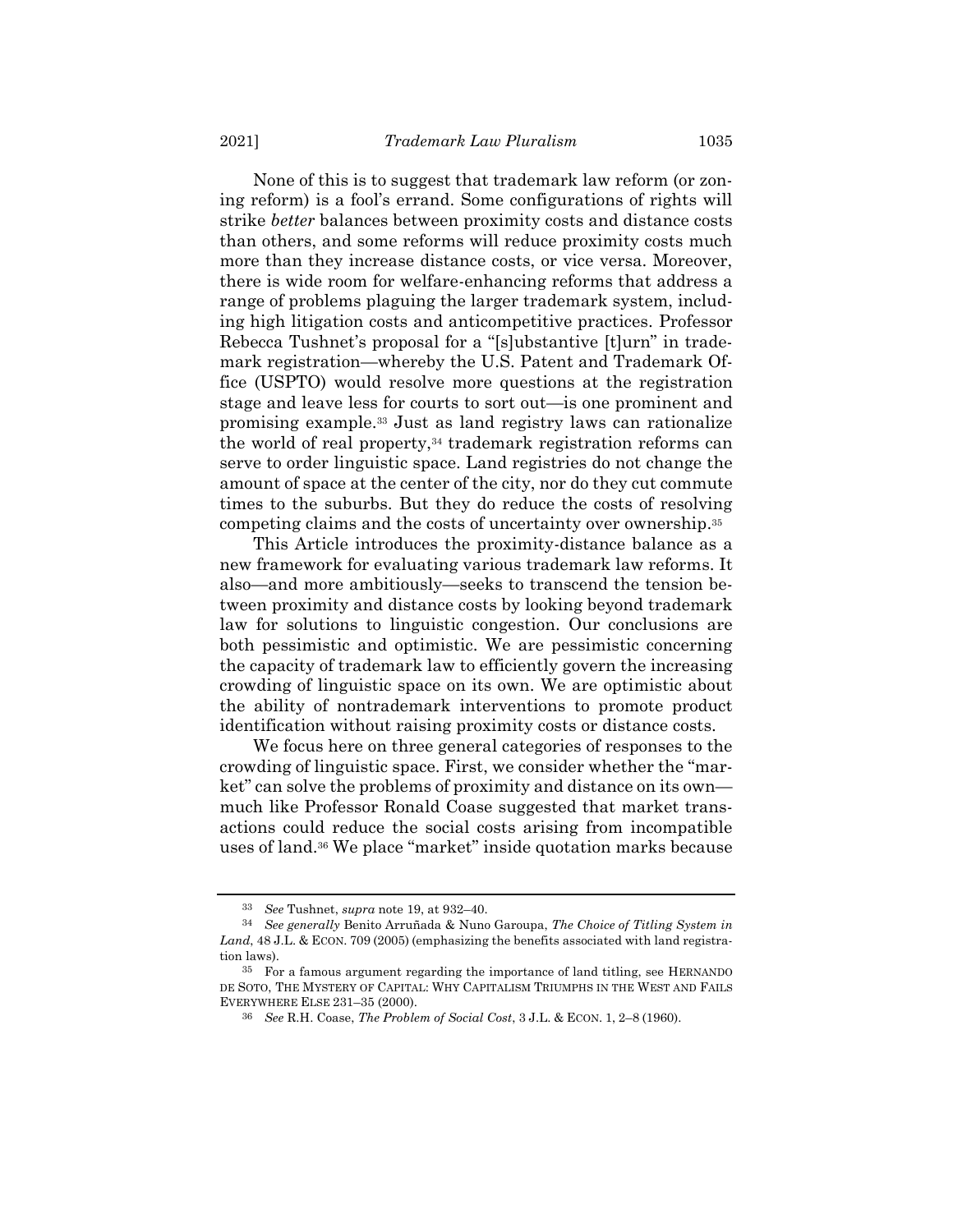the ability of the private sector to address proximity and distance costs is highly dependent on the state. A second set of strategies seeks to reduce the cognitive costs of proximity and distance. The land use analogy for proximity is to streetcars and buses, which alleviate congestion in the city center, and for distance is to bullet trains and eight-lane highways, which make it easier for individuals to travel over land between the center and the periphery. A third category of responses reaches beyond plain language for alternative systems of product identification. The land use analogy is to Boston's Big Dig—which created a network of underground arteries that effectively adds a third dimension to the metropolis.

The payoffs from our project are both practical and theoretical. On a practical level, we identify a number of interventions that we think governments should seriously consider and other policies that our analysis casts in a new light. Our analysis of strategies to reduce the cognitive costs of distance also offers a fresh perspective on policies related to advertising, including the historically favorable federal tax treatment of advertising expenditures. And we bring new attention to third-dimension strategies—such as the privately managed Universal Product Code (UPC) system and the government-generated National Drug Code (NDC) system—that have largely lain outside the purview of trademark law scholarship until now. We explain how these third-dimension approaches—the linguistic correlate to Boston's Big Dig—can alleviate some of trademark law's tensions, and we articulate whether, when, why, and how public law ought to intervene in the operation of these systems.

On the theoretical plane, our aim is somewhat different. Scholars of intellectual property regimes other than trademark namely, patent and copyright—have come to recognize that intellectual property is only one among a number of tools that can be used to address the problems with which these regimes contend.<sup>37</sup> Prizes, grants, intramural agency research, and tax

<span id="page-11-0"></span><sup>37</sup> *See, e.g.*, Michael Abramowicz, *Prize and Reward Alternatives to Intellectual Property*, *in* 2 RESEARCH HANDBOOK ON THE ECONOMICS OF INTELLECTUAL PROPERTY LAW 350, 353 (Ben Depoorter et al. eds., 2019); Daniel J. Hemel & Lisa Larrimore Ouellette, *Innovation Policy Pluralism*, 128 YALE L.J. 544, 593–612 (2019) [hereinafter Hemel & Ouellette, *Innovation Policy Pluralism*]; Daniel J. Hemel & Lisa Larrimore Ouellette, *Beyond the Patents–Prizes Debate*, 92 TEX. L. REV. 303, 326–67 (2013); Amy Kapczynski, *The Cost of Price: Why and How to Get Beyond Intellectual Property Internalism*, 59 UCLA L. REV. 970, 1006–21 (2012); Ted Sichelman, *Patents, Prizes, and Property*, 30 HARV. J.L. & TECH. 279, 294–97 (2017).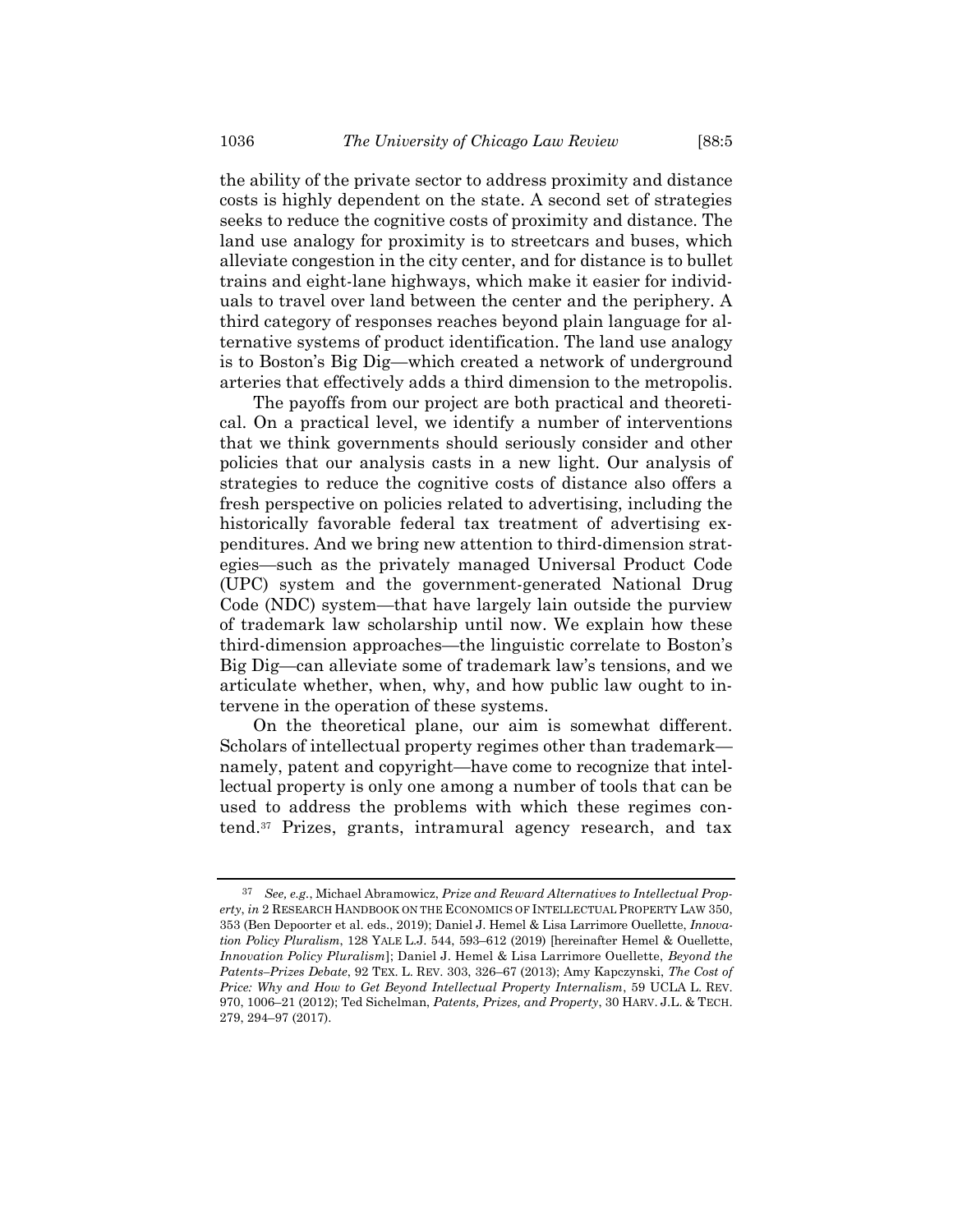credits can incentivize innovation and creativity without giving rise to monopoly power over knowledge goods. We and other scholars have sought to reimagine patent and copyright as elements of—but not the entirety of—innovation policy and to redefine the scholarly endeavor around the problem (producing and allocating knowledge goods) rather than a particular and partial solution (patent or copyright). Our objective here is to begin to do the same for trademark: to recast trademark law as one institution that mediates conflicts in linguistic space, but not the only such institution, and thus to open the door to comparative institutional analysis and a wider range of potential policy solutions.

Part I describes proximity costs and distance costs in more detail and explains why reforms internal to trademark law cannot escape the proximity-distance tradeoff: any decrease in proximity costs will cause at least some increase in distance costs, and vice versa. Part II describes three approaches to the management of linguistic space that seek to transcend the proximity-distance conflict: relying on the market to make more efficient use of existing linguistic space, reducing the cognitive costs of proximity and distance for consumers, and creating alternatives to plain language for identifying products and services. Finally, Part III considers how a more pluralistic approach illuminates new possibilities for legal reform in this area. Trademark law is not the only way to address consumer confusion in the marketplace, and consumer confusion is only one of many problems that trademark law potentially addresses. A pluralistic perspective allows us to identify instances in which nontrademark tools can advance trademark law's traditional objectives and in which trademark law can be used as a tool in service of aims not typically understood as within its ambit.

#### I. GOVERNING LINGUISTIC SPACE WITH TRADEMARK LAW

In his *Second Treatise of Government*, John Locke wrote that man may legitimately remove resources from the commons for his own private use by "mix[ing]" his labor with them, "at least where there is enough, and as good left in common for others."<sup>38</sup> What exactly Locke meant by his "enough and as good" proviso is a

<sup>38</sup> JOHN LOCKE, *The Second Treatise of Government*, *in* TWO TREATISES OF GOVERNMENT 265, § 27, at 287–88 (Peter Laslett ed., Cambridge Univ. Press 2008) (1690).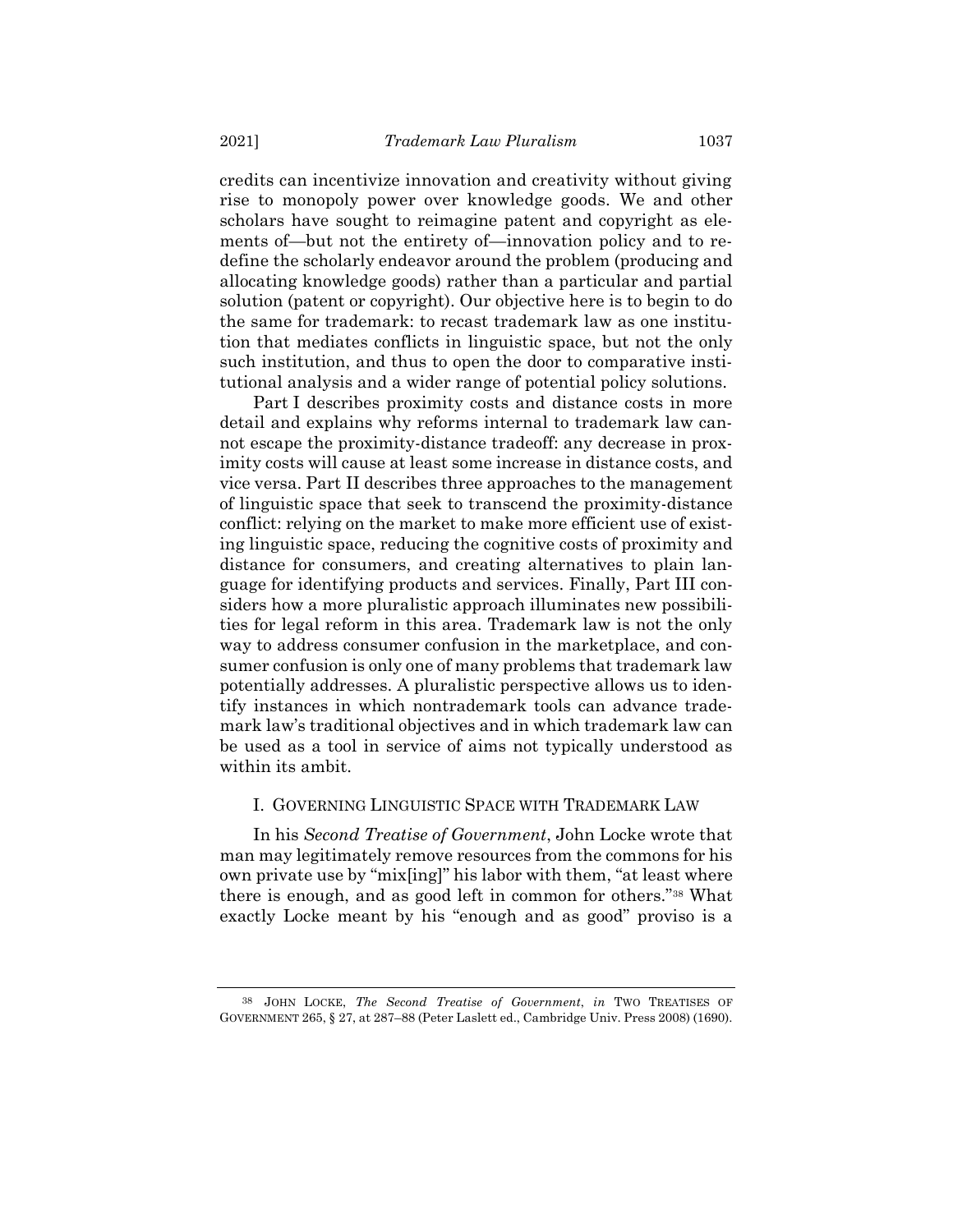subject of much debate among philosophers,<sup>39</sup> but it seems doubtful that, even in 1690, Locke could have believed that the pool of natural resources available for human exploitation was infinite. And whether or not the infinite pool assumption ever formed the basis of an argument for private property rights in natural resources, few property rights defenders rely on that assumption today. Instead, modern justifications for a robust private property regime tend to emphasize the role of property as a strategy for encouraging effort and investment and for managing externalities across space and time.<sup>40</sup>

While debates over property rights with respect to natural resources moved on from the infinite pool assumption long ago, only in the past few decades have scholars begun to consider whether linguistic space might also defy Locke's "enough and as good" assumption. By "linguistic space," we refer to the supply of words, sounds, and symbols that can be used to describe tangible and intangible items—and, in particular, to describe products, services, and their sources. Through the 1980s, legal scholarship continued to reflect the idea of infinite linguistic space, which in turn served to justify strong legal protection for trademark rights.<sup>41</sup> Judicial opinions still sometimes reflect this assumption.<sup>42</sup> But starting with Carter's influential 1990 essay *The Trouble with Trademark*, <sup>43</sup> a number of scholars have seriously scrutinized the claim that the supply of "good" marks is effectively infinite. Most recently, Beebe and Fromer have demonstrated in an impressive empirical study that the supply of frequently used English words, short neologisms that are pronounceable by

<sup>39</sup> *See generally, e.g.*, Jeremy Waldron, *Enough and as Good Left for Others*, 29 PHIL. Q. 319 (1979).

<sup>40</sup> *See, e.g.*, Harold Demsetz, *Toward a Theory of Property Rights*, 57 AM. ECON. REV. 347, 356–57 (1967).

<sup>41</sup> *See, e.g.*, William M. Landes & Richard A. Posner, *Trademark Law: An Economic Perspective*, 30 J.L. & ECON. 265, 274 (1987) ("[W]ords that will serve as a suitable trademark are as a practical matter infinite.").

<sup>42</sup> *See, e.g.*, Guthrie Healthcare Sys. v. ContextMedia, Inc., 826 F.3d 27, 42 (2d Cir. 2016) ("One seller's monopolization of a particular term does not deprive competitors of anything of value because the number of arbitrary or fanciful marks available for use is infinite."); Ent. One UK Ltd. v. 2012Shiliang, 384 F. Supp. 3d 941, 952 (N.D. Ill. 2019) (finding bad faith where the junior user chose "a confusingly similar mark, out of the infinite number of marks in the world" (quoting Sands, Taylor & Wood Co. v. Quaker Oats Co., 978 F.2d 947, 963 (7th Cir. 1992))).

<sup>43</sup> Carter, *supra* not[e 18.](#page-7-1)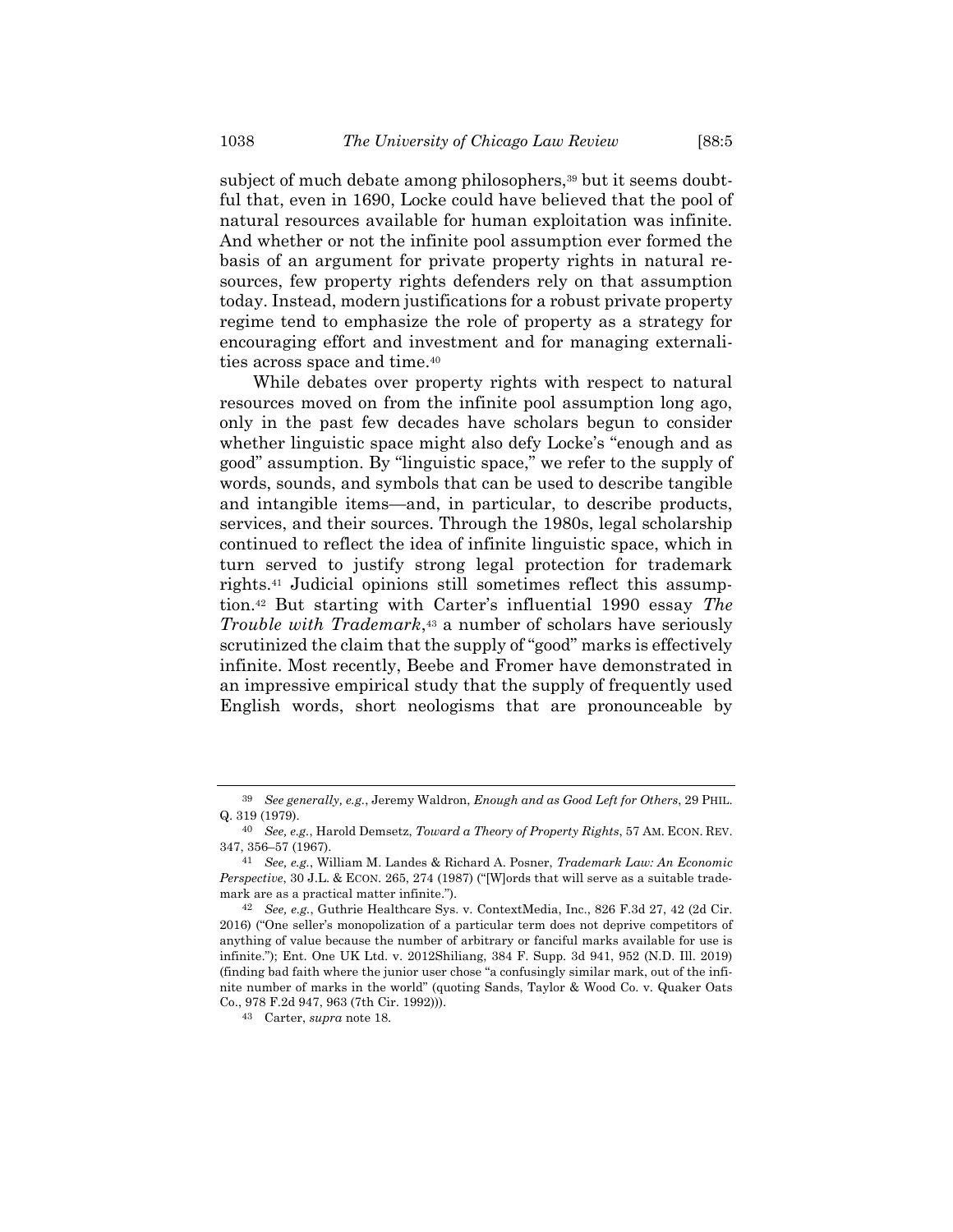English speakers, and common U.S. surnames available for federal trademark registration is dwindling.<sup>44</sup>

Beebe and Fromer analyze trademark registrations at the USPTO along two dimensions: "trademark depletion," which they define as "the process by which a decreasing number of potential trademarks remain unclaimed by any trademark owner," and "trademark congestion," or "the process by which an alreadyclaimed mark is claimed by an increasing number of different trademark owners."<sup>45</sup> They find, for example, that all 1,000 of the most frequently used nouns and adjectives in American English were claimed in an active trademark registration in 2014, with the average word being claimed by 745 distinct registrants.<sup>46</sup> This does not mean that a new mark seeker is necessarily out of luck: the fact that Apple Computer has registered the "Apple" mark for a wide range of electronics will not bar everyone else from using the word "Apple" anywhere in their name (AppleLove pet food supplements, Bluapple ethylene gas absorber, Big Apple Pizza, and so on). But even when Beebe and Fromer narrow their analysis to each of the 45 classes of goods or services used to categorize trademark registrations, they find evidence of substantial congestion and depletion<sup>47</sup>—phenomena that lead to both proximity costs and distance costs.

### A. Proximity Costs Versus Distance Costs

As introduced above, proximity costs are created when the use of similar marks for similar products sold by different firms causes consumers to face greater difficulty in distinguishing among products. Existing research demonstrates that some consumers struggle to distinguish name-brand products from proximate knockoffs, at least in laboratory settings. One study, for example, found that 10% of consumers believed that the knockoff Fortini vermouth was the brand name Martini after exposure to Fortini for a second.<sup>48</sup> And while it is unclear how these results

<sup>44</sup> Beebe & Fromer, *supra* not[e 1,](#page-1-0) at 951. Registration is not required for U.S. trademark protection, but it confers numerous procedural advantages. *See* 15 U.S.C. § 1125(a) (creating a federal cause of action for infringement of unregistered marks). *See generally* Tushnet, *supra* note [19](#page-7-0) (discussing the role of registration in U.S. trademark law).

<sup>45</sup> Beebe & Fromer, *supra* not[e 1,](#page-1-0) at 950–51.

<sup>46</sup> *Id.* at 1016 & fig.24.

<sup>47</sup> *Id.* at 984 fig.4, 990 fig.7, 993 fig.8, 994 fig.9, 997 fig.10.

<sup>48</sup> Jean-Noël Kapferer, *Brand Confusion: Empirical Study of a Legal Concept*, 12 PSYCH. & MKTG. 551, 558–59 & tbl.1 (1995).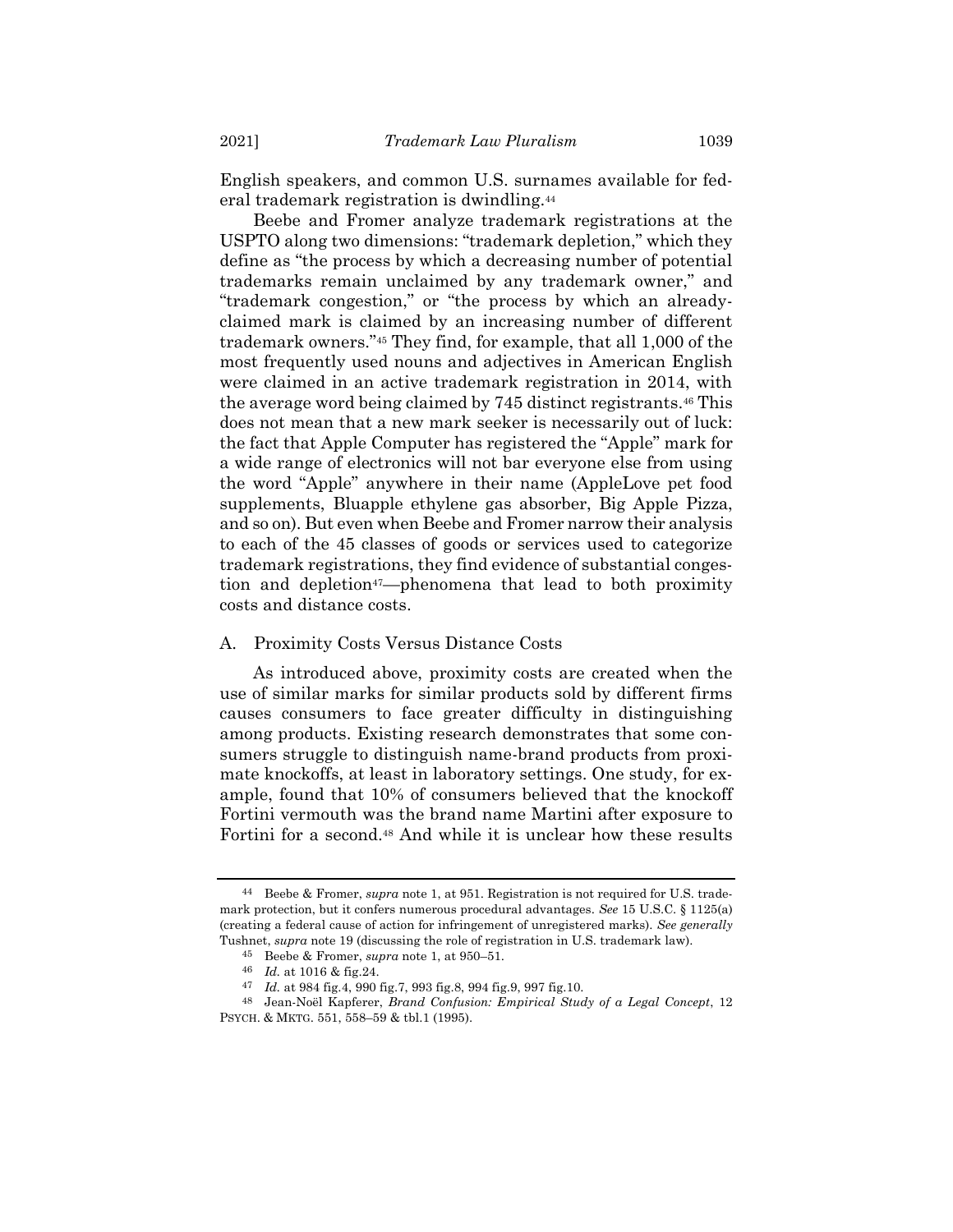translate to real-world marketplaces,<sup>49</sup> there is at least anecdotal support for proximity-cost concerns. For example, video game enthusiasts report confusion between the marks "The Outer Worlds" and "Outer Wilds," which are used for two different first-person, open-world spacefaring video games.<sup>50</sup> The owners of Redemption Alewerks in Indianapolis report regular confusion of their beers with those of Redemption Brewing in London, four thousand miles away.<sup>51</sup> Many if not all of us can draw examples from our own lives as consumers in which we have struggled to distinguish two similarly named products—picking out Nature Valley Oats 'n Honey crunchy granola bars instead of Nature's Path Honey Oat Crunch crunchy granola bars,<sup>52</sup> putting Stoned Wheat Thins (from Red Oval Farms) on a shopping list and having the shopper acquire Wheat Thins (from Nabisco) instead, confusing the soft drink brands Dr. Brown's and Dr. Pepper, and so on. Aside from the increase in consumer search costs, the corresponding decline in product differentiation may dull the incentives for firms to invest in quality maintenance and innovation: Why develop a product that is top-notch and cutting-edge if consumers will not be able to distinguish it from the competitor?

Distance costs, in contrast, are created as the supply of memorable and pronounceable marks dries up. Firms then will increasingly resort to distant marks—i.e., marks that are far away from the items they signify and potentially outside the

<sup>49</sup> *See* Ouellette, *supra* not[e 8,](#page-3-0) at 119–23. For critiques of a related method of measuring consumer confusion from similar marks—delays in response time for matching a mark with associated products or attributes (e.g., "Godiva" and "chocolates" or "rich taste") after viewing an allegedly diluting ad (e.g., "Dogiva dog biscuits")—see Barton Beebe, Roy Germano, Christopher Jon Sprigman & Joel H. Steckel, *Testing for Trademark Dilution in Court and the Lab*, 86 U. CHI. L. REV. 611, 636–39 (2019); Rebecca Tushnet, *Gone in Sixty Milliseconds: Trademark Law and Cognitive Science*, 86 TEX. L. REV. 507, 521–22 (2008).

<sup>50</sup> *See* Michael McWhertor, *The Difference Between* The Outer Worlds *and* Outer Wilds, POLYGON (Oct. 25, 2019) (alteration in original), https://www.polygon.com/ 2019/10/25/20932030/outer-worlds-vs-outer-wilds-games:

Every video game-focused podcast I listen to and many stories I read about *The Outer Worlds* and *Outer Wilds* are tinged with some sort of confusion, with writers and gaming personalities carefully reciting the name of each title when discussing them, double-checking that they've said the right thing. Each game's respective Wikipedia entry even starts with the line "Not to be confused with [the other game name]."

<sup>51</sup> *See* Mark E. Lasbury, *Doubling Up on Indiana Brewery Names – Twin Children of Different Mothers*, IND. ON TAP (Nov. 1, 2017), https://perma.cc/2FUK-MMLZ.

<sup>52</sup> *See* Tami Dunn, *Nature's Path Honey Oat Crunch vs Nature Valley Oats 'n Honey Blind Taste Test*, YOUTUBE (Sept. 25, 2016), https://www.youtube.com/watch?v=Ve86pNEJ1\_o.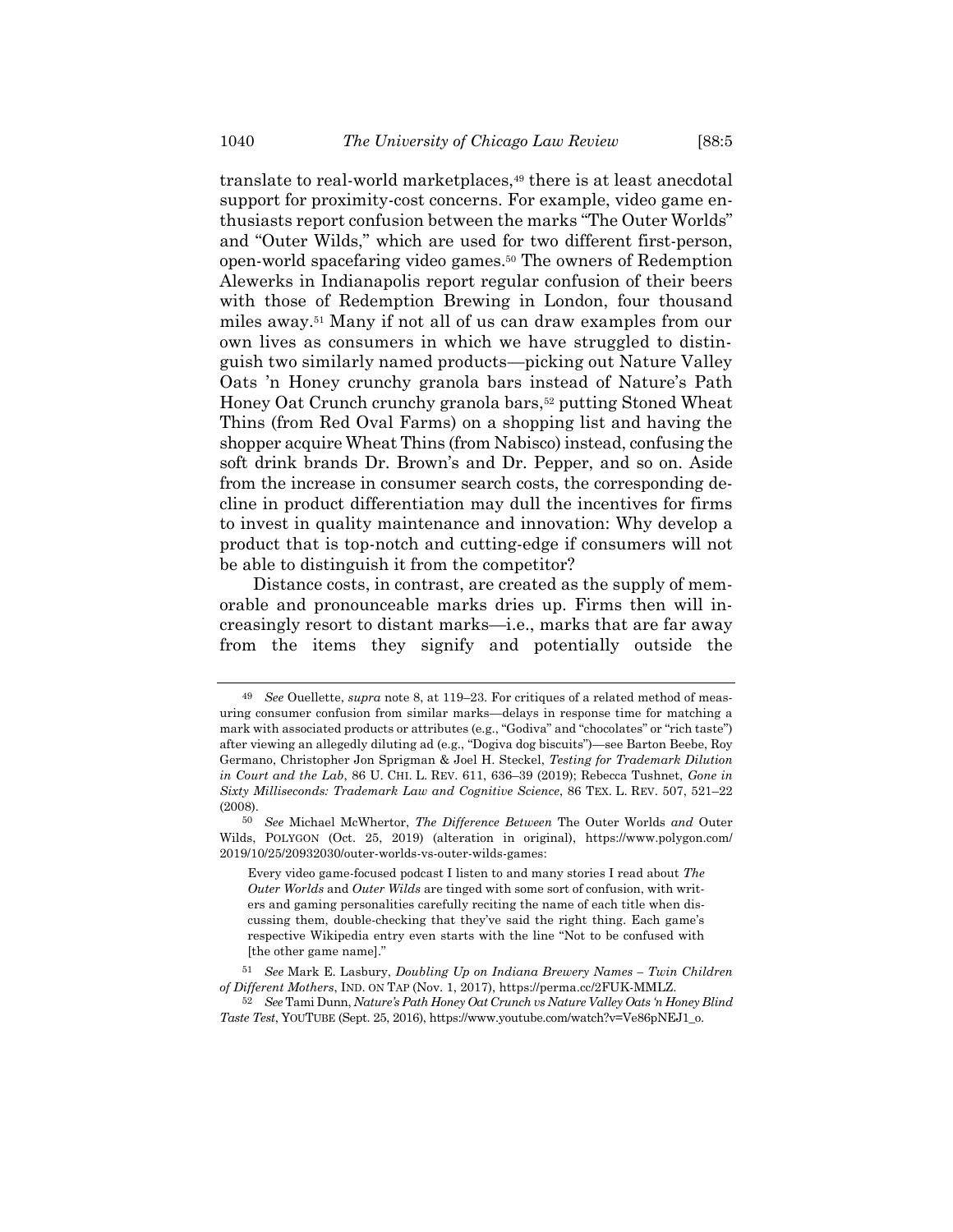constellation of words and sounds with which English speakers are familiar. While distance is, in some senses, antonymous to proximity, distance *costs* are quite similar to proximity costs in their consequences: the use of difficult-to-remember marks imposes cognitive costs on consumers, and firms face weaker incentives to invest in quality maintenance and innovation if consumers cannot readily recognize and recall those firms' marks. We are not aware of studies evaluating the cognitive costs of distance, but again, anecdotes abound. For example, a recent *New York Times* feature on "[h]ow Amazon is causing us to drown in trademarks" notes that a search for the term "winter gloves" yields many brands "you've never heard of" and "that evoke nothing in particular," like "SHSTFD, Joyoldelf, VBIGER and Bizzliz."<sup>53</sup> Entire books advise pharmacology students on how to master difficultto-remember drug names.<sup>54</sup>

<span id="page-16-0"></span>Proximity costs and distance costs do not only affect product users; they may also raise entry costs for new firms and for existing firms seeking to enter new markets. These entry costs may include the costs of searching for a mark that does not conflict with marks that are already in use and the costs of using a less effective mark.<sup>55</sup> For example, Beebe and Fromer point to anecdotes such as the entrepreneur who struggled to name his new firm: "Every name we liked, either somebody already had it or it wasn't trademarkable or it meant something pornographic in another language."<sup>56</sup>

To illustrate these concepts,

<sup>53</sup> John Herrman, *All Your Favorite Brands, from BSTOEM to ZGGCD*, N.Y. TIMES (Feb. 11, 2020), https://perma.cc/6FYX-M3QX.

<sup>54</sup> *See generally, e.g.*, TONY GUERRA, MEMORIZING PHARMACOLOGY: A RELAXED APPROACH (2016).

<sup>55</sup> *See* Beebe & Fromer, *supra* not[e 1,](#page-1-0) at 1021–22.

<sup>56</sup> *Id.* at 949 (quoting Justin Fox, *We're Going to Run Out of Company Names*, BLOOMBERG VIEW (Jan. 13, 2017), [https://www.bloomberg.com/opinion/articles/2017-01-](https://www.bloomberg.com/opinion/articles/2017-01-13/we-re-going-to-run-out-of-company-names) [13/we-re-going-to-run-out-of-company-names\)](https://www.bloomberg.com/opinion/articles/2017-01-13/we-re-going-to-run-out-of-company-names).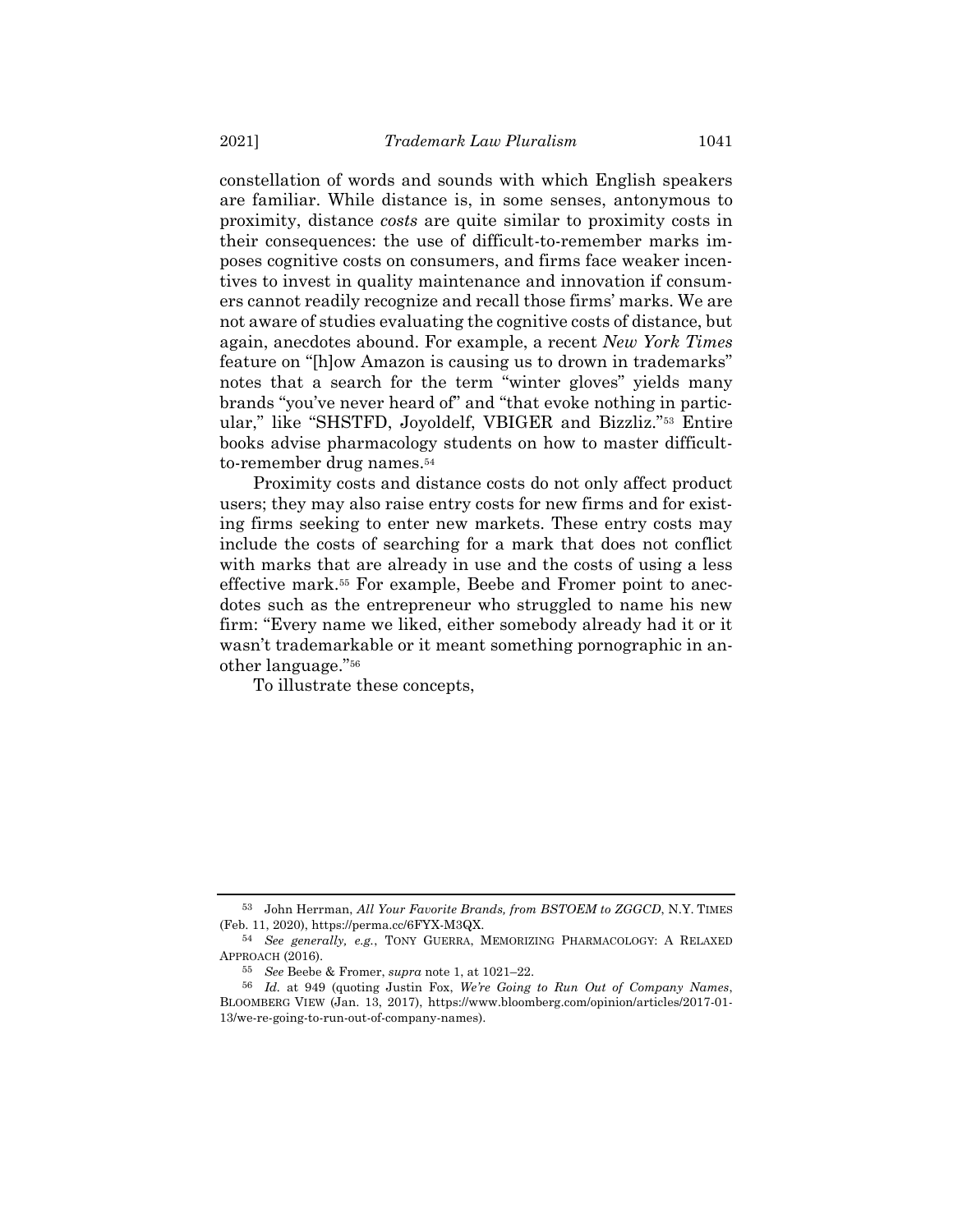<span id="page-17-2"></span>[Figure](#page-17-0) 1 flattens the multi-dimensional linguistic space into a two-dimensional slice focused on beer brands, an area in which the crowding of linguistic space seems particularly acute.<sup>57</sup> Proximity costs are created when different beer producers use similar terms to market their brews, such as Miller, Molson, and Mill Street. These costs are the focus of trademark law's prohibition on confusingly similar marks, for which the similarity of the marks by sound, sight, and meaning is the most important factor.<sup>58</sup> But we suspect these marks are attractive in part because they are within the core of signifiers familiar to U.S. beer consumers. Distance costs arise when producers choose signifiers that are more difficult for the average U.S. beer drinker to recall—we expect that "Festina Pêche" and "分 桃" fall in this category. Trademark law provides incentives for producers to reach for more linguistically distant brands. Distant marks are more likely to be classified as "inherently distinctive" and thus entitled to protection without providing evidence that the term has acquired "secondary meaning."<sup>59</sup> Distant marks are also less likely to infringe existing marks due to their lack of similarity.<sup>60</sup> But distant marks can impose cognitive costs on consumers and entry costs for new brands in the same way that proximate marks can.

<span id="page-17-1"></span><span id="page-17-0"></span><sup>57</sup> On trademark and other forms of intellectual property in the craft beer industry, see generally Zahr K. Said, *Craft Beer and the Rising Tide Effect: An Empirical Study of Sharing and Collaboration Among Seattle's Craft Breweries*, 23 LEWIS & CLARK L. REV. 355 (2019). For example, one of Professor Said's interviewees complained: "All of these people trying to name beers with usually hop puns in the name. Every hop pun in the world is done now. They're all taken. Trust me. . . . So from a trademark perspective, like, somethin's gotta give." *Id.* at 387 n.171 (alteration in original).

<sup>58</sup> *See* 4 MCCARTHY, *supra* not[e 1,](#page-1-0) § 23:1, 23:21; Barton Beebe, *An Empirical Study of the Multifactor Tests for Trademark Infringement*, 94 CALIF. L. REV. 1581, 1623 (2006) ("The data clearly show that the similarity of the marks factor is by far the most important factor in the multifactor test.").

<sup>59</sup> Two Pesos, Inc. v. Taco Cabana, Inc., 505 U.S. 763, 767 (1992). Word marks that are classified as fanciful (coined terms like "Zappos"), arbitrary (having no connection to the product they signify, such as "Apple" computers), or suggestive (requiring imagination to link them to the product, such as "Coppertone" suntan lotion) are deemed inherently distinctive and thus qualify for protection without a showing of acquired distinctiveness (also known as "secondary meaning"). *See id.* at 768–69; 2 MCCARTHY, *supra* not[e 1,](#page-1-0) § 11:4.

<sup>60</sup> *See supra* note [53](#page-16-0) and accompanying text.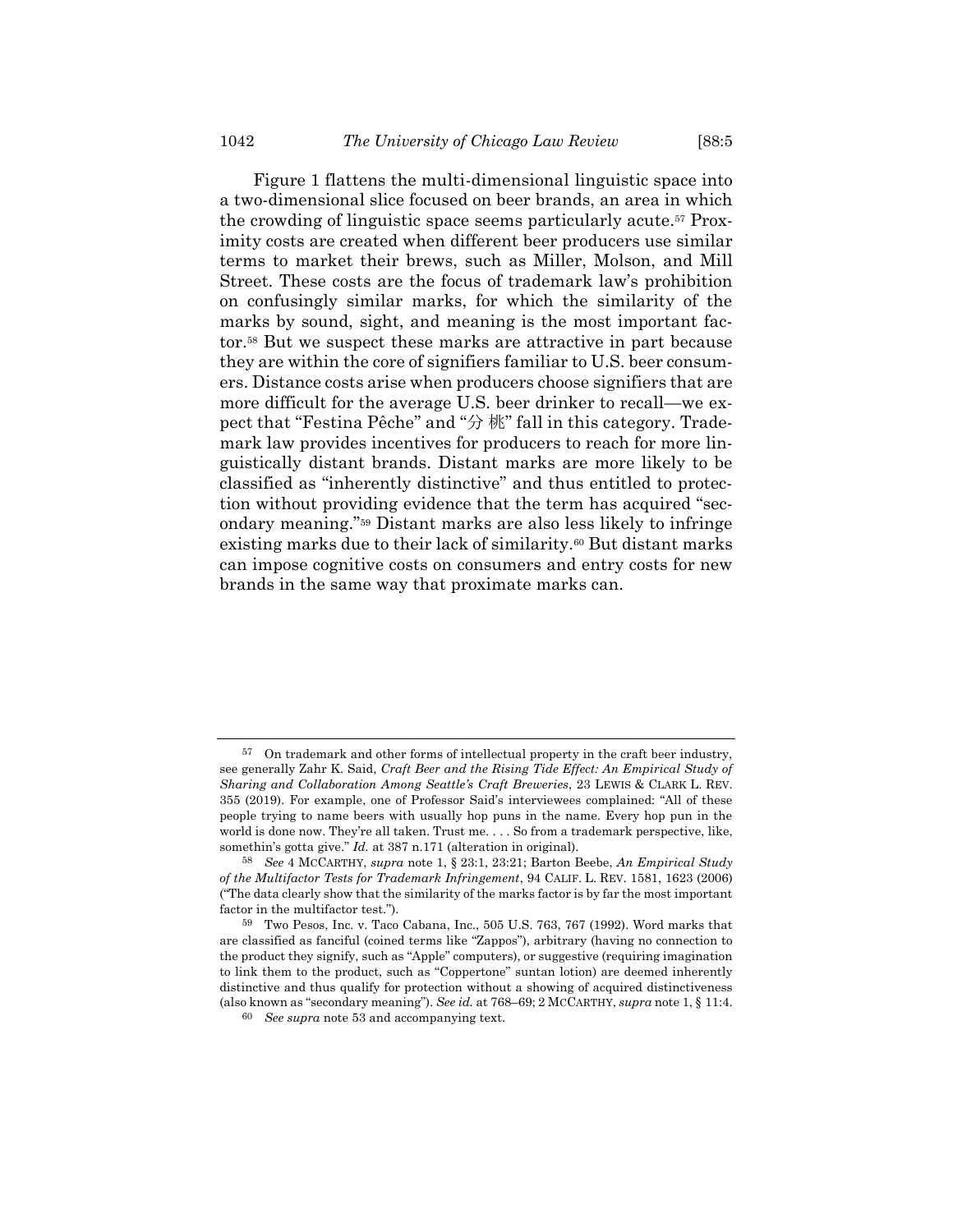

### FIGURE 1: PROXIMITY VERSUS DISTANCE COSTS IN LINGUISTIC SPACE FOR BEER BRANDS

We have illustrated proximity and distance in twodimensional space for conceptual simplicity, building on Beebe's spatial model of trademark scope.<sup>61</sup> In reality, linguistic space is multidimensional, and it stretches to nonlinguistic marks.<sup>62</sup> Proximity encompasses all those factors that might cause consumers to confuse one mark for another—the classic "sight, sound, meaning" trilogy of trademark law as well as the similarity of the products and of the channels through which those products are bought, sold, or traded.<sup>63</sup> For example, Hopalicious for beer is more proximate to Hopalicious for a (hypothetical) hoppy cider than to Hopalicious for a hopscotch park.<sup>64</sup> Weiner King for a hot dog stand on New Jersey's Long Beach Island is more proximate to Weiner King for a hot dog stand elsewhere on the eighteen-mile

<sup>61</sup> Barton Beebe, *The Semiotic Analysis of Trademark Law*, 51 UCLA L. REV. 621, 655 fig.5 (2004).

 $62$  For examples of the wide variety of product features that can be claimed as a mark, see Lisa P. Ramsey, *Non-Traditional Trademarks and Inherently Valuable Expression*, *in* THE PROTECTION OF NON-TRADITIONAL TRADEMARKS: CRITICAL PERSPECTIVES 337, 358– 60 (Irene Calboli & Martin Senftleben eds., 2018).

<sup>63</sup> *See* 4 MCCARTHY, *supra* note [1,](#page-1-0) § 23:19–:30.

<sup>64</sup> The Hopalicious hopscotch park is, unfortunately, hypothetical too, though the hopscotch-park idea is not entirely fanciful. *See, e.g.*, Amanda del Castillo, *'Let's Make the Best of It': South Bay Community Creates Hopscotch Chalk Challenges to Keep Busy During COVID-19*, ABC7 NEWS (Apr. 16, 2020), https://perma.cc/HB7R-ND23; Jamie McKenzie, *Giant Hopscotch Game Runs 'About 200 Yards' up Edinburgh Street as Community Keeps 'Adding Squares' Before It Rains*, EDINBURGH EVENING NEWS (Apr. 18, 2020), https://perma.cc/V28N-GJRQ.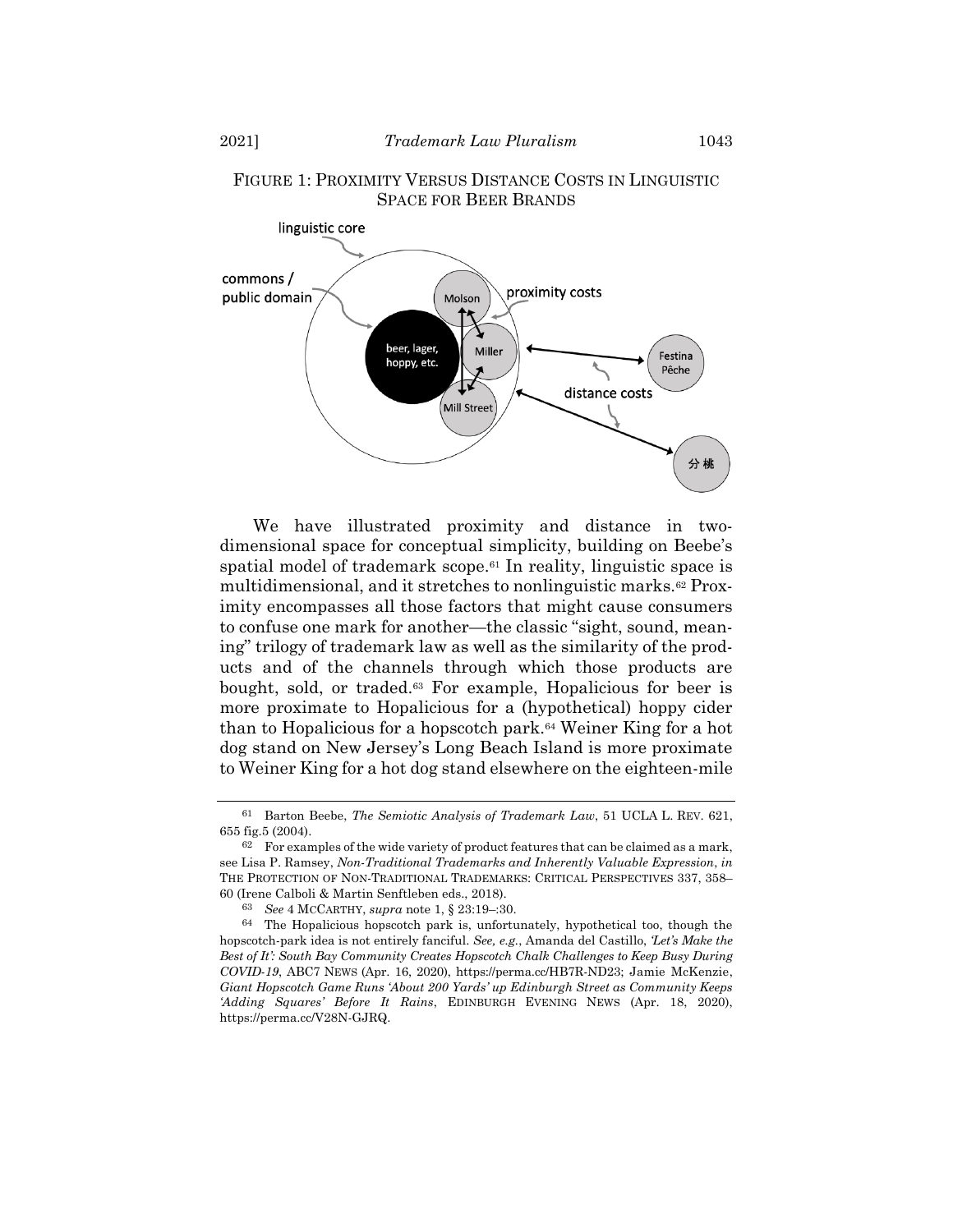island than to Weiner King for hot dogs across state lines in Pennsylvania. <sup>65</sup> The degree to which trademark law's doctrinal test for likelihood of confusion in fact captures the real social costs of proximity is the subject of frequent discussion among trademark scholars.<sup>66</sup> Understanding how the social costs of proximity scale with increasing crowding is also an important avenue for future work.

<span id="page-19-1"></span>Distance, too, is a multifaceted phenomenon. We have hypothesized that "Festina Pêche" and "分 桃" are distant marks for beer brands, but there is surprisingly little evidence on what aspects of difficult-to-remember marks create social costs. Beebe and Fromer suggest that common English words are more effective than coined words, that shorter marks are more effective than longer ones, and that an effective mark is "relatively easy to pronounce, hear, read, and remember."<sup>67</sup> These suggestions all seem plausible, though they all could benefit from further empirical study.<sup>68</sup> Trademark protection, moreover, applies not to a mark in the abstract but to the relationship between a mark and a particular product, $69$  and thus the relationship between mark and product likely affects distance too. It is probably easier for consumers to associate "Bank of America" with a depository institution than, say, with apples, and likewise easier for consumers to associate "Honeycrisp" with apples<sup>70</sup> than with banks.<sup>71</sup>

Because trademark scholars have begun to grapple with the depletion of the linguistic commons only quite recently, we are still far away from understanding all the factors that make a mark easier or harder to associate with a particular product.

<span id="page-19-0"></span><sup>65</sup> *See* Weiner King, Inc. v. Wiener King Corp., 615 F.2d 512, 522–24 (C.C.P.A. 1980).

<sup>66</sup> *See, e.g.*, Robert G. Bone, *Taking the Confusion out of "Likelihood of Confusion": Toward a More Sensible Approach to Trademark Infringement*, 106 NW. U. L. REV. 1307, 1336–48 (2012); Thomas R. Lee, Glenn L. Christensen & Eric D. DeRosia, *Trademarks, Consumer Psychology, and the Sophisticated Consumer*, 57 EMORY L.J. 575, 642–43 (2008); William McGeveran & Mark P. McKenna, *Confusion Isn't Everything*, 89 NOTRE DAME L. REV. 253, 277 (2013); Alfred C. Yen, *The Constructive Role of Confusion in Trademark*, 93 N.C. L. REV. 77, 100–04 (2014).

<sup>67</sup> Beebe & Fromer, *supra* note [1,](#page-1-0) at 965–67. Of course, in a non-English-speaking country, the semantic core would be populated by a different set of possible marks, though the concepts of proximity and distance still would apply.

<sup>68</sup> *See* Ouellette, *supra* note [8,](#page-3-0) at 121–22.

<sup>69</sup> *See supra* note [15](#page-6-0) and accompanying text.

<sup>70</sup> On trademarks in the apple industry, see generally Dan Charles, *Want to Grow These Apples? You'll Have to Join the Club*, NPR (Nov. 10, 2014), https://perma.cc/9JZ4-W4N4.

<sup>71</sup> Apple Bank for Savings has nonetheless survived the test of time. *See History & Vision*, APPLE BANK FOR SAV., https://perma.cc/D9V9-6WG5.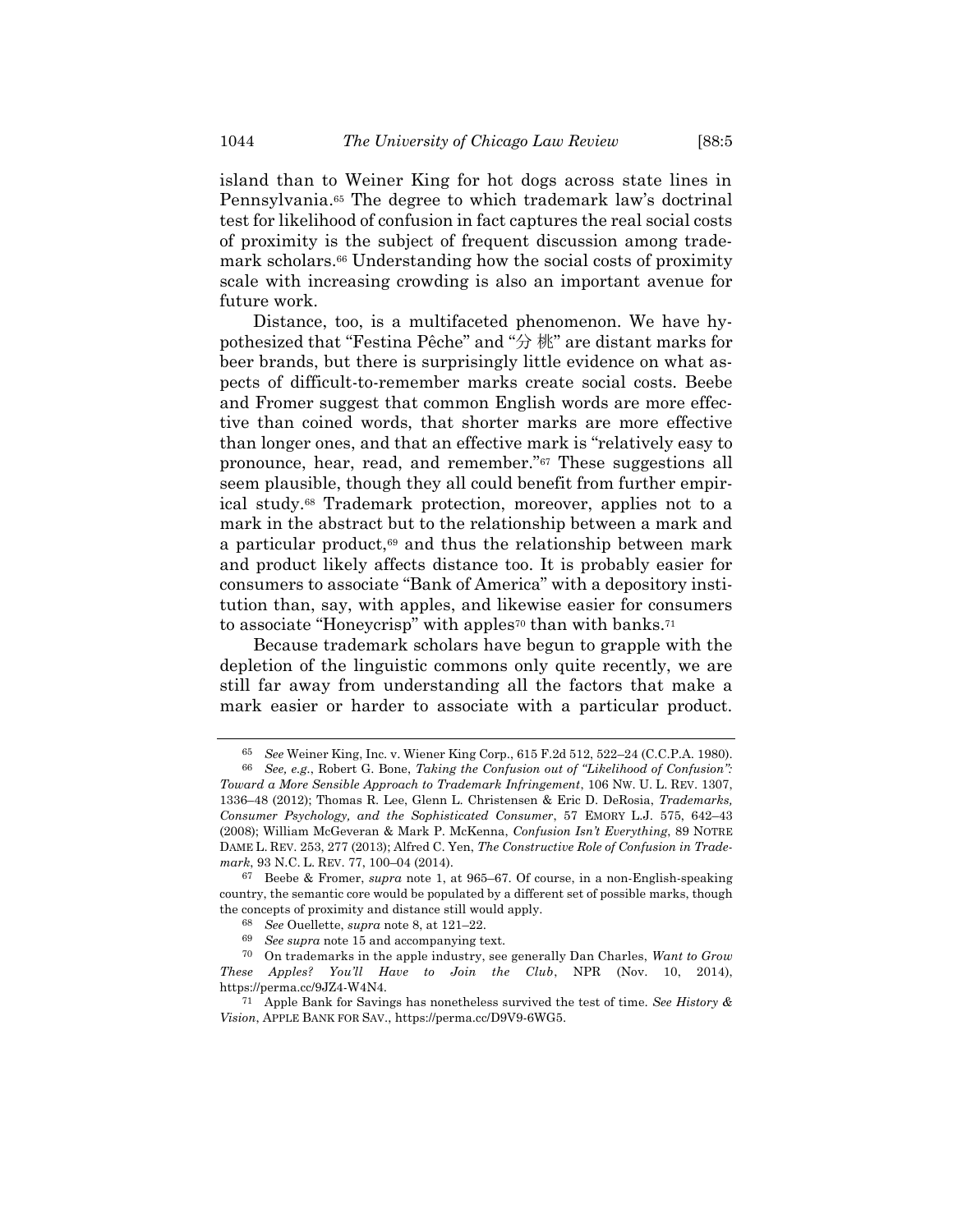<span id="page-20-1"></span><span id="page-20-0"></span>Professor Jake Linford's work on fanciful marks provides one illuminating perspective.<sup>72</sup> Surveying the literature on sound symbolism, Linford notes that listeners are more likely to associate certain sounds than others with particular product attributes.<sup>73</sup> For example, back vowels (such as the "u" in "put" and the "o" in "home") appear to be more easily associated with darkness than front vowels (such as the "ee" in "bee" and the "i" in "hit").<sup>74</sup> Thus, for example, "Godan" appears to evoke dark beer more easily than "Gidan."<sup>75</sup> Neither "Godan" nor "Gidan" would likely qualify as a "good" mark for dark beer by Beebe and Fromer's definition,<sup>76</sup> but while both "Godan" and "Gidan" are far from the linguistic core, "Gidan" for dark beer appears to be even more distant than "Godan."

For present purposes, our argument does not depend on a rigorous mapping of the dimensions of distance, but rather on the simpler claim that some marks are more easily associated with particular products than other marks are. Thus, as more and more marks near the linguistic core are claimed, new entrants will be forced to find marks farther afield—marks that are harder for consumers to associate with their corresponding products. Likewise, if holders of marks near the linguistic core are allowed to reserve a larger swath of space for themselves so as to ward off consumer confusion, then the advantage of reducing proximity costs will be at least partly offset by the disadvantage of raising distance costs.

To emphasize once more: the *relative* magnitude of proximity costs and distance costs still matters. The better we understand the causes and effects of proximity and distance, the better we can balance the double-edged consequences of trademark law reform—and again, empirical work will play an important part in improving our understanding.<sup>77</sup> The conceptual point we underscore here is that reducing proximity costs—along whatever measures of proximity turn out to be most important in the

<sup>72</sup> *See generally* Jake Linford, *Are Trademarks Ever Fanciful?*, 105 GEO. L.J. 731 (2017).

<sup>73</sup> *See id.* at 750–54.

<sup>74</sup> *See* Richard Klink, *Creating Brand Names with Meaning: The Use of Sound Symbolism*, 11 MKTG. LETTERS 5, 8–10 (2000). "Front" and "back" refer to the highest position of the tongue during the pronunciation of the sound. *Id.* at 8.

<sup>75</sup> Linford, *supra* not[e 72,](#page-20-1) at 753; *see also* Klink, *supra* not[e 74,](#page-20-0) at 12 tbl.2.

<sup>76</sup> *See* Beebe & Fromer, *supra* not[e 1,](#page-1-0) at 964–70.

<sup>77</sup> *See* Ouellette, *supra* note [8,](#page-3-0) at 120.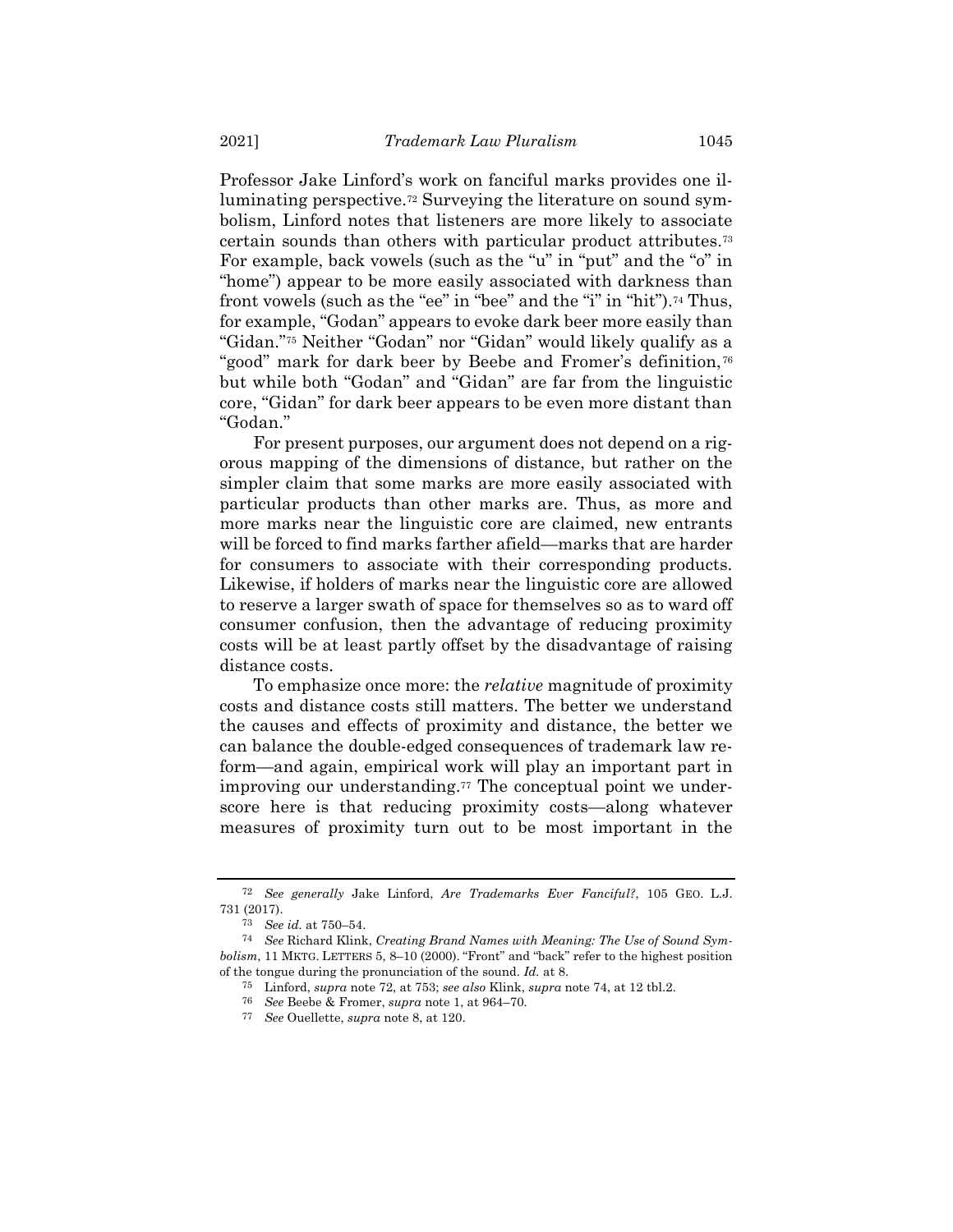marketplace—almost always increases distance costs, and vice versa. Trademark law confronts this challenge, but it cannot escape the tradeoff.

#### B. Reforms Internal to Trademark Law

The intuitive and anecdotal bases for concern regarding linguistic crowding are sufficiently strong to have spurred several scholars to consider potential policy responses. Notably, almost all such proposals are internal to trademark law. Though many of these proposals improve upon the proximity-distance balance that trademark law strikes, they still must confront the tension between these two types of costs.

For example, Carter has suggested that the USPTO should encourage applicants to limit the geographic area in which they claim protection and should impose penalties on firms that fail to use marks that they register.<sup>78</sup> Beebe and Fromer, for their part, suggest higher fees for application, maintenance, and renewal of trademarks; more rigorous enforcement of the use requirement; and a more demanding threshold for showing secondary meaning before registering a descriptive mark.<sup>79</sup> In a thoughtful analysis of the role that registration plays in serving the goals of trademark law, Tushnet has similarly suggested raising the barriers for registration and making it easier to cancel existing registrations for unused marks.<sup>80</sup>

It is worth noting—and emphasizing—the distinction in trademark law between protection and registration. The holder of an unregistered mark still may invoke common law remedies for infringement, and registration does not necessarily mean that a mark holder will prevail in an infringement action.<sup>81</sup> But the substantive issues confronting the USPTO's choice of whether to register a mark are similar to those faced by a court in determining whether a mark is valid, and the USPTO's refusal to register can

<sup>78</sup> Carter, *supra* not[e 18,](#page-7-1) at 796–99.

<sup>79</sup> Beebe & Fromer, *supra* not[e 1,](#page-1-0) at 1029–37. Words that describe some characteristic of the product or service they signify (such as "American" airlines or "Sharp" televisions) cannot be protected as trademarks without a showing that consumers have come to associate the descriptive term with a single source, which is known as having "secondary meaning" or "acquired distinctiveness." *Two Pesos*, 505 U.S. at 769; *see also* 2 MCCARTHY, *supra* not[e 1,](#page-1-0) § 15:1.

<sup>80</sup> Tushnet, *supra* note [19,](#page-7-0) at 918, 921–24.

<sup>81</sup> *See* 3 MCCARTHY, *supra* note [1,](#page-1-0) § 19:3; 6 MCCARTHY, *supra* not[e 1,](#page-1-0) § 32:155.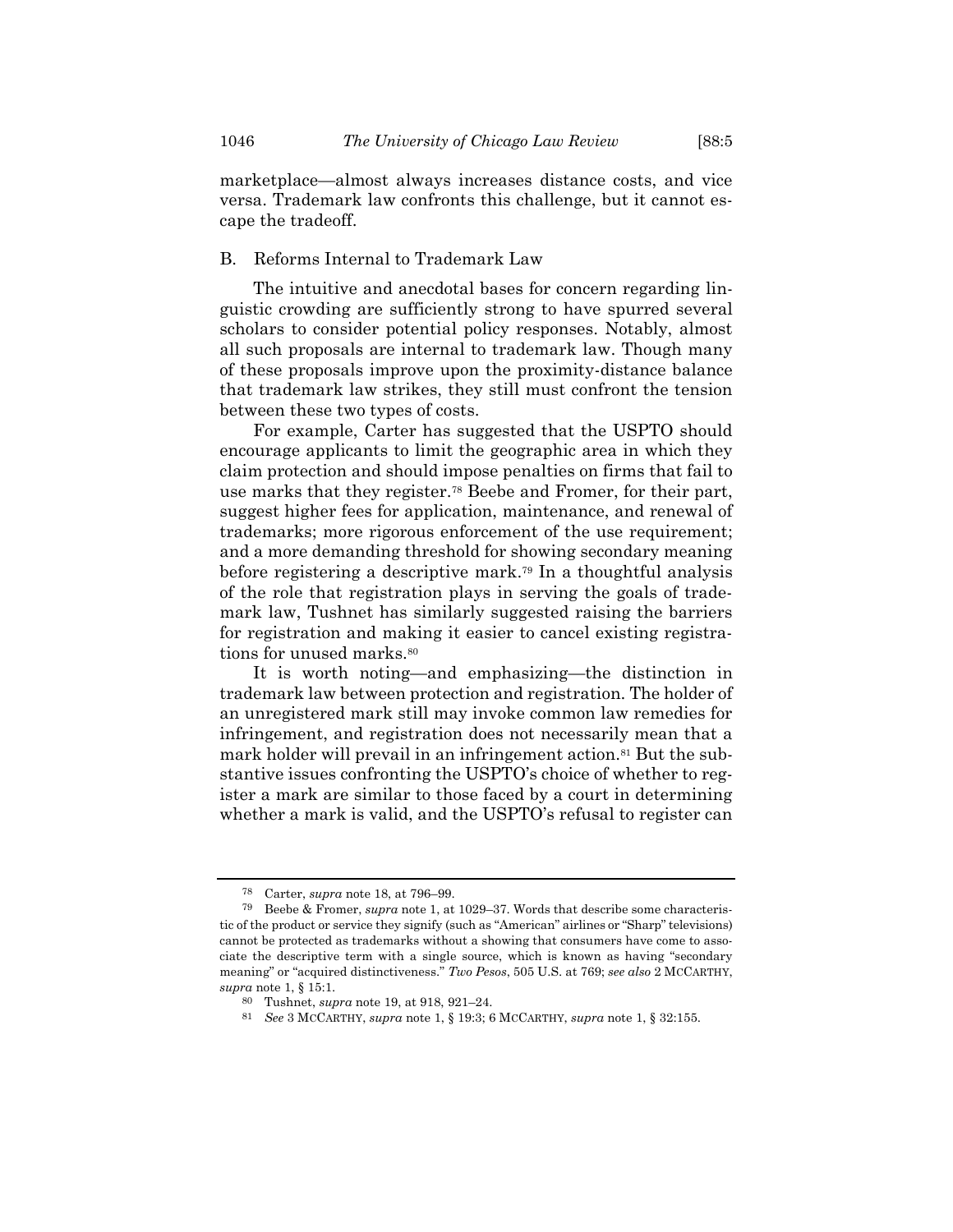have preclusive effect.<sup>82</sup> For purposes of this analysis, we are focused on substantive protection, so when we analyze proposals to raise barriers to registration or prune the registry, we assume that this entails a loss of substantive protection. For readers who view registration as more procedural,<sup>83</sup> our references to limits on registration should be read as limits on protection.

The proposals noted above typically have the effect of reducing distance costs. If unused marks are removed from the registry, or if marks are harder to obtain or are more limited in scope or geographic reach, then more space will become available in the linguistic core—the region of pronounceable and memorable marks that is most desirable for new brands. Firms will thus not need to resort to more distant marks to signify new goods and services. But this decrease in distance costs will be accompanied by some increase in proximity costs: consumers will be more likely to confuse the new marks in the linguistic core with both the marks that survived the stricter test as well as the ones that were weeded out.

Consider proposals to make trademark registration more costly. Higher fees for application, maintenance, and renewal of trademarks will reduce the stock of registered marks, thus lowering distance costs because firms looking for new marks will no longer need to resort to the linguistic periphery.<sup>84</sup> Similarly, reforms that would make it harder for firms to qualify for trademark protection through higher legal standards, such as conditioning registration on a stronger showing of use,<sup>85</sup> would reduce distance costs by making it

<sup>82</sup> *See* B & B Hardware, Inc. v. Hargis Indus., Inc., 575 U.S. 138, 141–42 (2015).

<sup>83</sup> *Cf.* Beebe & Fromer, *supra* not[e 1](#page-1-0), at 962 n.77 (discussing "the important question whether marks that are refused registration might nonetheless be protected as unregistered marks"); Tushnet, *supra* note [19,](#page-7-0) at 929–40 (arguing that registration should either be more procedural or more substantive).

<sup>84</sup> These higher fees would function as entry costs for new firms and as continuity costs for small businesses seeking to hold on to their marks. Some firms might forgo registration and rely on protection for unregistered marks through Lanham Act  $\S$  43(a), 15 U.S.C. § 1125(a), although this would raise entry costs for other firms by increasing the cost of conducting a trademark search.

<sup>85</sup> *See* Beebe & Fromer, *supra* note [1](#page-1-0), at 1033 ("[T]he use requirement in trademark law [ ] should be tightened and more strictly enforced."); Tushnet, *supra* note [19,](#page-7-0) at 919 (arguing that "the standard for use or continuing use is low and not very well policed, suggesting that, of the over 250,000 marks registered or renewed each year, a substantial number do not reflect real use"); Alexandra J. Roberts, *Trademark Failure to Function*, 104 IOWA L. REV. 1977, 2039–43 (2019) (arguing that registration should require a stronger showing that a mark is used *as a mark*); Lisa P. Ramsey, *Using Failure to Function Doctrine to Protect Free Speech and Competition in Trademark Law*, 104 IOWA L. REV.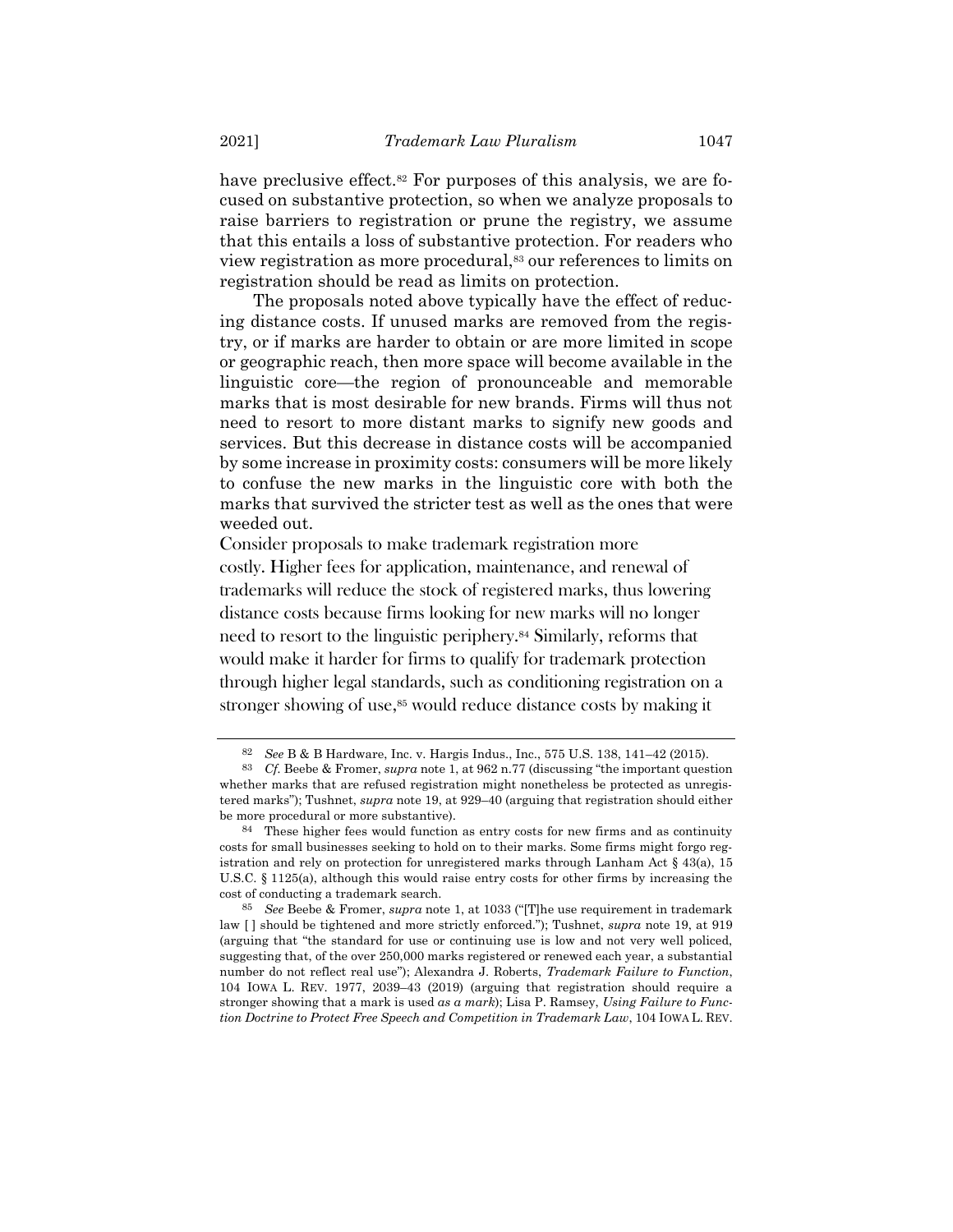easier for firms to find an unclaimed mark that consumers can readily remember. As illustrated in

ONLINE 70, 92 (2020) (arguing that the Lanham Act should be revised to allow challenges to registered marks for failure to function or lack of distinctiveness even after a mark has become incontestable). Firms may file intent-to-use trademark applications before commencing use, but U.S. registration depends on actual use. *See* 3 MCCARTHY, *supra* not[e 1,](#page-1-0)  § 19:1.25.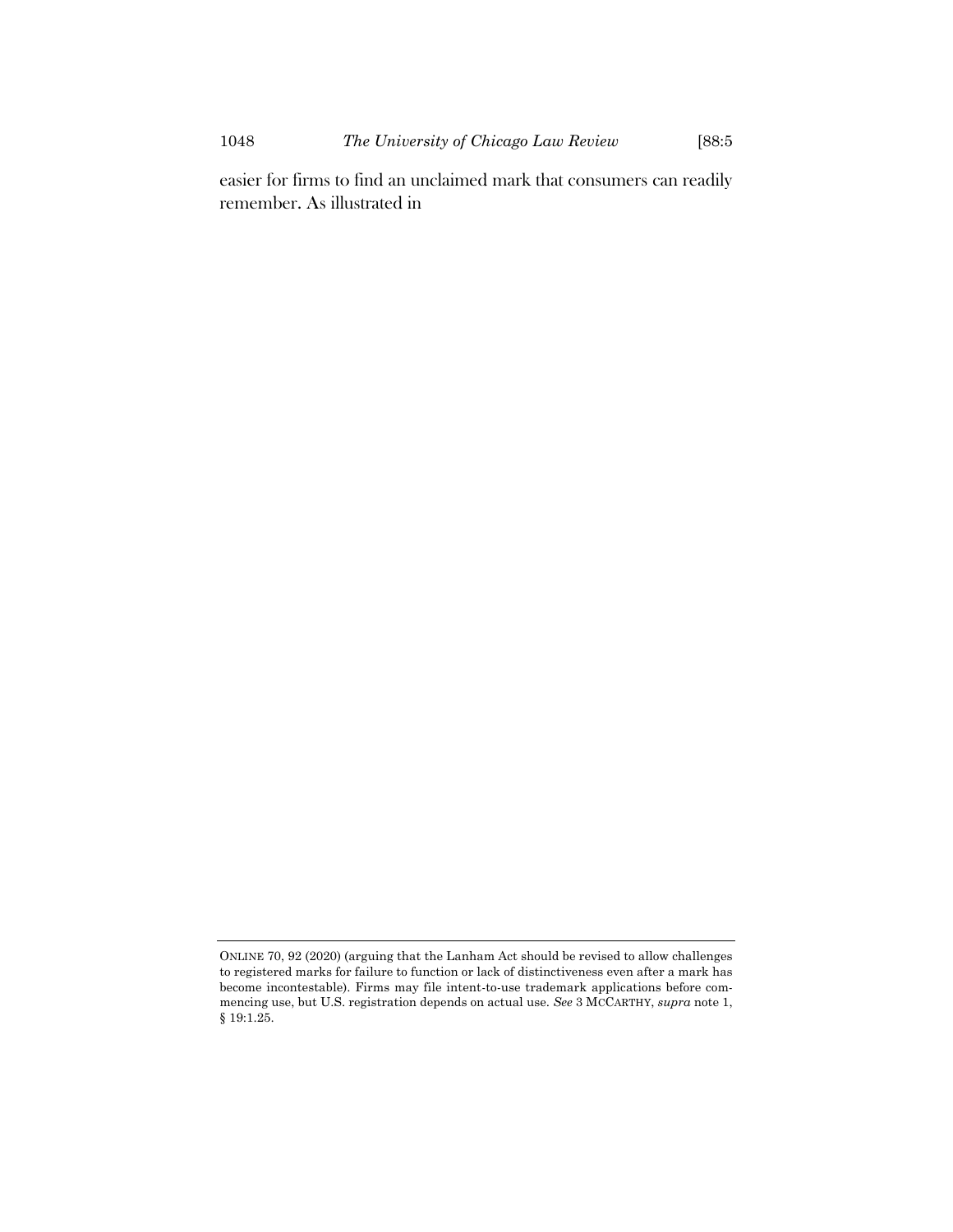<span id="page-24-0"></span>[Figure](#page-24-0) 2, however, as low-value or unused marks that had been crowding the linguistic core are replaced by active marks, there will be some increase in proximity costs with marks already in the linguistic core. (As in Figure 1, the black circle in the center of the linguistic core represents the linguistic commons—the portion of linguistic space representing generic terms and other signifiers that may not be claimed as trademarks.) The unused marks consuming space in the linguistic core effectively act as vacant lots that reduce congestion in their vicinity. Expunging unused winter glove marks may allow firms to choose more memorable brands than "SHSTFD" or "VBIGER"—perhaps a word that evokes a day on the slopes. But this decrease in distance costs comes at the risk of increased confusion with, for example, gloves already named after slope features (Mountain, Ridge, Treeline Ridge), specific mountains (Denali, Tumalo Mountain), and types of skiing (Heli, Randonee).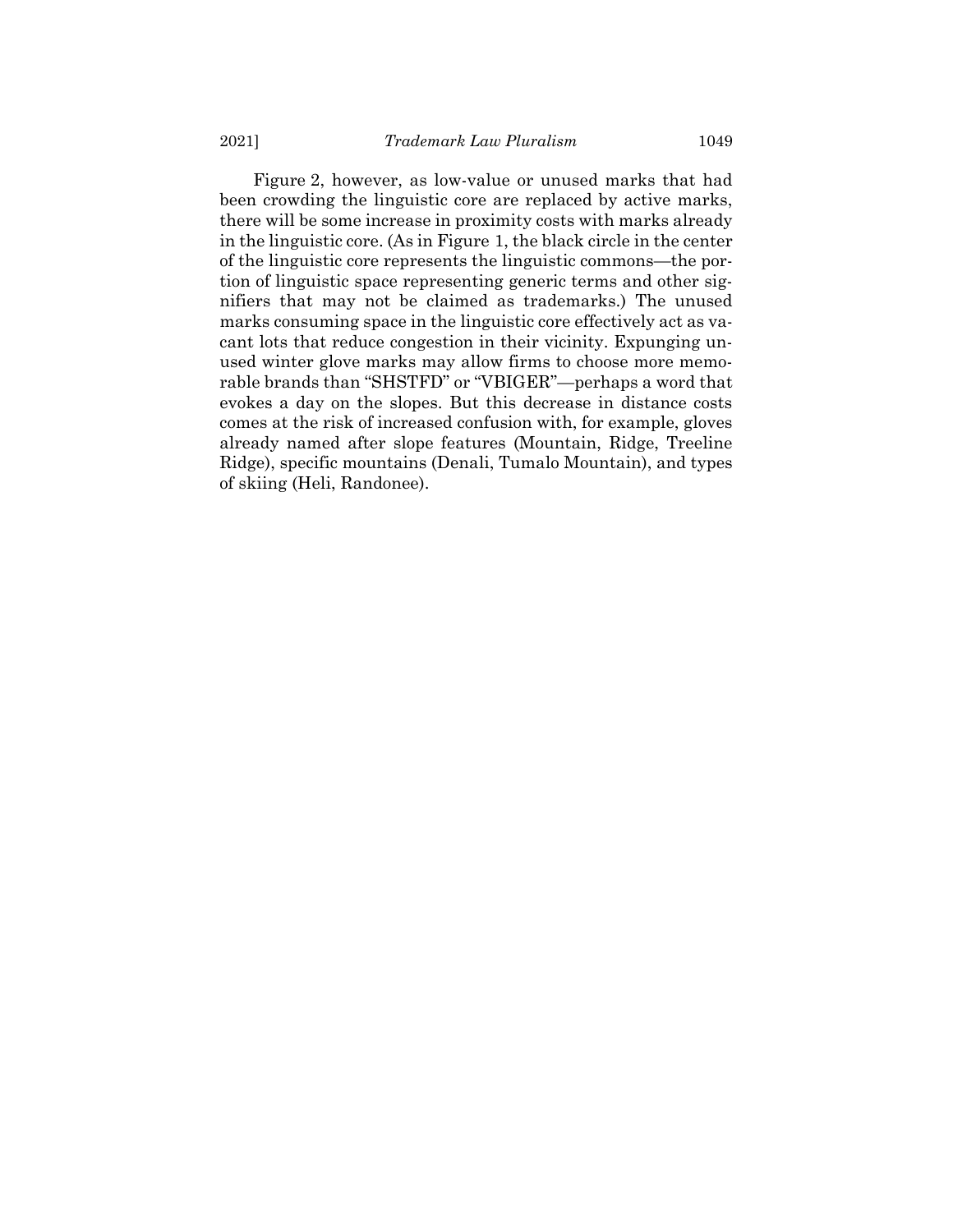# FIGURE 2: PRUNING MARKS IN THE LINGUISTIC CORE WITH FEES OR STRONGER USE REQUIREMENTS



The same effect is true for proposals to narrow the scope of trademark rights, such as by making it harder for rights holders to prevent uses across geographic regions or product categories, or by raising the threshold for finding that two marks are sufficiently similar to create a likelihood of confusion. <sup>86</sup> As illustrated in

<span id="page-25-1"></span><span id="page-25-0"></span>[Figure](#page-25-0) 3, narrowing the scope of trademark rights allows more producers to choose marks in the linguistic core rather than farther away in linguistic space. This lowers distance costs, but at the expense of increased proximity costs. Again, the net effect on cognitive costs for consumers and entry costs for new brands may be salutary, but the tradeoff remains.

86 On the doctrines trademark law uses to define the scope of rights, see Mark A. Lemley & Mark P. McKenna, *Scope*, 57 WM. & MARY L. REV. 2197, 2243–59 (2016).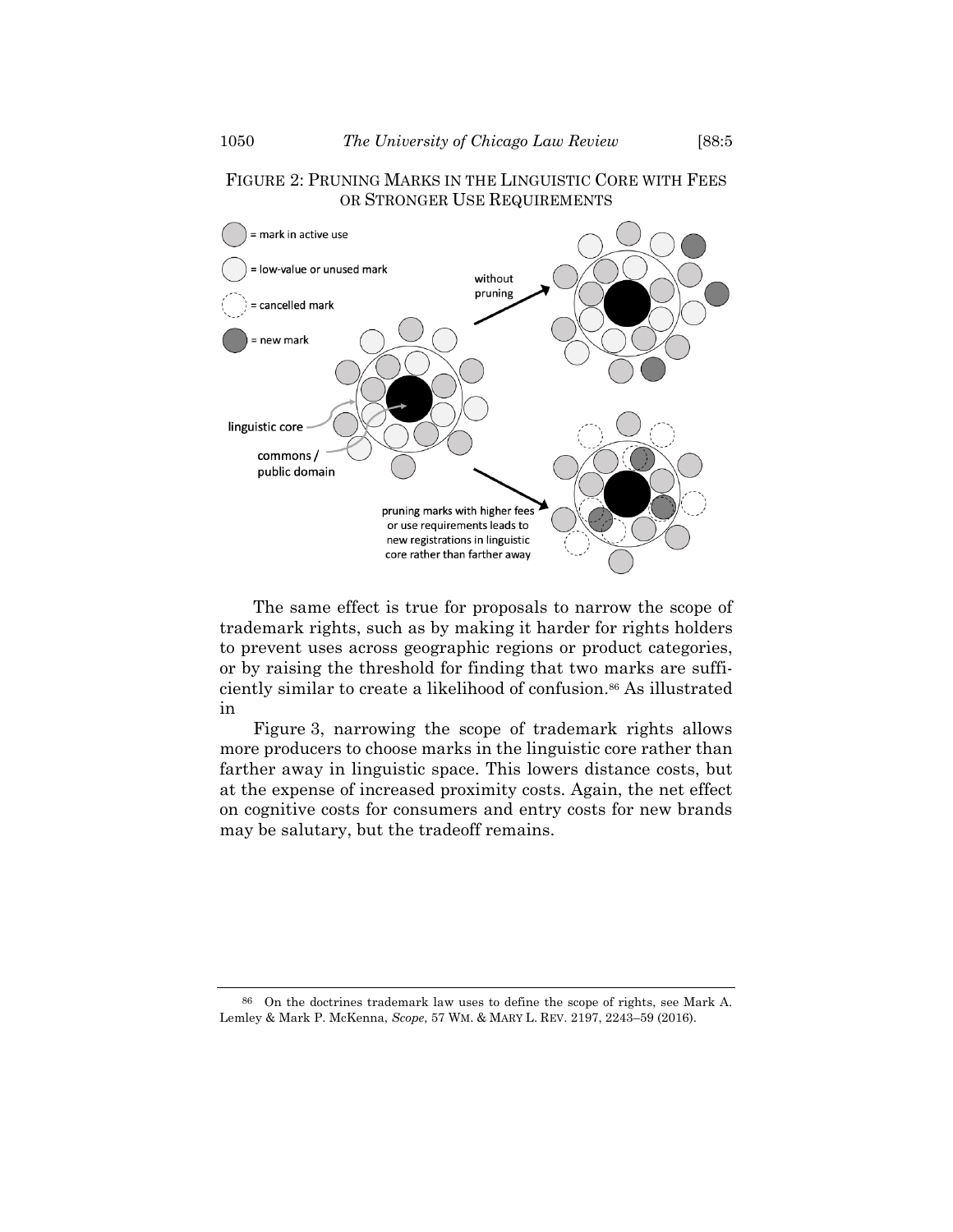

### FIGURE 3: NARROWING THE SCOPE OF TRADEMARK RIGHTS

Proposals for geographic limits present the same challenge. Restricting the territorial scope of marks leads to greater availability of memorable and pronounceable marks in certain regions, thus lowering distance costs. Currently, common law trademark rights have geographic limits: local businesses can operate in the same state or sometimes even the same city without creating a likelihood of trademark confusion.<sup>87</sup> Thus, the Red Hen restaurant in Washington, D.C., operates at the same time as unaffiliated Red Hen restaurants across the country, including in Virginia, New Jersey, Connecticut, and Vermont. These independent eateries were able to use "Red Hen" rather than a less pronounceable or memorable moniker.<sup>88</sup> But this decrease in distance costs comes at the expense of higher proximity costs. Consumers who see a Red Hen in one city may confuse it with another—especially if one gains national publicity, as when then–White House press

<sup>87</sup> *See* 5 MCCARTHY, *supra* note [1,](#page-1-0) § 26:29.

<sup>88</sup> The only federal trademark registration of "Red Hen" for restaurant services was filed in 2014 by 42 Chicken LLC, located in New York City. *See* RED HEN, Registration No. 4,638,588. Federal registration generally establishes nationwide protection, but earlier users of a mark have priority in the area in which they have established rights. *See* 5 MCCARTHY, *supra* note [1,](#page-1-0) §§ 26:31, 26:53. The only Red Hen restaurants we found in New York are now closed.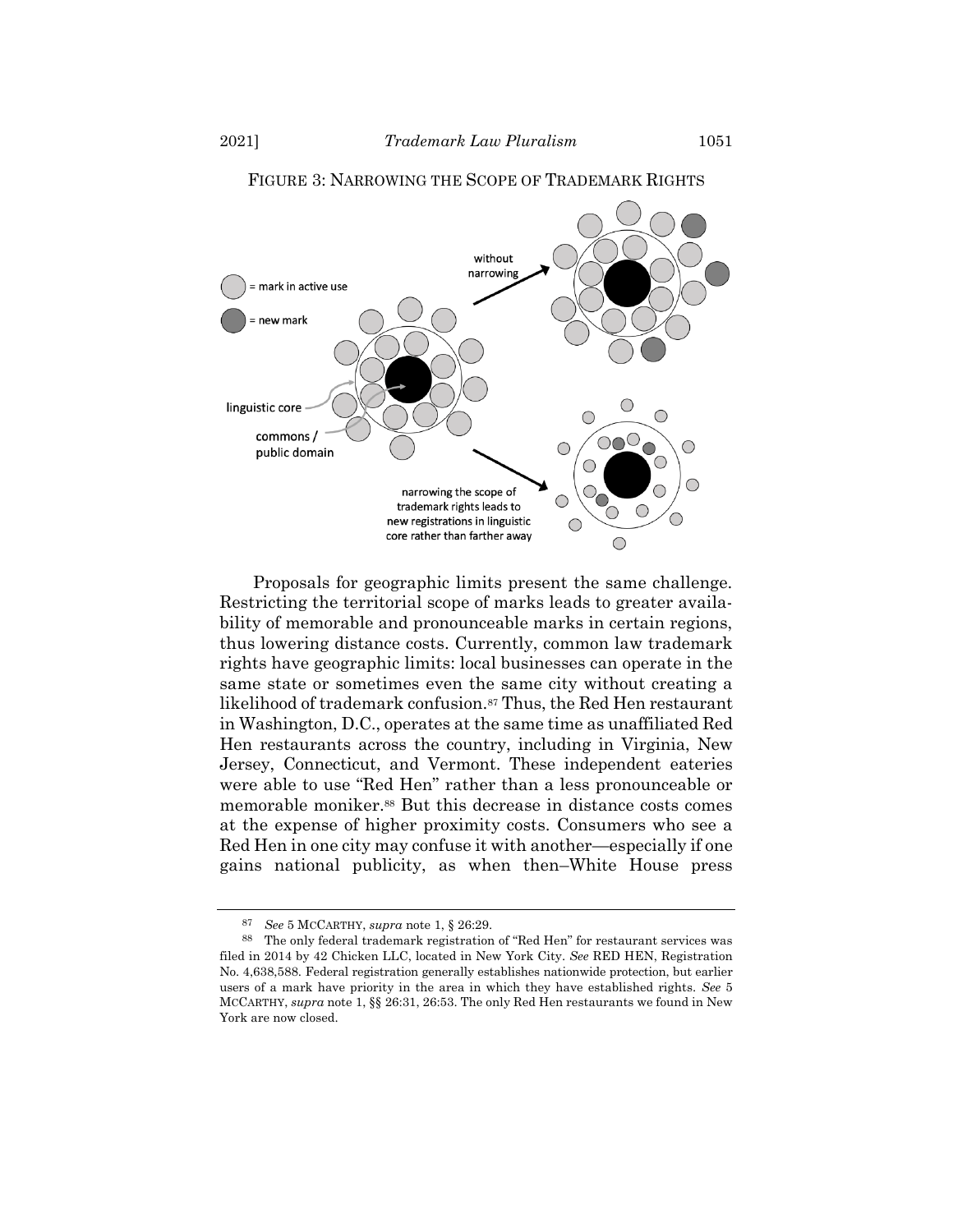secretary Sarah Huckabee Sanders was kicked out of the Virginia Red Hen, causing President Donald Trump to criticize "The Red Hen Restaurant" on Twitter without specifying which one.<sup>89</sup> The publicity caused at least ten unaffiliated Red Hen restaurants to receive complaints and harassment,<sup>90</sup> and trademark advisors have suggested that the episode illustrates the importance of choosing unique marks.<sup>91</sup> But given the crowding of linguistic space, it is hard to choose a unique mark that does not increase distance costs. Any of the Red Hens could have chosen to call themselves the "Coquelicot Cockerel"; it is easy to understand why they did not.

For yet another example, consider again the Supreme Court's 2020 decision in *Booking.com*. In dissent, Justice Breyer worried about the anticompetitive effect the Court's ruling will have: "Under the majority's reasoning, many businesses could obtain a trademark by adding '.com' to the generic name of their product." <sup>92</sup> These "generic.com" registrants could threaten lawsuits against similarly named competitors, Justice Breyer warned, envisioning claims against "Bookings.com," "eBooking.com," "Booker.com," and "Bookit.com."<sup>93</sup>

Justice Breyer is likely right that the registration of "generic.com" names may result in lawsuit threats against other firms with proximate names. At the same time, opening up "generic.com" names for registration adds to the supply of potentially "good" marks that new entrants can claim. Which of these two effects will have the larger impact on competition is uncertain. The more significant the competitive consequences of

<sup>89</sup> Donald J. Trump (@realDonaldTrump), TWITTER (June 25, 2018), https://twitter.com/realdonaldtrump/status/1011212766487728133 (archived at TRUMP TWITTER ARCHIVE V2 (June 25, 2018), https://perma.cc/3TAD-DGXP).

<sup>90</sup> *See* Adi Robertson & Makena Kelly, *Red Hen Restaurants Around the World Are Getting Blamed for Kicking Out Sarah Sanders*, THE VERGE (June 26, 2018), https://www.theverge.com/2018/6/26/17501460/red-hen-sarah-sanders-wrong-restaurant -harassment-reviews; Ryan Broderick, *People Are Harassing the Wrong "Red Hen" Restaurant After Another with the Same Name Refused to Serve Sarah Sanders*, BUZZFEED (June 25, 2018), https://perma.cc/XMN2-EPC5 ("The harassment has been intense [ ] with many people refusing to imagine a world where two unrelated restaurants could have the same name.").

<sup>91</sup> Julia Huston, *Enforce Your Trademarks Now or You Might Be the Next Red Hen*, MONDAQ (July 4, 2018), https://perma.cc/4YZJ-ZDD8; *see also* Brad Walz, *Red Hen Protest Shows the Importance of Selecting Unique Marks*, BOB (June 26, 2018), https://perma.cc/K53A-8PH3.

<sup>92</sup> *Booking.com*, 140 S. Ct. at 2314–15 (Breyer, J., dissenting).

<sup>93</sup> *Id.* at 2314.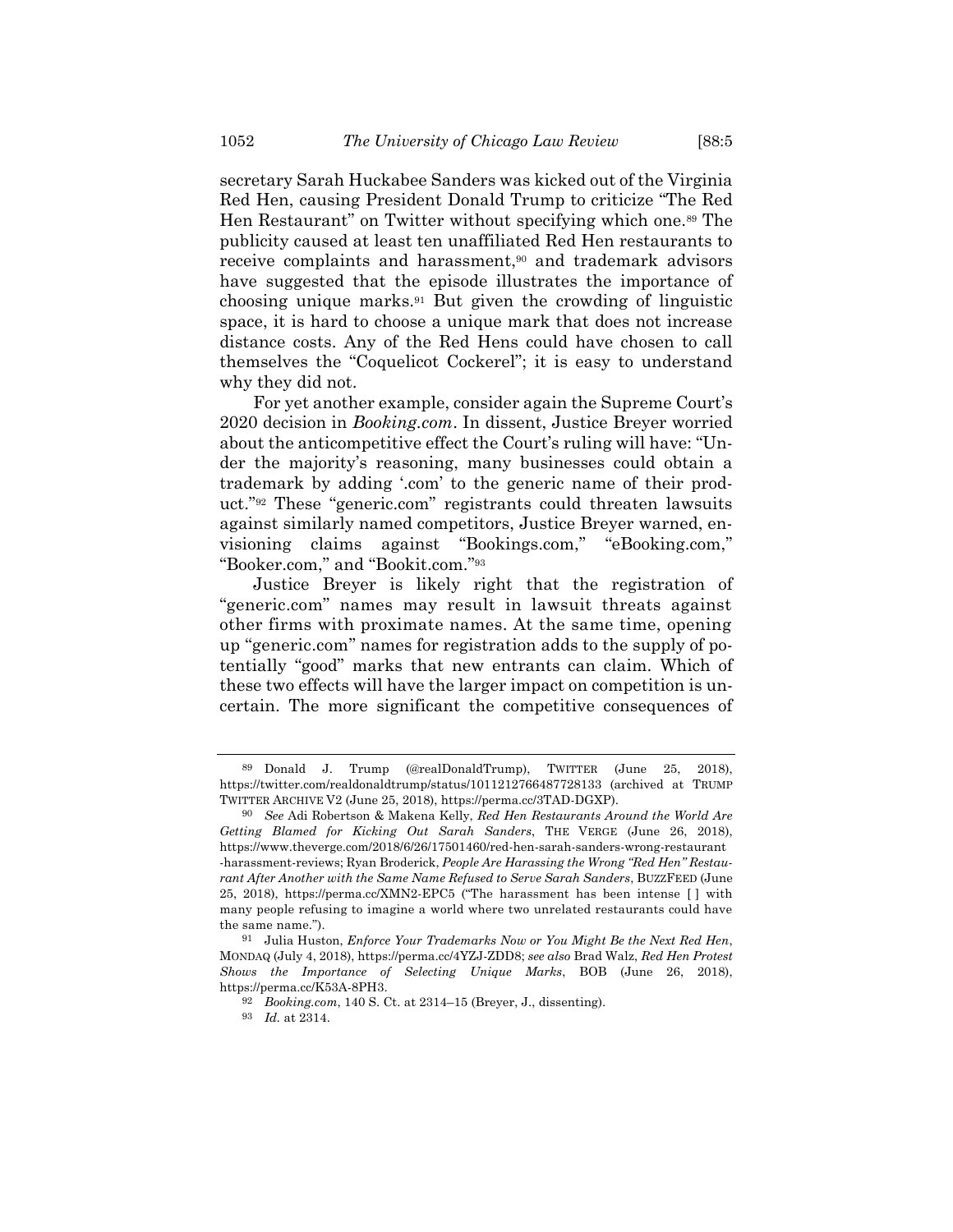distance, the more valuable it may be to open up new trademark "real estate" near the linguistic core.

None of this is to suggest that reforms internal to trademark law are misguided. As we have noted, proposed reforms may decrease distance costs much more than they increase proximity cost, or vice versa, and a number of trademark law solutions proposed by Carter, Beebe and Fromer, Tushnet, and other scholars strike us as quite sensible. But management of linguistic space is not a task for trademark law alone. Just as courts and legislators have long supplemented real property law with a range of other strategies for managing land, policymakers should—we believe look beyond trademark law's confines to manage the challenges that crowding of linguistic space presents.

### II. BEYOND THE PROXIMITY-DISTANCE TRADEOFF

While interventions that expand or contract the scope of trademark protection might still be desirable under certain circumstances, effective management of linguistic space will likely depend on other governance strategies. We focus here on three general types of approaches: (1) strategies aimed at encouraging more efficient use of existing linguistic space, (2) strategies aimed at expanding usable linguistic space by reducing the cognitive costs of distant word marks for consumers, and (3) strategies aimed at expanding linguistic space through product identification systems that can serve as effective alternatives to plain language.

#### A. Using Linguistic Space Efficiently

In an enormously influential 1960 paper, the economist and future Nobel laureate Ronald Coase posited that, in the absence of transaction costs, bargaining will lead to efficient allocations of scarce resources regardless of the initial allocation of property rights.<sup>94</sup> That is, frictionless trade will ensure that every resource is put to its highest and best use. As Coase himself noted, this theorem applies to intangible property as much as to land and

<sup>94</sup> *See* Coase, *supra* note [36,](#page-10-0) at 16. Coase did not define the term "efficiency" in his seminal paper, though subsequent scholarship understands Coase to be referring to Pareto efficiency (i.e., an allocation of resources from which there is no reallocation that would make at least one individual better off and no individual worse off). *See* Joseph Farrell, *Information and the Coase Theorem*, J. ECON. PERSP., Fall 1987, at 113, 113.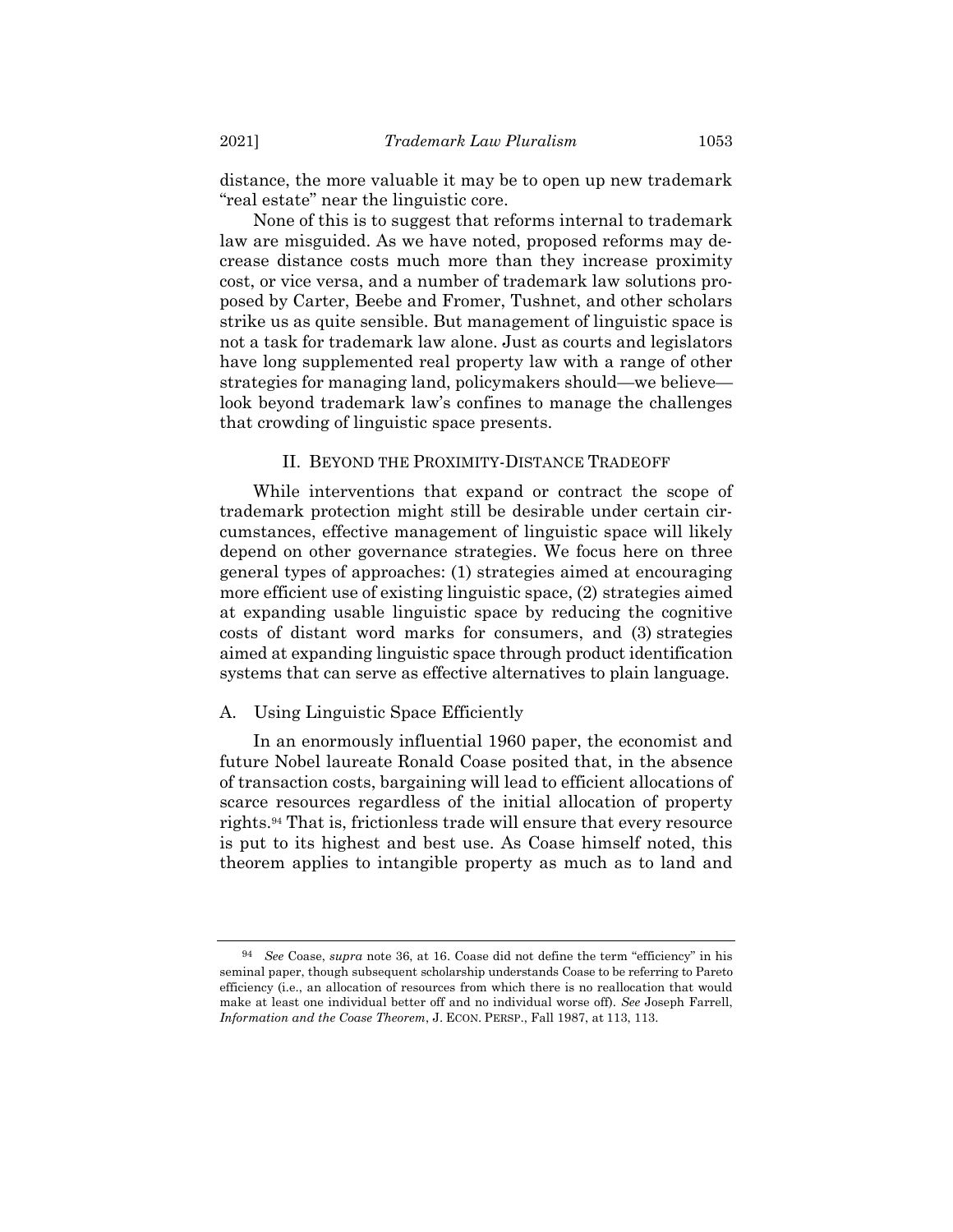chattels.<sup>95</sup> The committed Coasean might wonder, then, why the linguistic status quo does not gravitate toward efficiency through iterated exchanges. If an incumbent owns a mark over which a new entrant could make better use, why doesn't the new entrant buy the relevant right from the incumbent?

For the committed Coasean, the apparently inefficient allocation of property rights in linguistic space does not represent a challenge to the theorem's foundations as much as an indication that transaction costs are high. Two aspects of the linguistic market suggest that frictions meaningfully interfere with bargaining. First, trademark law's "assignment in gross" and "naked licensing" doctrines—which limit the extent to which mark owners can sell or license their marks—deter bargaining between incumbents and new entrants. Second, even when mutually beneficial transactions between incumbents and new entrants do occur, these transactions may generate negative externalities borne by sellers and consumers far away—or far in the future—that the parties to the bilateral bargain are unlikely to internalize.

This Section examines both of these aspects of the linguistic market, while acknowledging that these are not the only reforms that might allow parties to use linguistic space more efficiently.<sup>96</sup> We reach three conclusions. First, doctrinal reform has the potential to reduce transaction costs and promote more efficient uses of linguistic space. Second, Pigouvian taxes on trademark transactions—taxes to account for the harm that the transactions impose on society—are often considered to be an *alternative* to Coasean solutions,<sup>97</sup> but we think they have the potential to *complement* Coasean approaches in this context. Finally, approaches focused on lowering transaction costs encounter limitations, highlighting the importance of interventions that expand linguistic space rather than those that merely reallocate already-occupied regions.

<sup>95</sup> Indeed, Coase wrote that he developed the argument in his study of radio and television frequencies. Coase, *supra* not[e 36,](#page-10-0) at 1 n.1.

<sup>96</sup> One additional problem is the failure of trademark law to provide clear notice of protected rights and their legal scope, as discussed by Robert G. Bone, *Notice Failure and Defenses in Trademark Law*, 96 B.U. L. REV. 1245, 1252–56 (2016), and Lemley & McKenna, *supra* not[e 86,](#page-25-1) at 2219–25.

<sup>97</sup> *See* Coase, *supra* note [36,](#page-10-0) at 28–42 (contrasting his views with Pigou's). On the Coase-Pigou controversy, see generally Brian Simpson's defense of the Pigouvian position, A.W. Brian Simpson, Coase v. Pigou *Reexamined*, 25 J. LEGAL STUD. 53 (1996), and Coase's own response, R.H. Coase, *Law and Economics and A. W. Brian Simpson*, 25 J. LEGAL STUD. 103 (1996).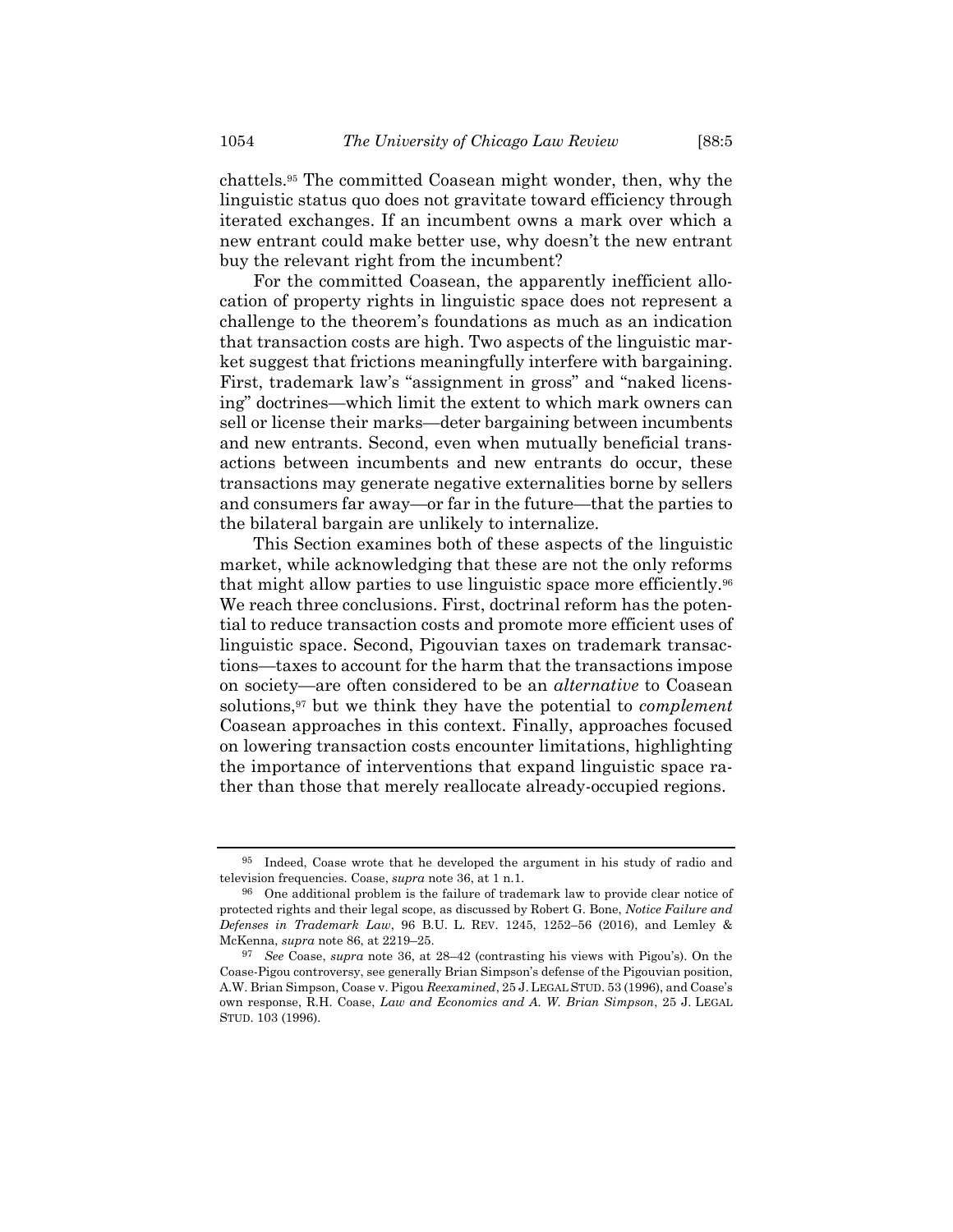Trademark law limits the ability of mark holders to sell or rent out their rights in two principal ways. The first is the assignment in gross doctrine. Under that doctrine—which is rooted in common law<sup>98</sup> and codified under  $\S 10$  of the Lanham Act<sup>99</sup>—a trademark cannot be assigned from one party to another without also transferring the goodwill that it symbolizes.<sup>100</sup> For a trademark assignment to be valid, there must be a "demonstrable, genuine intent" to continue the mark's "identity and meaning."<sup>101</sup> Otherwise, the transfer of the mark is an invalid assignment in gross, and the effective abandonment of the mark by the assignor can lead to the mark's cancellation.<sup>102</sup>

Scholars have justified the assignment in gross doctrine as a device designed to prevent consumer confusion. Carter views the rule's rationale as "obvious": "When a firm assigns its mark and subsequently leaves the market, the mark no longer signifies what it previously did, and, in consequence, the mark ought to be deemed abandoned; its transfer to a new 'owner' should carry no legal effect."<sup>103</sup> Professor William Kratzke argues that assignment in gross "works a fraud upon the purchasing public" by tricking consumers into believing that a product manufactured by the assignee bears the attributes and qualities of a product previously manufactured by the assignor, even though the only connection between the assignor and the assignee is the bare assignment of the mark.<sup>104</sup> Professor Mark Lemley concurs:

It is hard to see how the goals of preventing consumer confusion and encouraging investments in product quality would be furthered by allowing a company to sell the rights to a mark to another who will not make the same products. If

<sup>98</sup> *See* A. Bourjois & Co. v. Katzel, 260 U.S. 689, 692 (1923).

<sup>99</sup> Pub. L. No. 79–489, 60 Stat. at 431–32 (codified in scattered sections of 15 U.S.C.). 100 15 U.S.C. § 1060(a)(1); *see also* 3 MCCARTHY, *supra* not[e 1,](#page-1-0) § 18:2.

<sup>101</sup> Michael Cavendish, *Avoiding Illegal Trademark Transfers: Introducing the Assignment-in-Gross*, 74 FLA. BAR J. 68, 69–70 (2000).

<sup>102</sup> *See* Irene Calboli, *What If, After All, Trademarks Were "Traded in Gross"?*, 2008 MICH. ST. L. REV. 345, 348. For a criticism of the expanding definition of "goodwill" such that a valid assignment no longer needs to include a transfer of the underlying business, see Glynn S. Lunney, Jr., *Trademark Monopolies*, 48 EMORY L.J. 367, 410–16 (1999).

<sup>103</sup> Carter, *supra* not[e 18,](#page-7-1) at 785.

<sup>104</sup> William P. Kratzke, *Normative Economic Analysis of Trademark Law*, 21 MEM. ST. U. L. REV. 199, 248 (1991).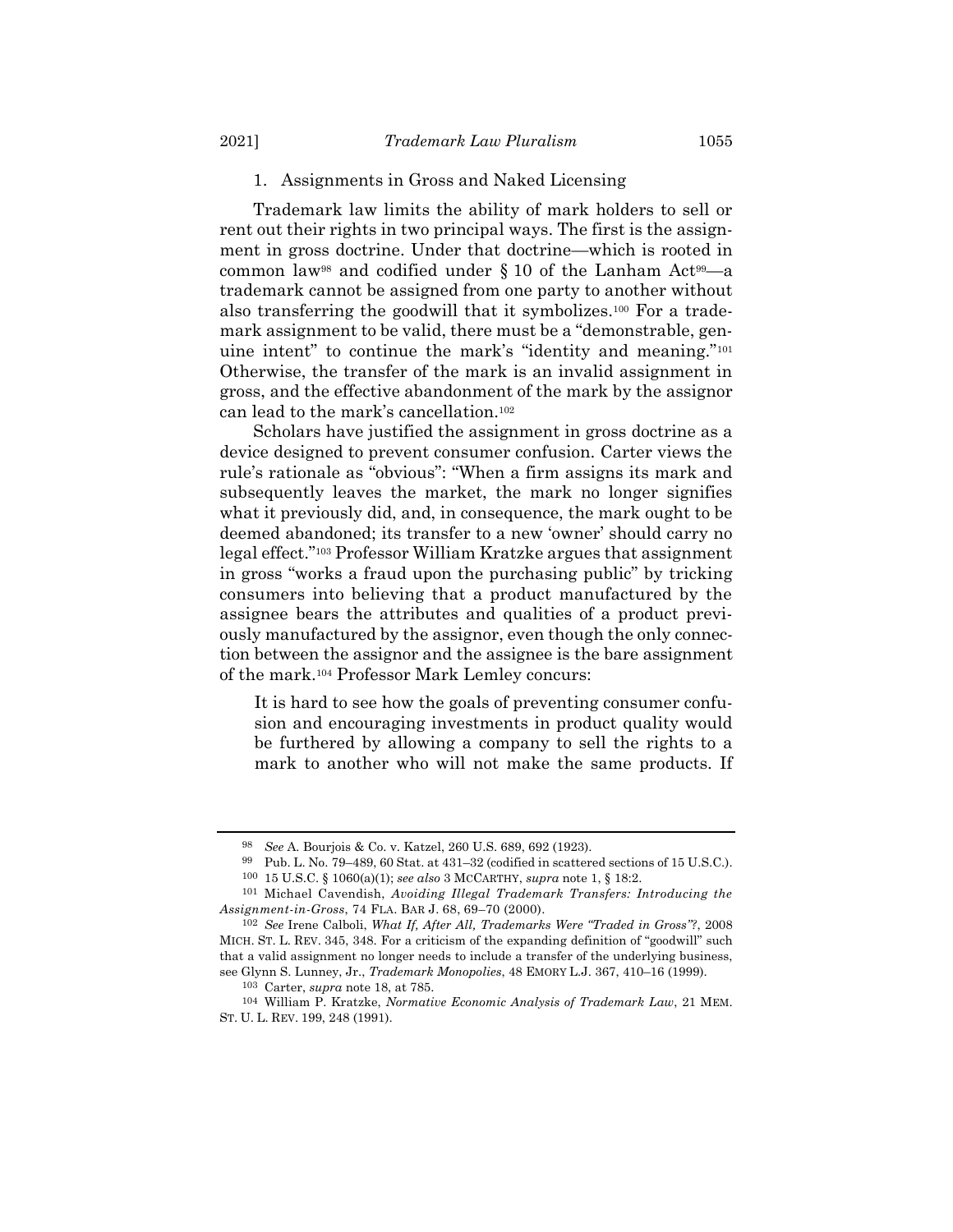anything, assignments in gross are vehicles for *adding to* consumer confusion, not reducing it.<sup>105</sup>

Carter, Kratzke, Lemley, and other defenders of the doctrine against assignments in gross are right that assignments separate from a transfer of goodwill can contribute to consumer confusion. Assignments in gross create proximity costs: consumers may have trouble distinguishing two different products denominated with the same mark at different times. Left out of this analysis, though, is the way assignments in gross reduce distance costs. This reduction in distance costs does not mean that allowing assignments in gross will necessarily improve efficiency; the corresponding increase in proximity costs may swamp this gain. Our point is simply that the effect on linguistic depletion and congestion should be part of the analysis of this doctrine.<sup>106</sup>

To illustrate: Imagine that the manufacturer of Hopalicious pale ale—Ale Asylum of Madison, Wisconsin—comes to realize that its core clientele is no longer interested in highly hoppy beers.<sup>107</sup> Halfway across the country in Texas, however, an upstart brewery (which, for lack of creativity, we will call Upstart Brewery108) with a different customer base is looking to tap into the hops craze and is searching for a suitable name. Upstart would be willing to buy the Hopalicious mark from Ale Asylum at a price well above the value of the mark to the holder. Upstart, however, is not terribly interested in acquiring Ale Asylum's recipe or other goodwill, nor is Ale Asylum especially interested in selling anything other than the mark to Upstart.<sup>109</sup>

<sup>105</sup> *See* Lemley, *supra* note [9,](#page-3-1) at 1709 (emphasis in original).

<sup>106</sup> In a footnote, Beebe and Fromer note that, "[t]o facilitate a market in trademarks, trademark law could become more permissive about allowing trademark assignments in gross." Beebe & Fromer, *supra* note [1,](#page-1-0) at 1040 n.319. The analysis here fleshes out that suggestion and also highlights the limits of doctrinal reform.

<sup>107</sup> On the hops backlash, see Adrienne So, *Against Hoppy Beer*, SLATE (May 16, 2013), https://perma.cc/37SH-T6HW.

<sup>108</sup> Note, though, that Upstart Brewery may have to worry about trademark infringement claims from owners of breweries or beers including UPSIDE, Registration No. 5,088,064; UPWARD BREWING, Registration No. 5,322,058; UPDRAFT, Registration No. 5,674,935; UPRISING, Registration No. 5,210,018; UPROAR BREWING, Registration No. 5,200,610; UPLAND, Registration No. 4,378,860; and possibly U.S. Trademark Application Serial No. 88/800,258 (filed Feb. 17, 2020) ("UPSCALE"); and U.S. Trademark Application Serial No. 88/692,571 (filed Nov. 14, 2019) ("UpFlow").

<sup>109</sup> To avoid an invalid assignment in gross, Ale Asylum would not need to sell tangible assets, but the firms would need to ensure similarity or continuity between Ale Asylum's Hopalicious and Upstart's brew under the same mark. *See* 3 MCCARTHY, *supra* note [1,](#page-1-0)  § 18:23–:24.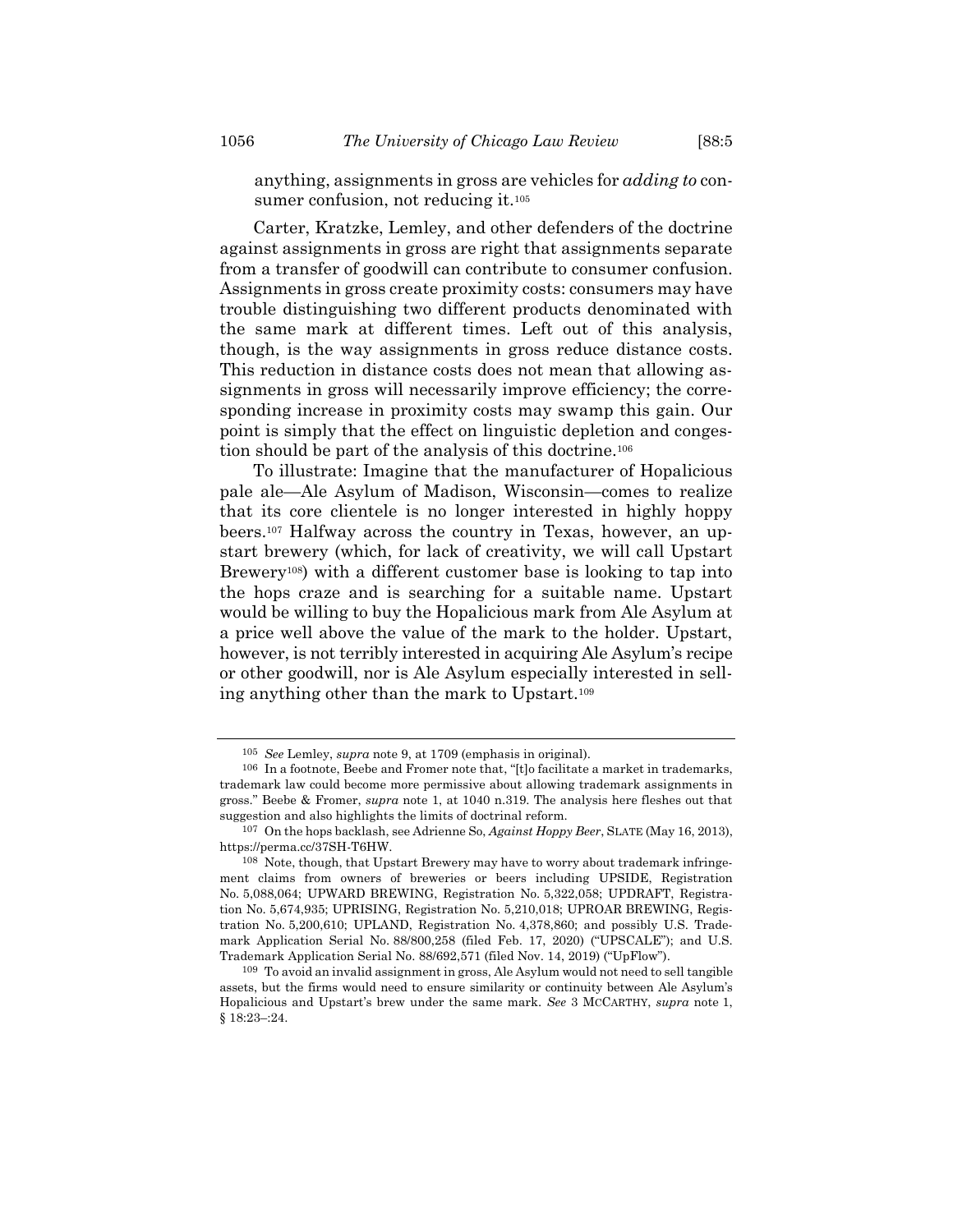Upstart's inability to acquire the Hopalicious mark—at least without waiting for Ale Asylum to legally abandon the mark<sup>110—</sup> will cause it to choose a different name for its new high-hop brew. Due to the well-documented depletion of beer-related marks, Upstart is likely to look toward the periphery of linguistic space for a suitable name. This will prevent Upstart customers from potentially confusing the beer they have at that brewery from the Ale Asylum brew of the same name, but the new name also will be harder for them to remember.

Will the net effect be an increase or a decrease in consumer search costs? The answer is not obvious. Product confusion occurs both when we cannot easily distinguish a product from another product whose name we know and when we cannot easily identify a product whose name has slipped our mind. As emphasized above, legal doctrines that reduce consumer search costs along one dimension may increase search costs along another.

Trademark law's rule against naked licensing poses a similar dilemma. Naked licensing refers to trademark licensing arrangements in which the trademark owner fails to exercise reasonable control over the use of her mark by a licensee.<sup>111</sup> In one well-known case, *Barcamerica International USA Trust v. Tyfield Importers, Inc.*,<sup>112</sup> the California-based Barcamerica licensed the rights to its "Da Vinci" mark for wines to Renaissance Vineyards, also in California. Barcamerica's principal apparently tasted Renaissance's Da Vinci wines occasionally and relied on the international renown of Renaissance's winemaker, but the licensing agreements imposed no quality standards on Renaissance. Several years after the Barcamerica-Renaissance relationship began, an Italian winemaker sought to import a wine bearing the "Leonardo Da Vinci" mark into the United States. Litigation ensued, with Barcamerica arguing that the Italian winemaker was infringing its mark and the Italian winemaker arguing that Barcamerica had abandoned its mark through naked licensing.<sup>113</sup>

The Ninth Circuit sided with the Italian winemaker in a ruling that resulted in the cancellation of Barcamerica's mark. The court rejected Barcamerica's argument that, "because Renaissance makes good wine, the public is not deceived by Renaissance's use

<sup>110</sup> For more on this possibility, see *infra* not[e 126](#page-35-0) and accompanying text.

<sup>111</sup> *See* 3 MCCARTHY, *supra* note [1,](#page-1-0) § 18:48.

<sup>112</sup> 289 F.3d 589 (9th Cir. 2002).

<sup>113</sup> *See id.* at 592–93.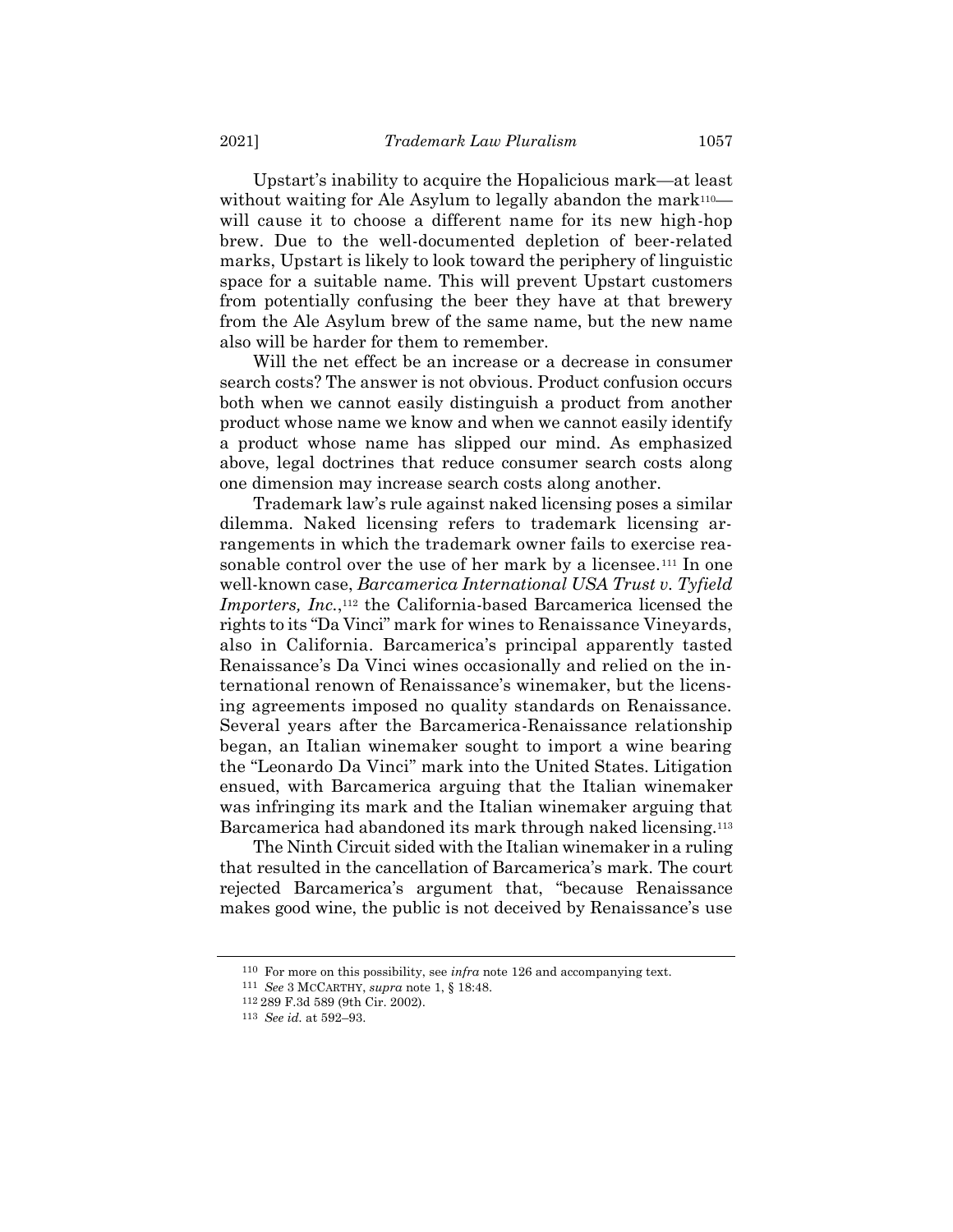of the 'Da Vinci' mark."<sup>114</sup> According to the court, "[w]hether Renaissance's wine was objectively 'good' or 'bad' is simply irrelevant" to the question of abandonment.<sup>115</sup> "What matters," in the court's view, "is that Barcamerica played no meaningful role in holding the wine to a standard of quality—good, bad, or otherwise."<sup>116</sup> The court suggested that Barcamerica's principal or a "designated wine connoisseur" ought to have sampled "some adequate number of . . . Renaissance wines" each year "to ensure that they were of sufficient quality to be called 'Da Vinci.'" 117

This naked licensing doctrine has been the target of much criticism from Coasean-influenced law-and-economics scholars. Coase's onetime colleague Judge Richard Posner argues that the doctrine poses "a threat to the ability of the market to allocate intellectual property to those who value it the most."<sup>118</sup> Professor Daniel Klerman concurs that barring naked licensing "causes real harm by preventing socially beneficial licensing agreements."<sup>119</sup> The potential for harm is easy to see. Consider the recent litigation between the band Guns N' Roses and the Colorado-based brewery Oskar Blues over the brewery's use of the band's name on a rosé-style American pale ale (predictably, "Guns 'N' Rosé").<sup>120</sup> The litigation resulted in Oskar Blues renaming the beer "Rosé for Daze."<sup>121</sup> In the absence of the naked licensing doctrine, a mutually beneficial settlement might have been possible (e.g., Oskar Blues giving a share of Guns 'N' Rosé profits to band members in exchange for the right to use the band's mark). But with cases like *Barcamerica* in the background, the Los Angeles–based band was understandably reluctant to risk its trademark by entering into a licensing agreement with a brewery one thousand miles away, over which Guns N' Roses could exercise limited oversight.<sup>122</sup>

<sup>114</sup> *Id.* at 597.

<sup>115</sup> *Id.* at 597–98.

<sup>116</sup> *Id.* at 598.

<sup>117</sup> *Barcamerica*, 289 F.3d at 598.

<sup>118</sup> Richard A. Posner, *Transaction Costs and Antitrust Concerns in the Licensing of Intellectual Property*, 4 J. MARSHALL REV. INTELL. PROP. L. 325, 327 (2005).

<sup>119</sup> Daniel M. Klerman, *Trademark Dilution, Search Costs, and Naked Licensing*, 74 FORDHAM L. REV. 1759, 1768 (2006).

<sup>120</sup> *See* Complaint at 6, Guns N' Roses v. Canarchy Craft Brewery Collective LLC, No. 19-cv-04052 (C.D. Cal. May 5, 2019).

<sup>121</sup> *See Oskar Blues Brewery's Rosé for Daze Goes National for Summertime*, OSKAR BLUES BREWERY (July 25, 2019), https://perma.cc/Z6LW-XBZU.

 $122$  We cannot be sure, of course, that Guns N' Roses would have entered this licensing agreement in the absence of the naked licensing doctrine. The band may have concluded, for example, that the potential harm to its mark outweighed the licensing revenue. Our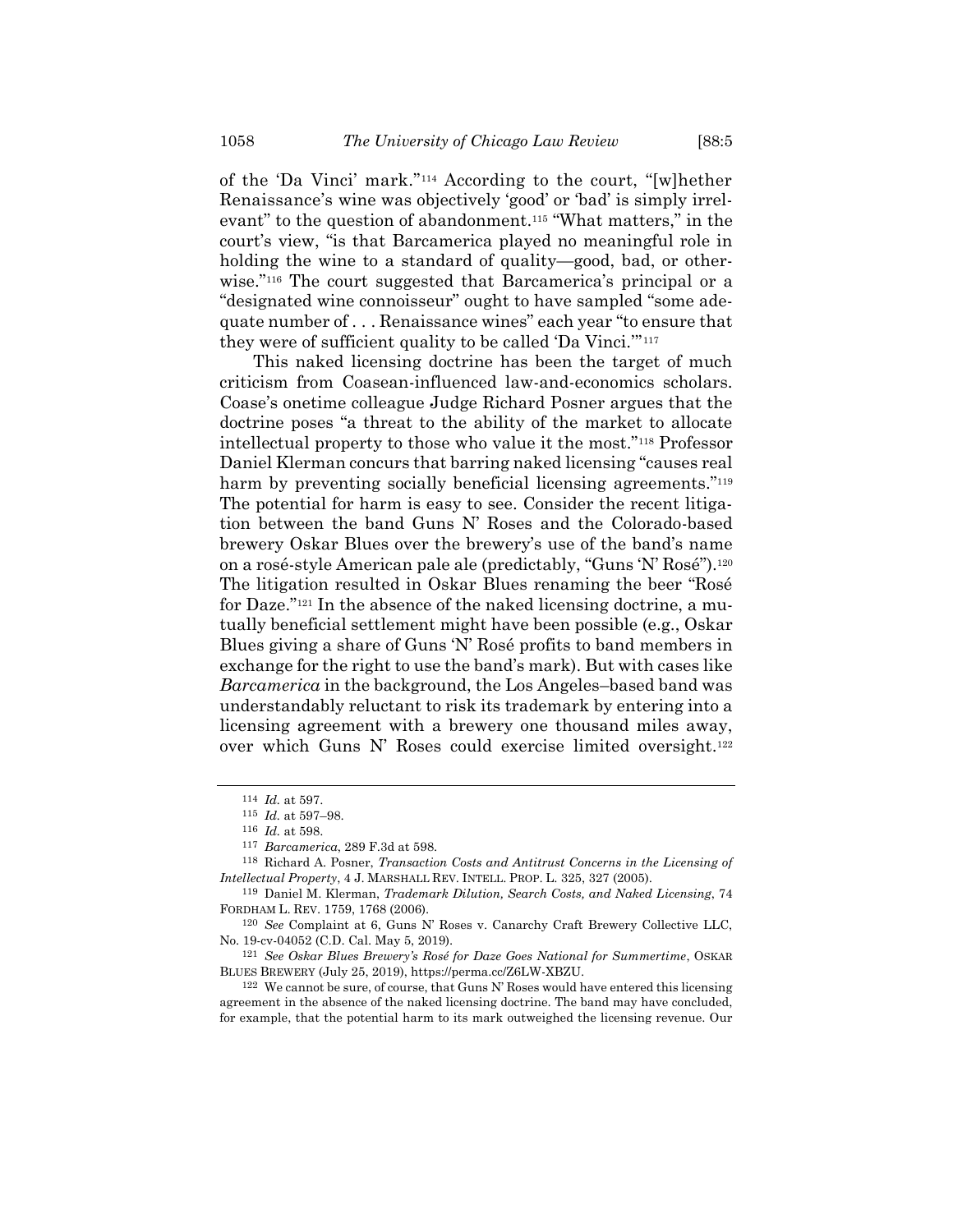Granted, the band potentially could have designated an ale connoisseur to taste some adequate number of Guns 'N' Rosé kegs and cans each year, but the transaction costs entailed in such an arrangement (and the lingering legal uncertainty generated by the Ninth Circuit's less-than-crystal-clear standard) may have been sufficiently large to overwhelm any gains from trade. The result is that Guns N' Roses loses out on licensing revenue, Oskar Blues is stuck using a distinctly inferior name for its beer, and consumers face the additional cognitive and communicative costs of using the less memorable "Rosé for Daze" moniker rather than "Guns 'N' Rosé."<sup>123</sup>

The previous paragraph lays out a case against the naked licensing doctrine, but the normative implications of the doctrine are more nuanced. One problem is that the naked licensor and naked licensee do not necessarily internalize all the social costs of their transaction. To continue with the Guns N' Roses example, allowing a naked license of the Guns N' Roses trademark to the Colorado brewery may cause consumers to believe—when they see any band's name on a beer—that the band has exercised no quality control over the final product. But some bands—such as the Chicago-based post-metal quartet Pelican—do exercise significant oversight over beers bearing their marks.<sup>124</sup> Guns N' Roses' (hypothetical) hands-off license to Oskar Blues might dull the signal of a band like Pelican's conscious decision to link its reputation to a particular brew. A similar argument applies to assignments in gross: assignments in gross may dull the signal sent by assignments with goodwill attached, and the parties to an assignment in gross are unlikely to internalize that cost. (We refer to these uninternalized costs as the "informational externalities" of assignments in gross and naked licenses.) 125

point is simply that the naked licensing doctrine prevents some agreements that would otherwise take place.

<sup>123</sup> Concededly, remembering the name "Rosé for Daze" is not *too* hard, at least for consumers who are still sober.

<sup>124</sup> *See* Philip Montoro, *Three Floyds and Pelican Team Up Again, This Time for the Black IPA Immutable Dusk*, CHI. READER (Nov. 11, 2013), https://perma.cc/4LYB-4C4H.

<sup>125</sup> This observation runs parallel to an argument that Professors Thomas Merrill and Henry Smith make with regard to property forms. *See* Thomas W. Merrill & Henry E. Smith, *Optimal Standardization in the Law of Property: The* Numerus Clausus *Principle*, 110 YALE L.J. 1, 26, 31 n.121 (2000) (discussing "informational externalities"). The doctrine against assignments in gross might be understood as a type of numerus clausus in trademark law—that is, as a limit on customizability justifiable on the ground that customization imposes costs on nonparties. *But cf.* Christina Mulligan, *A Numerus Clausus Principle for Intellectual Property*, 80 TENN. L. REV. 235, 249 (2013) ("Curiously, the numerus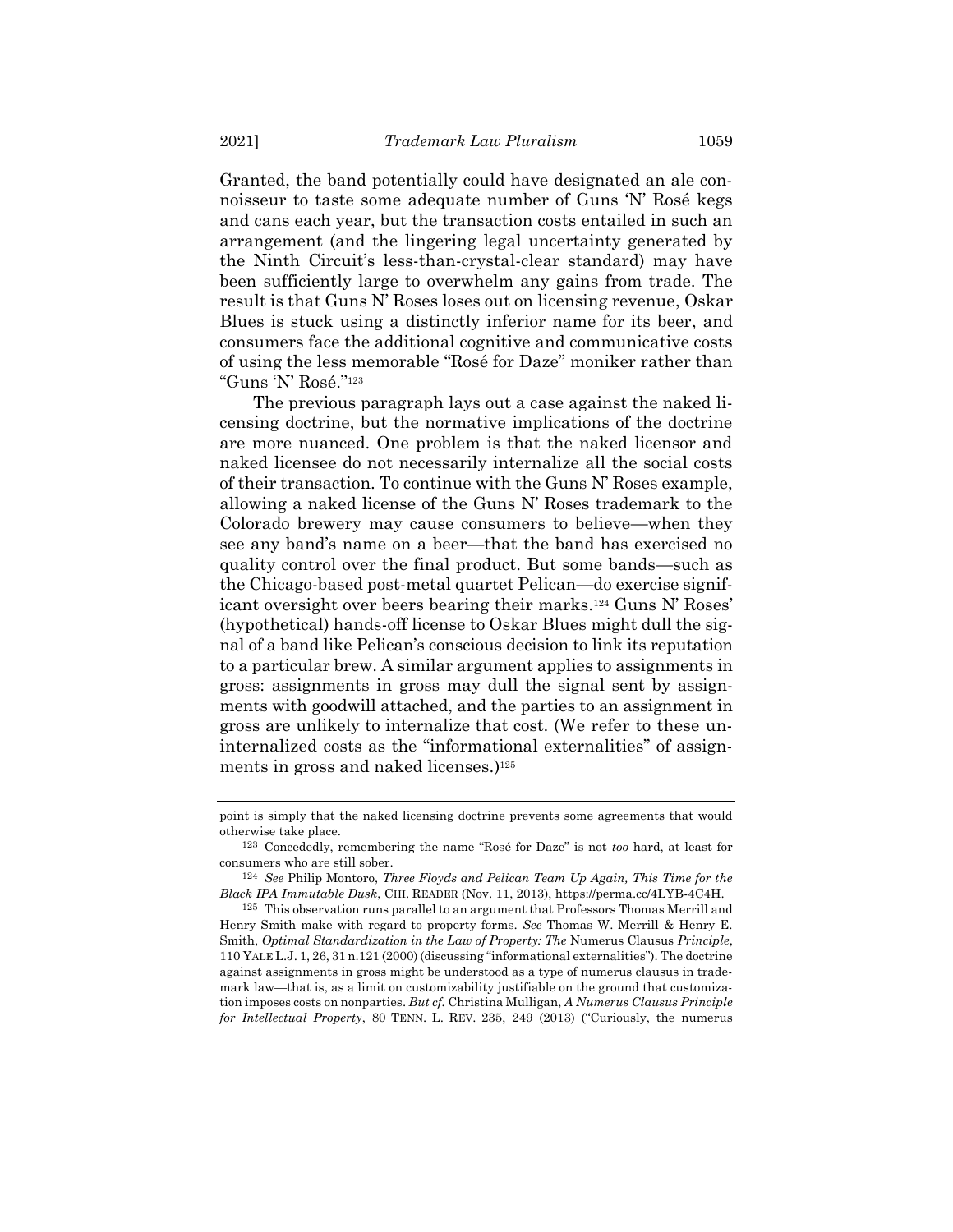<span id="page-35-0"></span>Opening the door to assignments in gross and naked licenses also has the potential to exacerbate the congestion of linguistic space. Consider again the Hopalicious example at the outset of this Section. If assignments in gross and naked licenses are prohibited, then Ale Asylum may decide to abandon its Hopalicious mark as it regears its beers to serve a less hop-enthusiastic customer base. That abandonment eventually would return the mark to the public domain,<sup>126</sup> from which Upstart Brewing could claim it.<sup>127</sup> But if the doctrines against assignments in gross and naked licenses did not exist, Ale Asylum would have an incentive to continue to brew enough of its Hopalicious beer to maintain the mark,<sup>128</sup> thus preserving it for a future assignment or lucrative license. By encouraging mark holders to keep their marks alive, relaxation of the rules against assignments in gross and naked licenses may slow the return of trademarks to the public domain. Or worse, it may incentivize firms to pull more marks out of the public domain, squatting on them through limited commercial use in the hope of earning profits through sales and licenses.<sup>129</sup>

Ultimately, what to do about the assignment in gross and naked licensing doctrines depends on difficult-to-measure empirical inputs. Removing doctrinal barriers to trade may lead to more productive uses of linguistic space, but it is possible that the opposite could be the case.<sup>130</sup> Our analysis again highlights the tradeoff between proximity costs and distance costs that is implicit in the design of trademark doctrine. Allowing assignments in gross and naked licenses would potentially reduce distance costs by enabling entrants to purchase or license marks near the

128 Ale Asylum would need to engage in more than "token use" of the mark. 3 MCCARTHY, *supra* note [1,](#page-1-0) § 17:21.

129 This kind of opportunistic behavior is already a concern for international registrations, particularly because registration in most countries does not depend on use. *See* Kitsuron Sangsuvan, *Trademark Squatting*, 31 WIS. INT'L L.J. 252, 261–64 (2013).

130 More nuanced reforms are also possible. *See, e.g.*, Jake Linford, *Valuing Residual Goodwill After Trademark Forfeiture*, 93 NOTRE DAME L. REV. 811, 856–68 (2017) (proposing an auction system for abandoned marks, with a preference for bidders that take steps to meet consumer expectations).

clausus principle is almost entirely absent from intellectual property law. Intellectual property can be held and conveyed without the limitation of forms . . . .").

<sup>126</sup> *See* 15 U.S.C. § 1127 ("Nonuse for 3 consecutive years shall be prima facie evidence of abandonment.").

<sup>127</sup> *But cf.* Stacey L. Dogan & Mark A. Lemley, *A Search-Costs Theory of Limiting Doctrines in Trademark Law*, 97 TRADEMARK REP. 1223, 1249–50 (2007) (suggesting that no one should be allowed to use an abandoned mark that still carries goodwill); Robert G. Bone, *Of Trolls, Orphans, and Abandoned Marks: What's Wrong with Not Using Intellectual Property?*, 42 COLUM. J.L. & ARTS 1, 50 (2018) (same).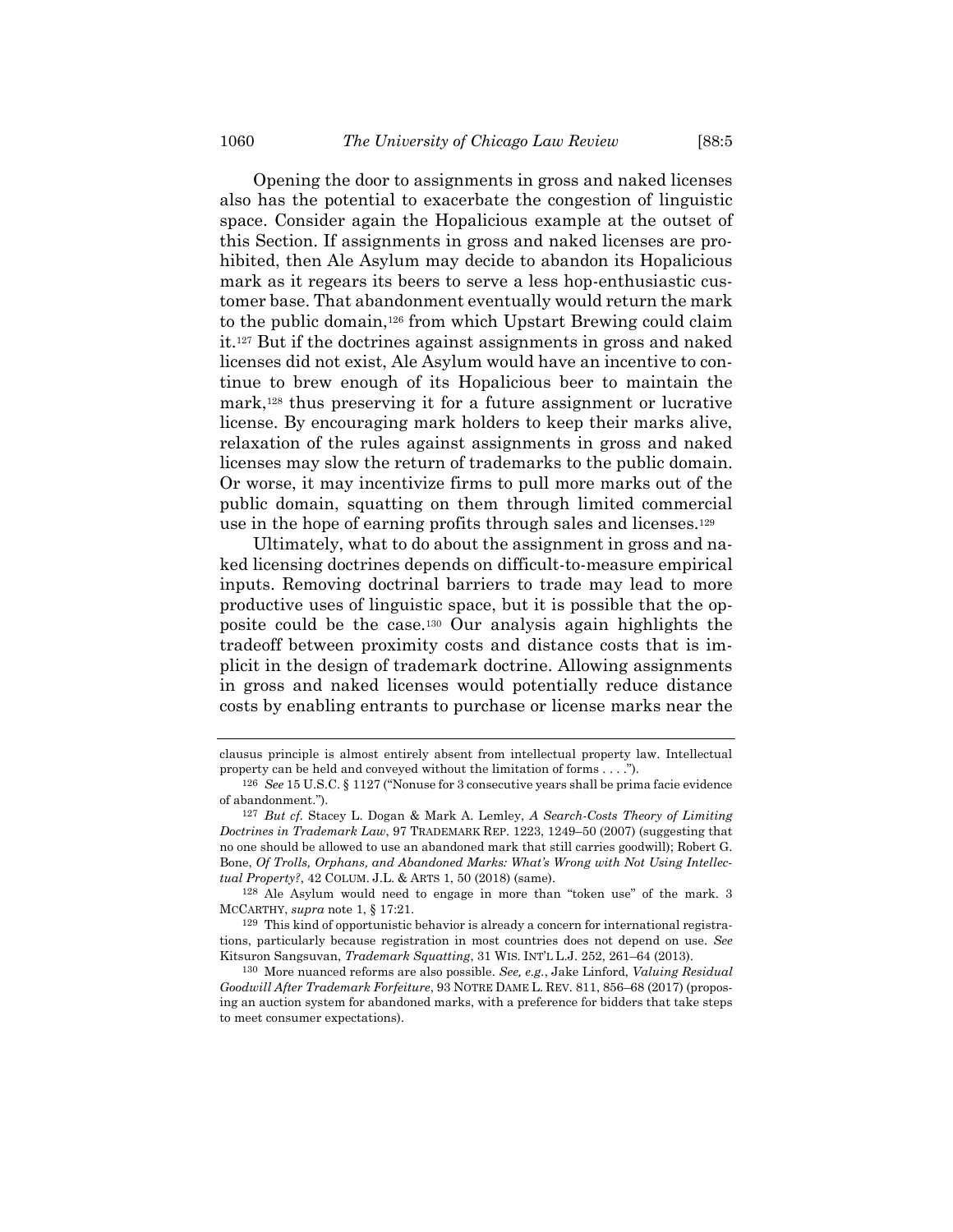linguistic core, but when more marks near the linguistic core are in high use, proximity costs increase. This tension adds to the impetus for nontrademark solutions to the problems of linguistic space governance—solutions that, potentially, can reduce the costs of proximity without raising the costs of distance, or vice versa.

2. Pigouvian Taxes on Trademark Transactions

The discussion of informational externalities in the previous Section underscores the ambiguous welfare effects of interventions aimed at promoting trademark exchanges. To be sure, the problem of informational externalities—like all problems of social costs—could conceivably be addressed through sufficiently wide and thick markets. Imagine, for example, that the band Pelican and its partner brewery Three Floyds were given an entitlement allowing them to block other bands from nakedly licensing their marks to breweries. If the benefit to Guns N' Roses and Oskar Blues of their Guns 'N' Rosé naked licensing arrangement exceeded the informational externality borne by Pelican and Three Floyds (and their customers), then presumably Guns N' Roses and Oskar Blues would purchase the naked licensing entitlement from Pelican and Three Floyds in a mutually beneficial exchange. The example is concededly contrived, and the number of parties potentially affected by naked-licensing and assignment-in-gross transactions is likely far too vast—including large numbers of consumers—for Coasean bargaining to resolve all informationalexternality issues. The key point for our purposes is that, while entirely frictionless bargaining among all affected parties could conceivably produce an efficient allocation of rights in linguistic space, marginally more bargaining among a subset of affected parties will not necessarily yield efficiency-enhancing consequences.

The problem of widely dispersed externalities is not, of course, a new one. A standard solution to such problems in the law and economics toolkit is Pigouvian taxation: imposing a tax to compensate for the external harm caused by a transaction.<sup>131</sup> A Pigouvian approach to assignments in gross and naked licenses would require assignees and licensors (i.e., the mark holders) to pay a tax equal to the informational externality that their

<sup>131</sup> *See generally* Jonathan S. Masur & Eric A. Posner, *Toward a Pigouvian State*, 164 U. PA. L. REV. 93 (2015).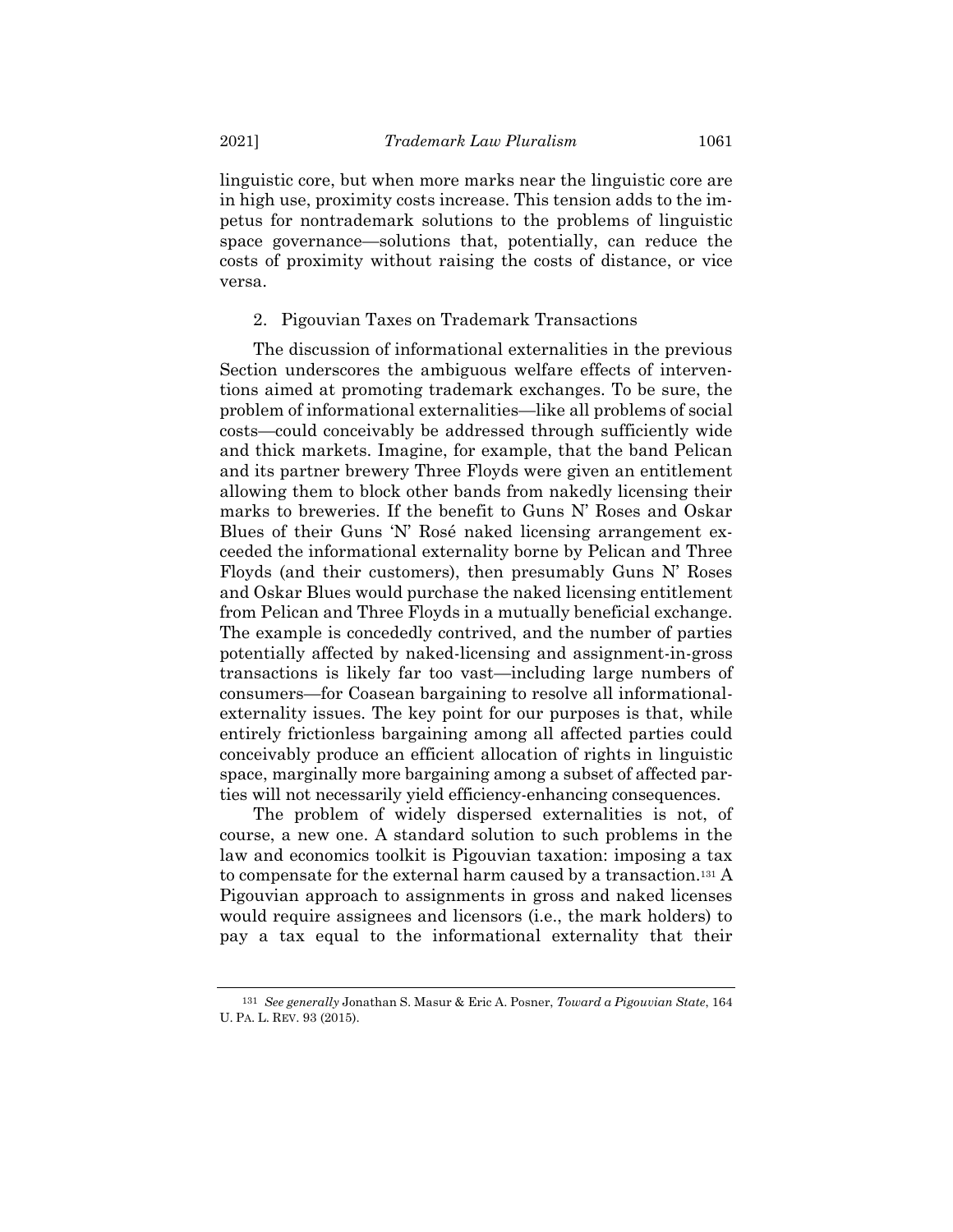transactions generate. Guns N' Roses then would nakedly license its mark to Oskar Blues only if the amount it could charge the brewery for the rights to "Guns 'N' Rosé" exceeded the cost borne by Pelican, Three Floyds, and all other parties to licensing arrangements with quality control provisions (what we might call "fully clothed" licenses).

Pigouvian taxes are easier to propose than to implement. Our brief discussion will not strive to resolve all details of a Pigouvian tax on assignments in gross and naked licenses, but rather to illustrate the potential utility of coupling nontrademark interventions with trademark reforms. We believe, though, that the implementation challenges are not as daunting as first glance might suggest.

The first question in designing a Pigouvian tax on assignments in gross and naked licenses is to determine which transactions will be subject to the tax. The problem is made more difficult by the fact that assignments in gross and naked licenses are not self-announcing. Lawyers have spent many thousands of hours arguing about whether or not particular assignments of trademarks are assignments in gross (i.e., without goodwill) and whether particular licensing arrangements are naked or clothed. The relevant lines are blurry, and taxes that depend on blurry distinctions generate inefficiencies of their own.<sup>132</sup>

We suggest a simple solution: Payment of the Pigouvian tax should serve as a complete defense to claims of trademark invalidity based on the assignment in gross and naked licensing doctrines. Assignees and licensors would then self-select into payment of the tax using their own assessment of their mark's vulnerability to invalidation on those grounds. Administration of the tax would thus be straightforward: the tax authority's only roles would be to collect and record payments. Enforcement would occur entirely through trademark litigation in cases of nonpayment. The amount of litigation over the assignment in gross and naked licensing doctrines, moreover, would likely be less than under the status quo, as a subset of cases in which those doctrines otherwise would apply will be removed from contention by the complete defense.

<sup>132</sup> For the canonical treatment of the efficiency consequences of blurry-lined tax doctrines, see generally David A. Weisbach, *Line Drawing, Doctrine, and Efficiency in the Tax Law*, 84 CORNELL L. REV. 1627 (1999).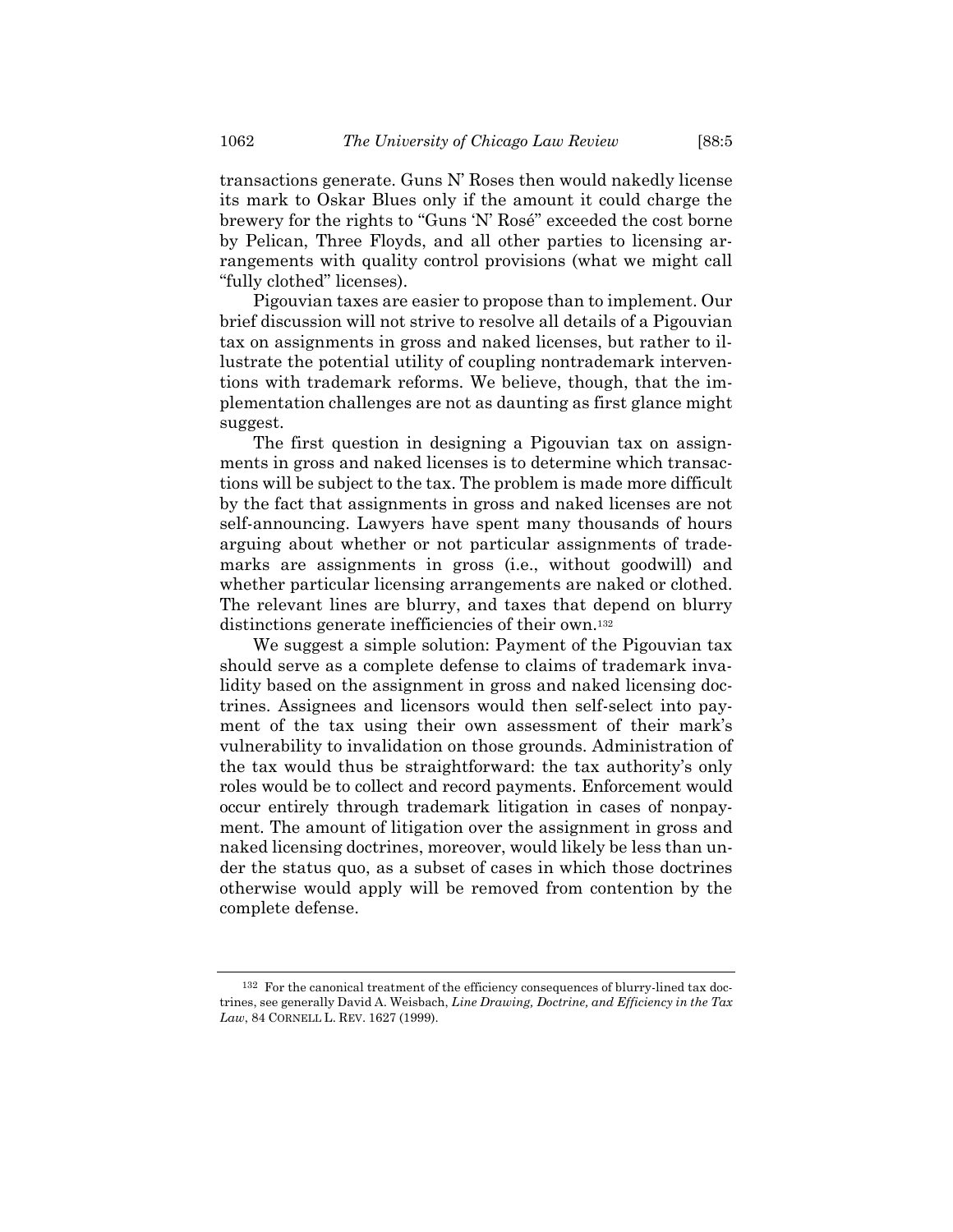A harder question than *which* transactions should be subject to the tax is *how much* the tax should be. Here, we have no easy solution. The optimal Pigouvian tax is generally equal to the corresponding negative externality,<sup>133</sup> but accurately calculating the size of the externality is challenging. Externalities likely vary across contexts. The magnitude of consumer confusion arising from Guns N' Roses' (hypothetical) naked license of its mark to a Colorado brewery is almost certainly less than that which would arise from Guns N' Roses' (also hypothetical) naked license of its mark to another Los Angeles–based hard rock band. The magnitude of the externality also may vary depending on the number of other assignments in gross and naked licenses. At some point, consumers may become so accustomed to these arrangements that they know not to put any stock in trademarks without further investigation, at which point the incremental cost of an additional assignment in gross or naked license would be zero.

The best we can hope for is a sort of rough justice (or rough efficiency), and here—as always—there is a risk that Pigouvian taxes will overshoot by so much that the net effect on social welfare is negative. Importantly, though, this is the same for almost every other Pigouvian tax (and for virtually all other taxes too). No one is sure precisely how large the negative externality is from an additional ton of carbon dioxide emissions: different versions of the same "DICE 2013R" model with different but plausible discount rate assumptions generate estimates ranging from \$12 to \$73 per ton.<sup>134</sup> Setting an optimal carbon tax is therefore an uncertain enterprise. Likewise, no one is sure precisely what the optimal tax rate on top incomes is. One oft-cited paper estimates that it is somewhere between 57% and 83%, not exactly a narrow range.<sup>135</sup> Uncertainty about the optimal rate is not an insuperable barrier to a carbon tax or an income tax—or to a tax on trademark transactions. It is, though, an invitation for further analysis.

<sup>133</sup> *See* Louis Kaplow, *A Unified Perspective on Efficiency, Redistribution, and Public Policy*, 73 NAT'L TAX J. 429, 448–49 (2020).

<sup>134</sup> William Nordhaus, *Estimates of the Social Cost of Carbon: Concepts and Results from the DICE-2013R Model and Alternative Approaches*, 1 J. ASS'N ENV'T & RES. ECONOMISTS 273, 296 tbl.3 (2014). Figures are in 2005 dollars.

<sup>135</sup> Thomas Piketty, Emmanuel Saez & Stefanie Stantcheva, *Optimal Taxation of Top Labor Incomes: A Tale of Three Elasticities*, 6 AM. ECON. J.: ECON.POL'Y 230, 267 tbl.5 (2014).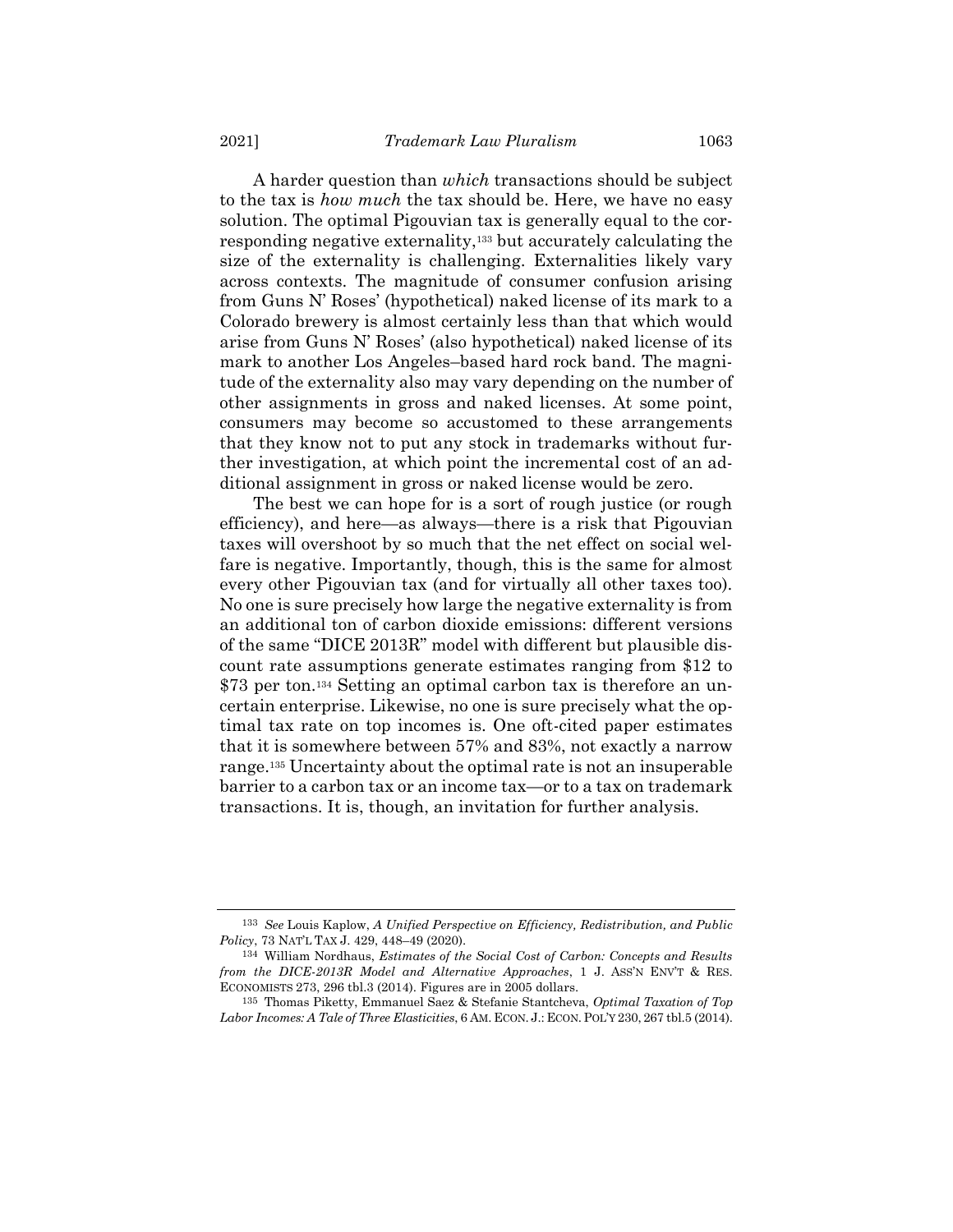# B. Reducing the Cognitive Costs of Proximity and Distance

Reducing barriers to trade and taxing negative externalities may promote more efficient use of existing linguistic space, but they are not the only strategies for addressing the costs of proximity and distance. Again, analogies from the world of real property shed light on additional approaches that policymakers can pursue. Public actors often address the twin problems of congestion and sprawl through investments in transportation infrastructure that make it easier for residents to move around the urban core (think streetcars and buses) and to access the suburban/exurban periphery (think bullet trains and eight-lane highways).

Consider first the possibility of connecting distant pieces of linguistic space so that they are as easy to access as the linguistic core.<sup>136</sup> The supply of easy-to-remember words, like the supply of urban land, is not fixed. It bears tragic notice that one of the most frequently used words in the United States today is a word that did not exist in any language before 2020 ("COVID-19").<sup>137</sup> Pandemics aside, one (noncatastrophic) way to expand the supply of easy-to-remember words is to learn a second language. "Au Bon Pain" ("At the Good Bread") and "Pret A Manger" ("Ready to Eat"), for example, are relatively easy-to-remember marks if one is familiar with French. This is not the only or the main reason why more people should learn foreign languages,<sup>138</sup> but one side benefit of public investment in foreign language learning would be an expansion of the set of possible marks that U.S. consumers could recognize at relatively low marginal cognitive cost.

We mention the foreign language point primarily to underscore the elasticity of the linguistic core—we are not, of course, proposing a national Rosetta Stone campaign simply to address

<sup>136</sup> This connection can be thought of as building a bullet train between the distant space and the semantic core, or, alternatively, as moving that space closer to the core perhaps the equivalent of Boston's creation of over five thousand acres of human-made land. *See* Betsy Mason, *How Boston Made Itself Bigger*, NAT'L GEOGRAPHIC (June 13, 2017), https://perma.cc/NY5T-QWDP.

<sup>137</sup> On the flood of COVID-19-related trademark applications, see Ronald D. White, *COVID Couture. Covidiot. Coronavirus Trademark Hopefuls Flood Patent Office*, L.A. TIMES (June 17, 2020), https://www.latimes.com/business/story/2020-06-17/coronavirus -outbreak-trademark-applications.

<sup>138</sup> *See* Bénédicte de Montlaur, Opinion, *Do You Speak My Language? You Should*, N.Y. TIMES (Mar. 26, 2019), https://perma.cc/N3CJ-7GEN.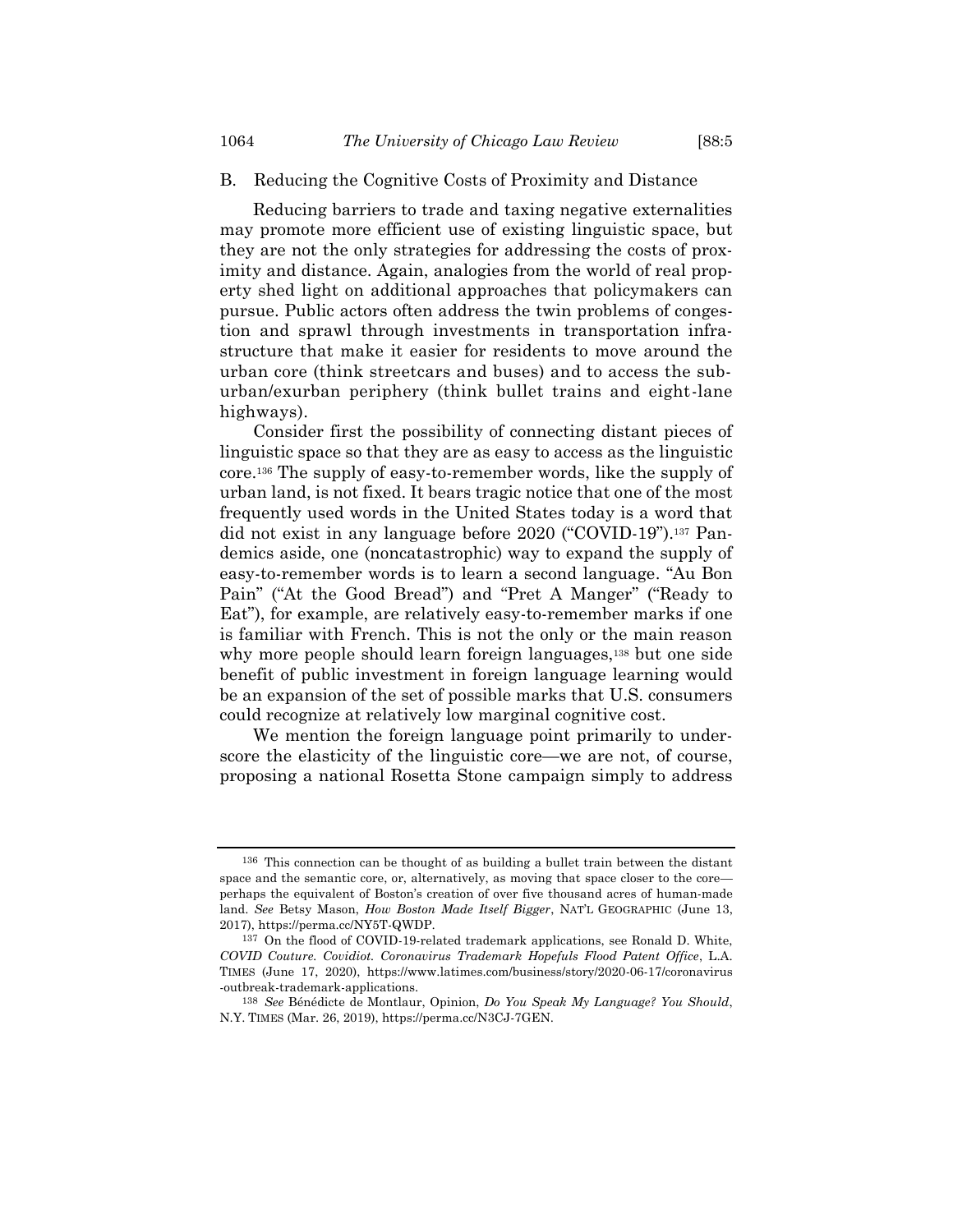the costs of proximity and distance.<sup>139</sup> For one thing, expanding the field of registrable trademarks via foreign language learning would require amendment to trademark law itself. Under the doctrine of foreign equivalents, foreign language marks are generally translated into English to determine their registrability.<sup>140</sup> Thus, *sombrero* would be considered generic for hats (and thus unregistrable), and *delicioso* would be considered descriptive for food products (and thus registrable only upon a showing of secondary meaning). To be sure, trademark law is changeable—and even current doctrine does not entirely rule out registration of foreign equivalents in all circumstances.<sup>141</sup> But there is at least arguable logic to the doctrine in its traditional form. One can imagine bilingual English/French or English/Spanish speakers confusing a hypothetical "Pomme" or "Manzana" electronics brand with Apple Computers precisely because they do know two languages and can translate effortlessly from one to another.<sup>142</sup> Or to put the same point in the proximity-distance terminology of this Article: foreign language learning potentially makes available to U.S. consumers a new set of not-too-distant marks, but at the cost of creating more cases of proximity.<sup>143</sup>

Fortunately, public investment in learning French is not the only way to reduce the distance costs of marks like "Au Bon Pain" and "Pret A Manger"—these brands can also achieve the same

<sup>139</sup> Rosetta Stone, the education technology software company best known for its foreign language learning tools, is also—incidentally—well known in the trademark world for its legal battle with Google. *See generally* Rosetta Stone Ltd. v. Google, Inc., 676 F.3d 144 (4th Cir. 2012). Rosetta Stone sued Google for trademark infringement and dilution arising out of Google's AdWords program, which allowed competing software firms to pay to display sponsored advertisements for their products when consumers entered "Rosetta Stone" into the search engine. The parties ultimately settled on undisclosed terms. *See* Joe Mullin, *Google Settles Rosetta Stone Lawsuit, Its Last Major Dispute over AdWords*, ARS TECHNICA (Nov. 1, 2012), https://perma.cc/UHG9-4GB4.

<sup>140</sup> *See* 2 MCCARTHY, *supra* not[e 1,](#page-1-0) § 11:34. Beebe and Fromer note a similar "reverse Babel problem" in European trademark law, "in which the registration of a word mark in one language may effectively block registrations of translationally-equivalent words in multiple other languages." Barton Beebe & Jeanne C. Fromer, *The Possible Futures of Trademark Law in a Global Multilingual Economy: A Case Study* 1 (2021) (unpublished manuscript) (on file with authors).

<sup>141</sup> Foreign equivalents of unregistrable English marks may be registrable when it is unlikely that the "ordinary American consumer would stop and translate the mark into English." *In re* Spirits Int'l, N.V., 563 F.3d 1347, 1351 (Fed. Cir. 2009); *see also* Palm Bay Imps., Inc. v. Veuve Clicquot Ponsardin Maison Fondee en 1772, 396 F.3d 1369, 1377 (Fed. Cir. 2005) ("When it is unlikely that an American buyer will translate the foreign mark and will take it as it is, then the doctrine of foreign equivalents will not be applied.").

<sup>142</sup> *Pomme* is French for apple; *manzana* is Spanish for apple.

<sup>143</sup> We thank Rebecca Tushnet for this point.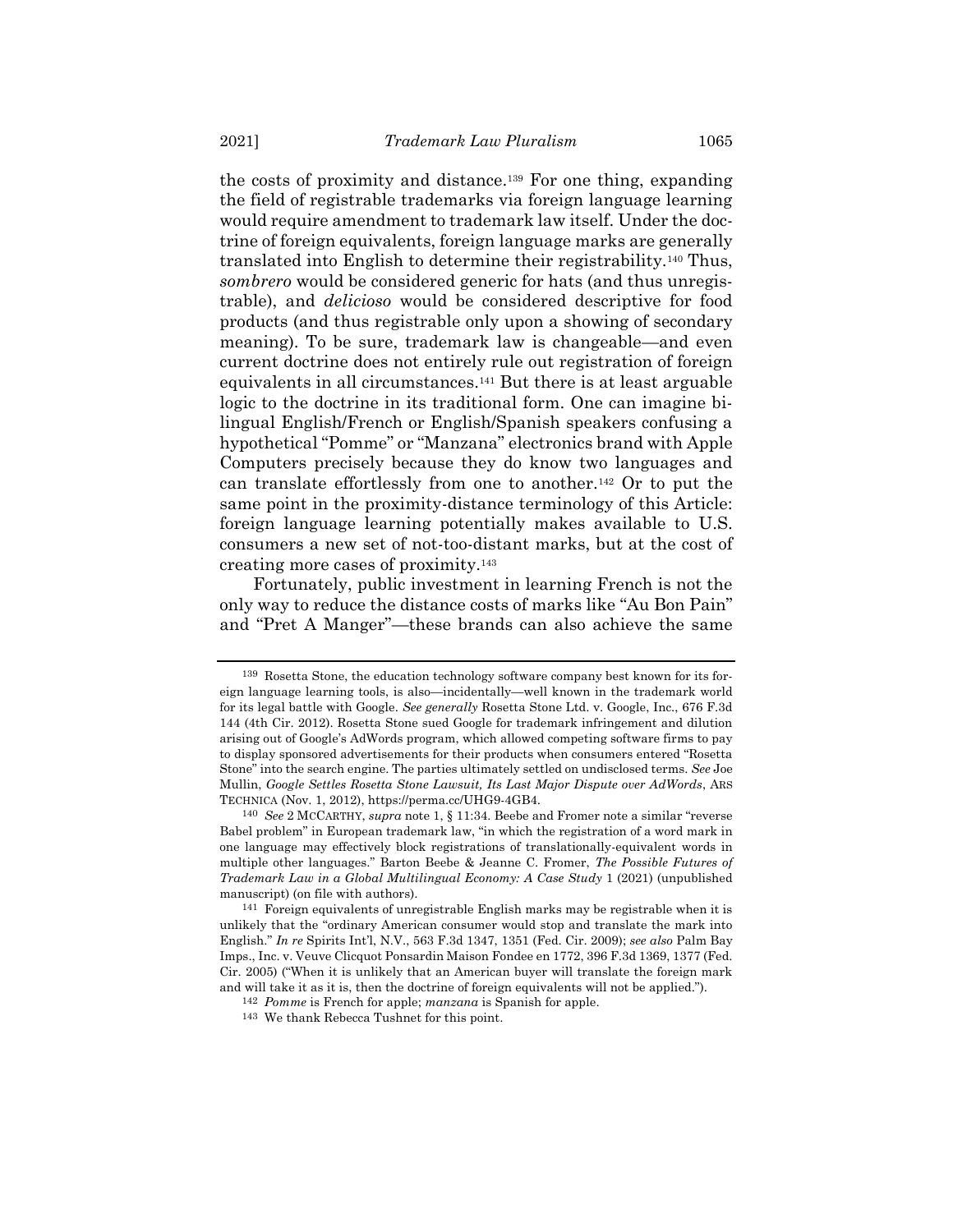end through advertising. And advertising can reduce the costs of congestion (proximity) as well as sprawl (distance). Because of advertising by mark owners, most of us can readily distinguish superficially similar brand names (e.g., Bank of America versus U.S. Bank, FOX versus FX television networks, Honda versus Hyundai automobiles, Lee versus Levi's jeans). Advertising has reduced the cognitive cost of proximity. Likewise, most of us have no trouble recalling many heavily advertised brand names that are quite distant from the core of standard English words, short neologisms, and common U.S. surnames (e.g., Häagen-Dazs, lululemon, Pepto-Bismol, Tylenol). The location of these marks on the linguistic periphery has the (perhaps unintended) consequence of leaving more room for others near the linguistic core. Because Norwich Pharmaceutical Company chose the name Pepto-Bismol,<sup>144</sup> subsequent makers of heartburn relief treatments could choose easier-to-remember marks (e.g., TUMS145). Because McNeil Laboratories chose Tylenol,<sup>146</sup> Aleve remained available for a later comer.<sup>147</sup>

Advertising, by reducing the cognitive costs of proximity and distance, arguably generates a positive externality of sorts.<sup>148</sup> Federal Express, by reminding us that it is the brand to use "[w]hen it absolutely, positively has to be there overnight,"<sup>149</sup> helps us distinguish its own courier services from the proximately named American Express's financial services, thus conferring a benefit on both firms (and possibly their customers too). Advertising by holders of distant marks reduces confusion costs less directly. Absent its advertising, Häagen-Dazs was not terribly likely to be confused for anything else—cofounder Reuben Mattus said that he made up a "totally fictitious Danish name" to honor the Nordic nation's rescue of its Jewish population during

<sup>144</sup> On the history of Pepto-Bismol, see *The History of Pepto-Bismol*, PEPTO-BISMOL, https://perma.cc/2E5C-P4M5.

<sup>145</sup> *See TUMS® – America's #1 Heartburn Medicine*, TUMS,https://perma.cc/P8GE-A4YR.

<sup>146</sup> On the history of Tylenol, see *Our Story*, TYLENOL, https://perma.cc/YF3T-CC5M. 147 *See* Mark E. Parry & Katie Fehskens, The Aleve Launch (a) 8–9 (2009) (Darden Case No. UVA-M-0554), https://perma.cc/56XX-5Q5F.

<sup>148</sup> To be sure, advertising can generate negative externalities as well. On negative effects of advertising in the trademark context, see Stacey Dogan, *Bounded Rationality, Paternalism, and Trademark Law*, 56 HOUS. L. REV. 269, 277–86 (2018), and Jeremy N. Sheff, *Biasing Brands*, 32 CARDOZO L. REV. 1245, 1277–95 (2011). On positive and negative effects of advertising related to opioid addiction, see Daniel J. Hemel & Lisa Larrimore Ouellette, *Innovation Institutions and the Opioid Crisis*, 7 J.L. & BIOSCIENCES 1, 16–20 (2020).

<sup>149</sup> On the branding of FedEx, see Evelyn Starr, *It Absolutely, Positively Had to Happen Overnight*, E. STARR ASSOCS. (July 13, 2012), https://perma.cc/2TKW-KGNJ.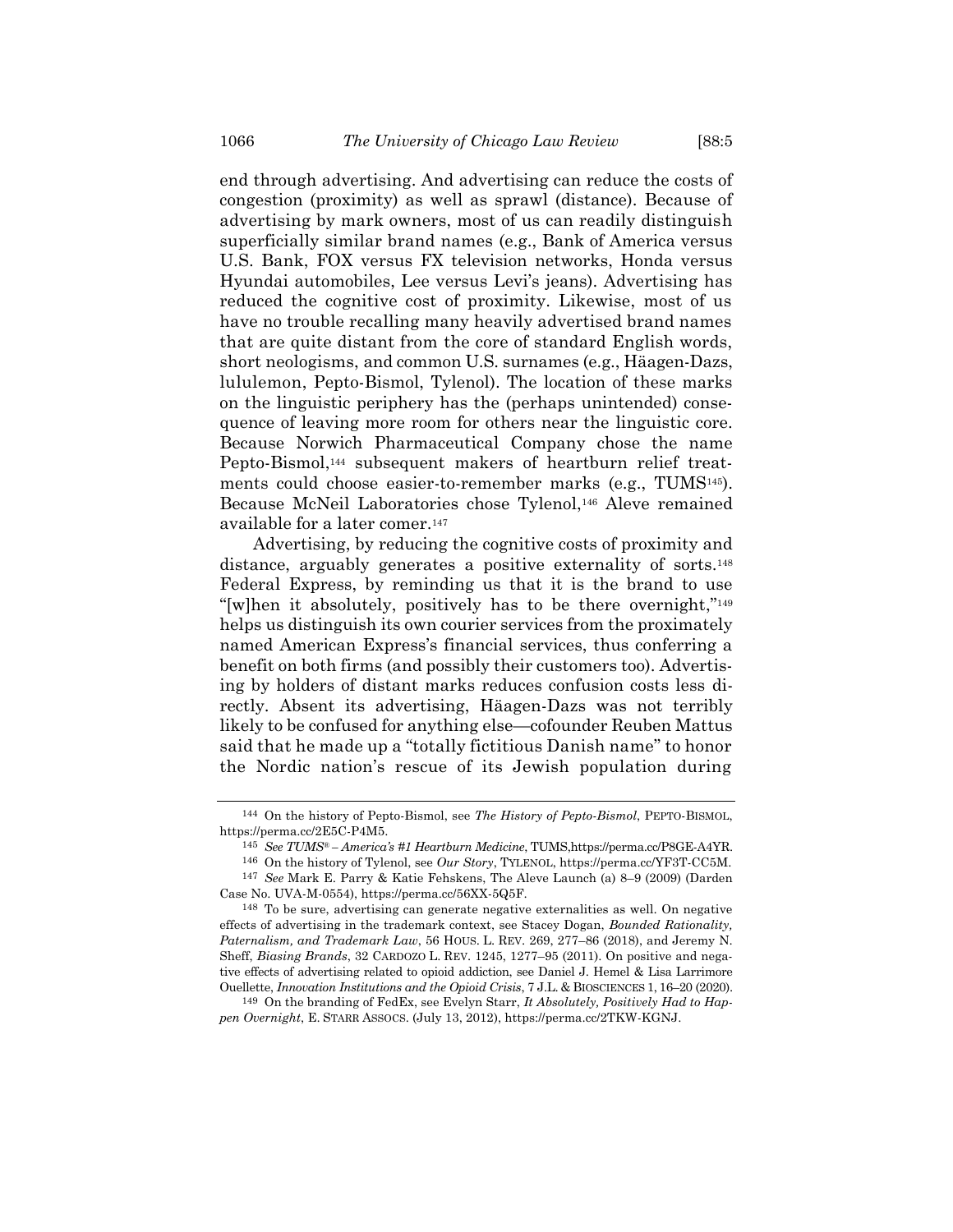World War II,<sup>150</sup> though the Danish language does not use umlauts,<sup>151</sup> so even the risk of confusion with actual Danish names is low. But by choosing a distant mark, and then investing in advertising to build consumers' familiarity with that mark, Mattus and his spouse, Häagen-Dazs cofounder Rose Mattus, arguably conferred a benefit on later entrants like Cold Stone Creamery who were then left with more space in the linguistic core.<sup>152</sup>

Trademark law provides some encouragement for firms to choose distant marks like "Häagen-Dazs." Distant marks are more likely to qualify as inherently distinctive, and thus protectable, without an evidentiary showing that buyers have come to view them as distinctive of a unique source.<sup>153</sup> Additionally, more distant marks are less likely to be viewed as infringing existing marks by creating a likelihood of confusion or dilution.<sup>154</sup> But while the choice of a distant mark potentially economizes on trademark litigation costs, it often requires significant advertising expenditures in order to succeed in the consumer marketplace.<sup>155</sup> Trademark law also encourages firms to invest in advertising their marks by using advertising spending as a proxy for the strength and fame of a mark.<sup>156</sup>

While trademark law indirectly encourages advertising expenditures, other areas of law do so much more directly. Most notably, the allowance of an immediate deduction from federal income tax for advertising expenditures is often understood as a "subsidy" for advertising.<sup>157</sup> Investments that yield significant

<sup>150</sup> Joan Nathan, *Ice Cream's Jewish Innovators*, TABLET (Aug. 2, 2012), https://perma.cc/YB55-YSSJ.

<sup>151</sup> *See* ANNE COOPER FUNDERBURG, CHOCOLATE, STRAWBERRY, AND VANILLA: A HISTORY OF AMERICAN ICE CREAM 155 (1995).

<sup>152</sup> *See* George James, *A Bold, New Player in the Ice Cream Wars*, N.Y. TIMES (June 12, 2005), https://perma.cc/8BZ7-F6RM.

<sup>153</sup> *See supra* note [59](#page-17-1) and accompanying text.

<sup>154</sup> *See supra* note [58](#page-17-2) and accompanying text.

<sup>155</sup> Häagen-Dazs, for its part, is no stranger to trademark litigation. It once sued another ice cream producer and distributor, Frusen Glädjé, claiming that Frusen Glädjé was copying its strategy of using "Scandinavian flair" to sell ice cream in the United States. A federal district court roundly rejected Häagen-Dazs's claims. *See* Häagen-Dazs, Inc. v. Frusen Glädjé Ltd., 493 F. Supp. 73, 75 (S.D.N.Y. 1980).

<sup>156</sup> *See* 15 U.S.C. § 1125 (listing "[t]he duration, extent, and geographic reach of advertising and publicity of the mark" as the first of four factors to be considered in determining whether a mark is famous); 2 MCCARTHY, *supra* note [1,](#page-1-0) § 11:81 (listing the "amount and type of advertising and promotion which draws attention to the mark" as one of the five most common types of evidence used to establish trademark strength).

<sup>157</sup> *See* Mona L. Hymel, *Consumerism, Advertising, and the Role of Tax Policy*, 20 VA. TAX REV. 347, 414–43, 447 (2000); Kendrin R. Sonneville et al., *BMI and Healthcare Cost*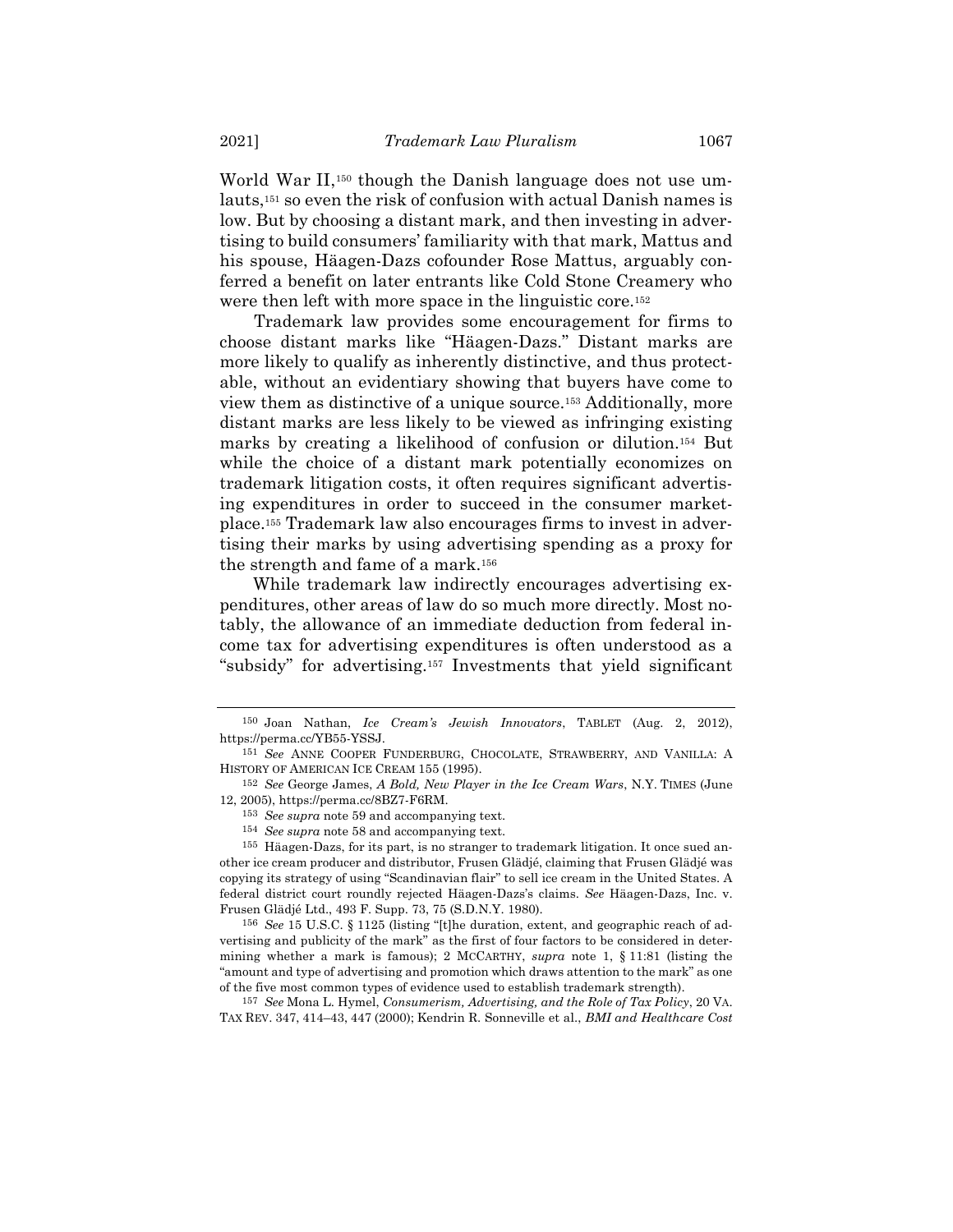benefits beyond the current taxable year generally must be capitalized rather than immediately deducted.<sup>158</sup> For example, a company that invests \$1 million in a new office building would not be able to write off the \$1 million expense immediately. Instead, under the capitalization and depreciation rules for nonresidential real estate, the company would claim a depreciation deduction of \$25,641 per year for each of the next thirty-nine years (\$25,641 is one thirty-ninth of \$1 million, and thirty-nine years is the recovery period for nonresidential real property under federal income tax law).<sup>159</sup> By contrast, the IRS has long allowed taxpayers to claim an immediate deduction for advertising expenditures, even though advertisements often yield benefits well beyond the current taxable year. Because of the time value of money, the ability of firms to deduct advertising expenses immediately confers a substantial tax benefit relative to the alternative in which advertising expenses must be capitalized and then deducted incrementally. According to the Joint Committee on Taxation, a bipartisan 2013 proposal to eliminate the subsidy would have raised \$169 billion in tax revenue over a decade.<sup>160</sup>

To be clear, the analysis here is not intended as a normative justification for the status quo tax treatment of advertising. Insofar as current law provides an advertising subsidy,<sup>161</sup> the subsidy is quite poorly targeted. Brands that do nothing to expand the universe of useable marks (e.g., Blue Bunny Ice Cream and Blue Bell Creameries) receive the same subsidy for their advertisements as

*Impact of Eliminating Tax Subsidy for Advertising Unhealthy Food to Youth*, 49 AM. J. PREVENTIVE MED. 124, 125 (2015).

<sup>158</sup> *See* INDOPCO, Inc. v. Comm'r, 503 U.S. 79, 87 (1992) ("Although the mere presence of an incidental future benefit—'*some* future aspect'—may not warrant capitalization, a taxpayer's realization of benefits beyond the year in which the expenditure is incurred is undeniably important in determining whether the appropriate tax treatment is immediate deduction or capitalization." (emphasis in original)).

<sup>159</sup> I.R.C. § 168(c).

<sup>160</sup> *See* Ana Radelat, *It's Official: Camp's Tax Proposal Would Limit Expensing of Ad Costs*, AD AGE (Feb. 26, 2014), https://perma.cc/5UZ2-Y6AL.

<sup>161</sup> From September 2017 until the end of 2022, taxpayers can claim an immediate deduction for many expenditures that would have been capitalized under previous law. *See* I.R.C. § 168(k)(6). Thus, for the moment, the preferential treatment historically afforded to advertising is available to a wide range of other expense categories. Under current law, however, most of the nonadvertising preferences are set to phase out between the beginning of 2023 and the end of 2027, I.R.C. § 168(k)(6), after which the tax code's favorable treatment of advertising will once again be stark.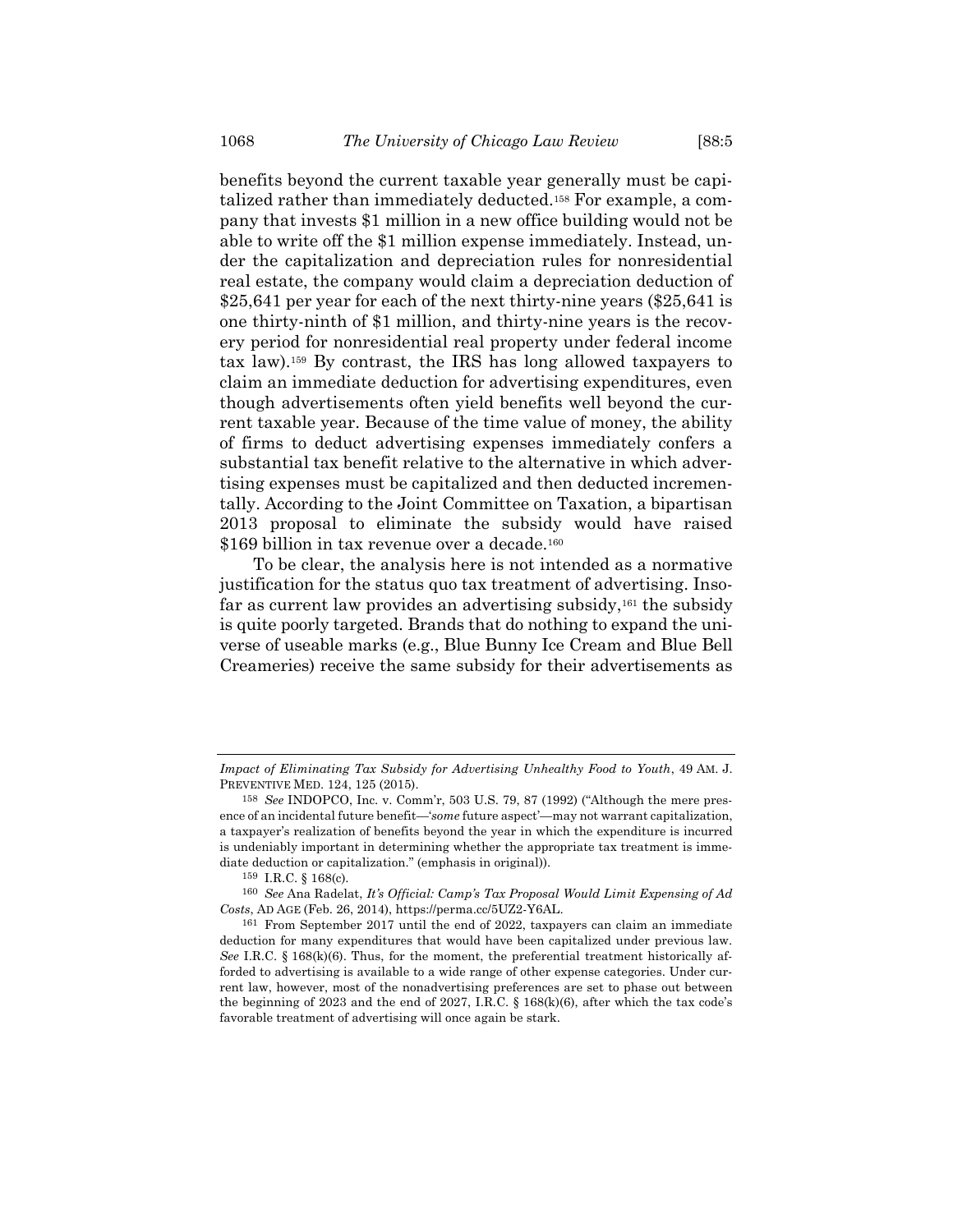brands like Häagen-Dazs, Humphry Slocombe,<sup>162</sup> and Tillamook. 163 A firm advertising counterfeit products receives the same deduction as a firm advertising to distinguish its trademarked products from knockoffs.<sup>164</sup>

What the analysis here emphasizes is that advertising is a variable that affects the cognitive costs of proximity and distance—and a variable that is itself influenced by trademark and nontrademark policies. But while advertising can be understood as a tool that *reduces* the costs of proximity and distance, it also can be understood *as* a cost of proximity and distance. Advertising is a real resource cost: not only do advertisements cost billions of dollars each year to produce, but they also occupy hours and hours of consumers' time. By one estimate, a typical cable subscriber spends about 160 hours each year watching TV ads (and that does not take into account advertisements via other mediums).<sup>165</sup> To be sure, not all of these costs can be attributed to product differentiation—advertisements also provide us with information (and sometimes disinformation) about product attributes. The very high costs of advertising nonetheless serve to motivate the search for alternative approaches to product differentiation within linguistic space.

### C. Alternatives to Plain Language

The strategies outlined in the previous two Sections seek to reduce the cognitive costs of proximity and distance within existing linguistic space. These costs also can be addressed through a third set of strategies: adding entirely new dimensions to linguistic space. As a land use analogy, Boston's Big Dig—which replaced the city's aboveground Central Artery with a vast underground roadway network—increased connectivity of neighborhoods near the city center while also (on some accounts) making it easier to travel in and out of the city, albeit at a \$24 billion price tag that made it the most expensive urban highway

<sup>162</sup> *See* Elizabeth Weil, *I'll Take a Scoop of Prosciutto, Please*, N.Y. TIMES MAG. (June 30, 2010), https://perma.cc/73DF-6D9Y (discussing the origins of the Humphry Slocombe ice cream brand).

<sup>163</sup> *See* Stuart Elliott, *Love That Cheese, the Burger Declares*, N.Y. TIMES (May 2, 2011), https://perma.cc/J3ZM-BTFN (discussing the branding efforts of the Tillamook County Creamers Association, an Oregon farmers' cooperative with a popular ice cream line).

<sup>164</sup> On advertising and counterfeiting, see generally *Rosetta Stone*, 676 F.3d 144.

<sup>165</sup> *See* Stephen Lovely, *Netflix Saves Its Subscribers from 160 Hours of Commercials per Year*, CORDCUTTING (Feb. 8, 2019), https://perma.cc/7YQZ-SENE.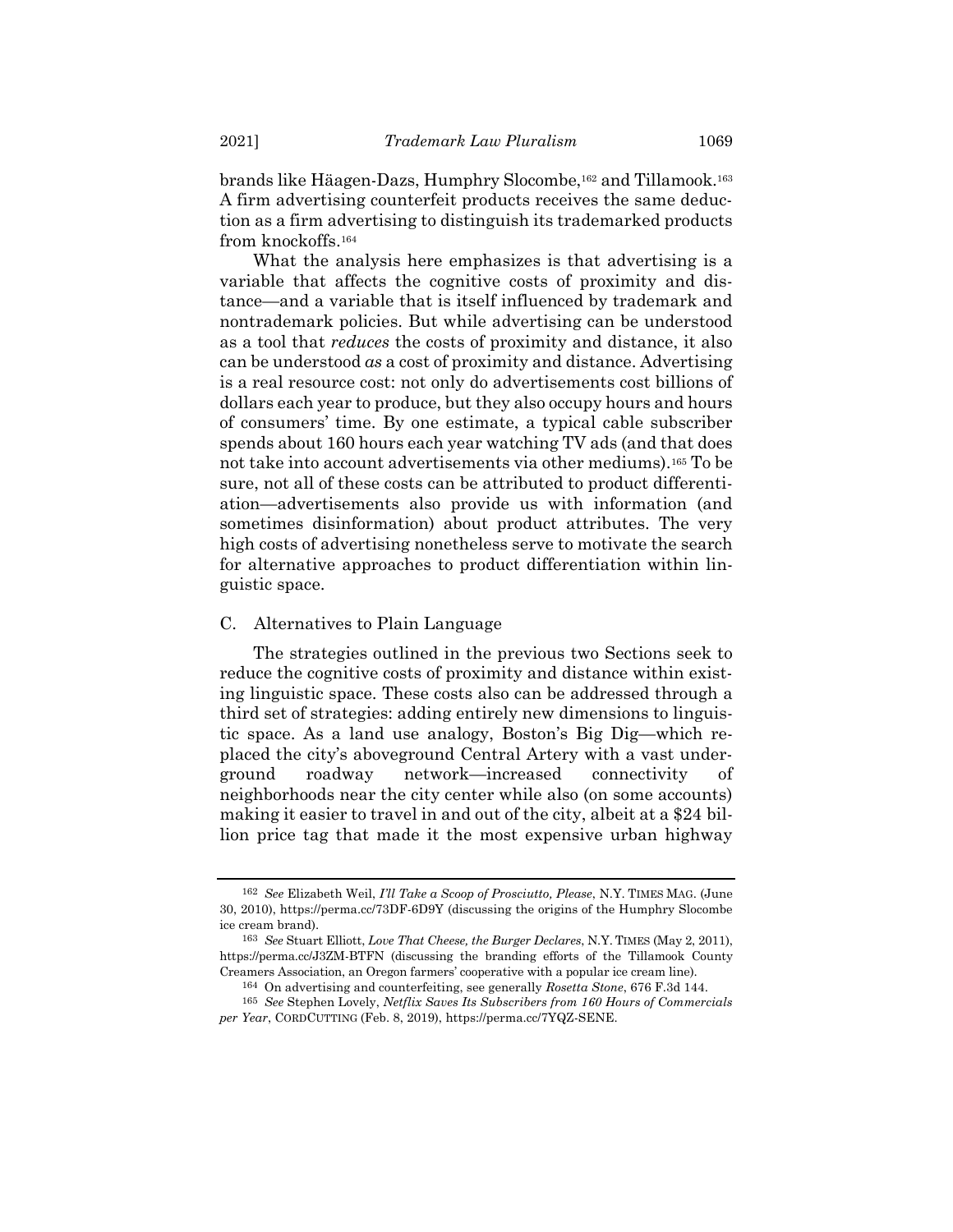project in U.S. history.<sup>166</sup> Similarly, private and public actors can invest in the development of alternative product search and identification systems that relieve some of the pressure on plain language. Trademarks are one way for producers to efficiently convey information about the quality of their products to consumers.<sup>167</sup> But they are not the only way. New systems for finding and distinguishing goods and services in the marketplace can reduce the informational importance of trademarks and thus simultaneously reduce entry, proximity, and distance costs. By adding a new dimension to linguistic space, alternative systems for providing consumers with marketplace information escape the proximity-distance tradeoff.

One example is the UPC system, which is the source of the barcodes on product packages now familiar to most consumers. While the UPC system is used primarily by manufacturers, wholesalers, and retailers, it also is amenable to various consumer-facing applications. <sup>168</sup> For example, the Amazon app allows consumers to purchase an item through Amazon by scanning the UPC barcode, reducing the importance of identifying the particular brand name.<sup>169</sup> Similarly, the Untappd app allows beer lovers to keep track of their favorite ales and lagers by scanning UPC barcodes with their smartphones.<sup>170</sup>

Consider our hypothetical Texas-based Upstart Brewery searching for a mark for its hoppy new brew. As we have discussed, allowing it to use an existing (or recently abandoned) mark from a far-flung microbrewery like "Hopalicious" may lead to proximity costs for consumers who encounter both brands. But

<sup>166</sup> On neighborhood connectivity benefits, see *The Big Dig: Boston, Massachusetts*, CONG. FOR NEW URBANISM, https://perma.cc/7BL9-TB98. On travel time improvements, see MASS. OF DEP'T TRANSP., THE BIG DIG: PROJECT BACKGROUND, https://perma.cc/8MXL-E8GP. On cost, see Anthony Flint, *10 Years Later, Did the Big Dig Deliver?*, BOS. GLOBE (Dec. 29, 2015), https://www.bostonglobe.com/magazine/ 2015/12/29/years-later-did-big-dig-deliver/tSb8PIMS4QJUETsMpA7SpI/story.html. The \$24 billion figure includes interest.

<sup>167</sup> *See* PETER S. MENELL, MARK A. LEMLEY & ROBERT P. MERGES, INTELLECTUAL PROPERTY IN THE NEW TECHNOLOGICAL AGE: 2019, at 873 (2019) ("T]rademarks are widely viewed as devices that help to reduce information and transaction costs by allowing customers to estimate the nature and quality of goods before purchase.").

<sup>168</sup> Barcode scanning apps have proliferated for a variety of uses. *See* Michael Archambault, *The 8 Best Barcode Scanner Apps for Android and iPhone*, LIFEWIRE (Dec. 5, 2019), https://perma.cc/KJR9-UT5N.

<sup>169</sup> *See* Brian Burgess, *Use the Amazon Barcode Scanner to Purchase Products from Your Phone*, GROOVYPOST (Feb. 6, 2018), https://perma.cc/JD62-L85L.

<sup>170</sup> *See* Billy Steele, *Beer-Tracking App Untappd Gets Barcode Scanning, Hails an Uber*, ENGADGET (Feb. 9, 2016), https://perma.cc/QR6R-MBHM.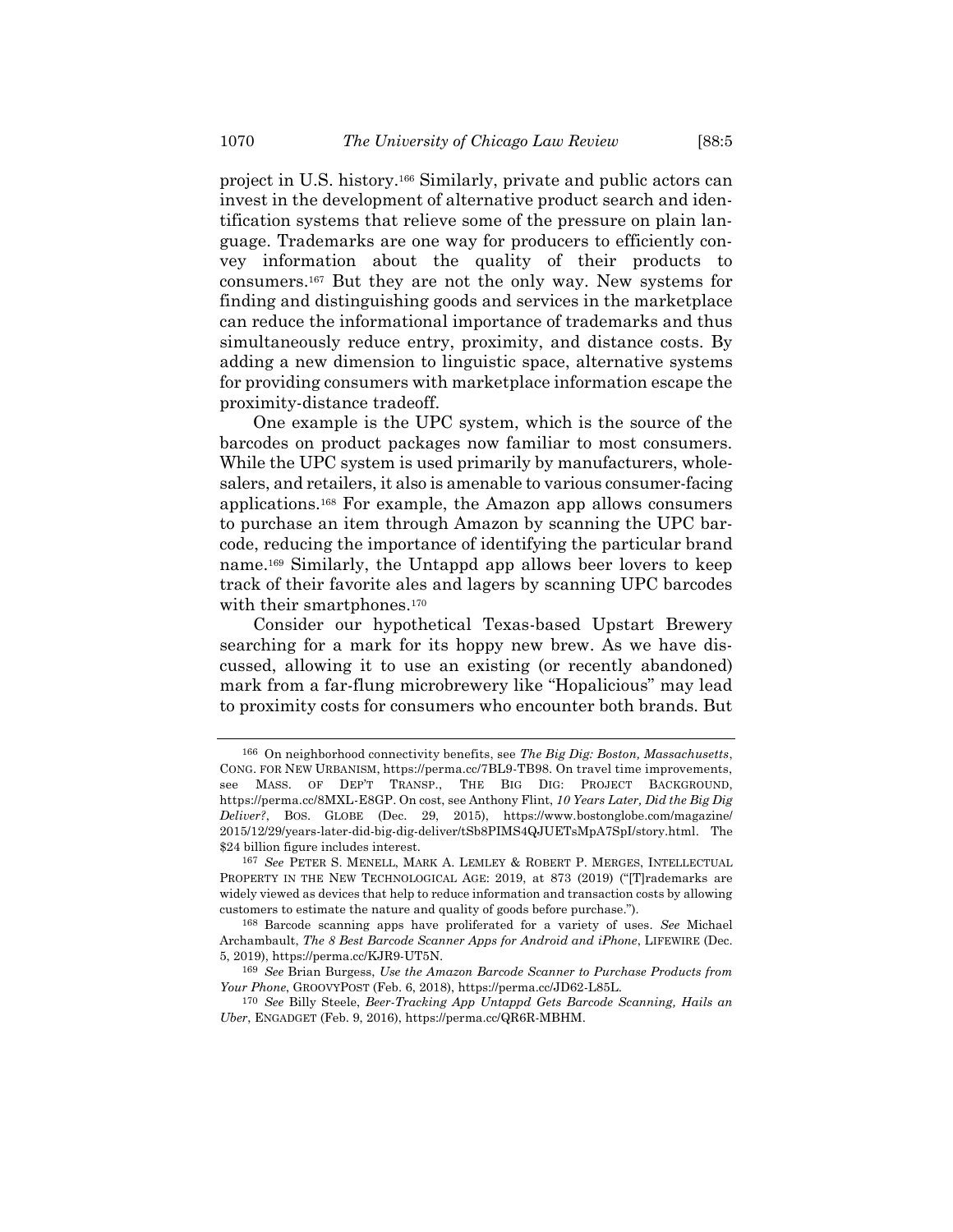requiring Upstart to find a novel beer name that avoids these proximity costs will likely lead to a less memorable brand, with the resulting distance costs. Policy solutions internal to trademark law may reduce either proximity or distance costs, but at the expense of increasing the other. Untappd, however, reduces proximity and distance costs simultaneously. If consumers rely on UPC barcodes to keep track of beer purchases and their favorite brands, they are less likely to confuse a Hopalicious produced by Upstart with the Ale Asylum original. And Untappd can also help consumers remember more obscure names like "Festina Pêche" or oppressively long ones like "Olde Peninsula Blueberry Maple Walnut Java Peanut Butter Ghost of Stout Chocula Junior." 171

Brands also have turned to standardized barcode systems beyond UPCs, such as two-dimensional QR codes, to help consumers learn about and purchase products without relying on trademarks.<sup>172</sup> QR codes were developed by a Japanese firm in 1994 to aid with automotive manufacturing and were standardized internationally in 2000.<sup>173</sup> Just as trademarks are used to convey information not only about the identity of a product but also about the nature and quality of that product,<sup>174</sup> QR codes are used not only for product identification but also to provide consumers with relevant information such as nutritional content, the existence of bioengineered ingredients, or product demonstrations.<sup>175</sup> When consumers can use QR codes on product packaging to obtain the information relevant to their purchasing choices, the brands for

174 *See* 1 MCCARTHY, *supra* note [1,](#page-1-0) § 3:11.

<sup>171</sup> Yes, this is a real name for a beer. *See Blueberry Maple Walnut Java Peanut Butter Ghost of Stout Chocula Junior, Olde Peninsula Brewpub*, UNTAPPD, https://perma.cc/MS9C-PFVG.

<sup>172</sup> *See, e.g.*, Brandon Gutman, *L'Oréal CMO Shares Results from Mobile Taxi Shops Initiative*, FORBES (Mar. 22, 2012), https://perma.cc/8W5U-GYVG (describing a program through which taxi passengers could use QR codes "to instantly buy Lancôme and Yves Saint Laurent beauty products while riding through Manhattan").

<sup>173</sup> Mark Turner, *QR Codes Explained*, TECHSPOT (Sept. 3, 2018), https://perma.cc/ZUS2-TRS7.

<sup>175</sup> *See* National Bioengineered Food Disclosure Standard, 83 Fed. Reg. 65,814, 65,828 (Dec. 21, 2018) (to be codified at 7 C.F.R. pt. 66) (stating that QR codes are one way food producers can satisfy new disclosure requirements for bioengineered ingredients); Tongzhe Li & Kent D. Messer, *To Scan or Not to Scan: The Question of Consumer Behavior and QR Codes on Food Packages*, 44 J. AGRIC. & RES. ECON. 311, 323 (2019) (reporting that over half of field experiment participants provided with a QR-scanning smartphone accessed oyster labeling information and changed their preferences accordingly); Nick Ponesse, *6 Places Consumers Are Engaging with QR Codes*, SCANLIFE (May 15, 2018), https://perma.cc/ZJQ2-BML2 (noting that stores such as Home Depot and Best Buy use QR codes to direct customers "to a demonstration on how to use" a product).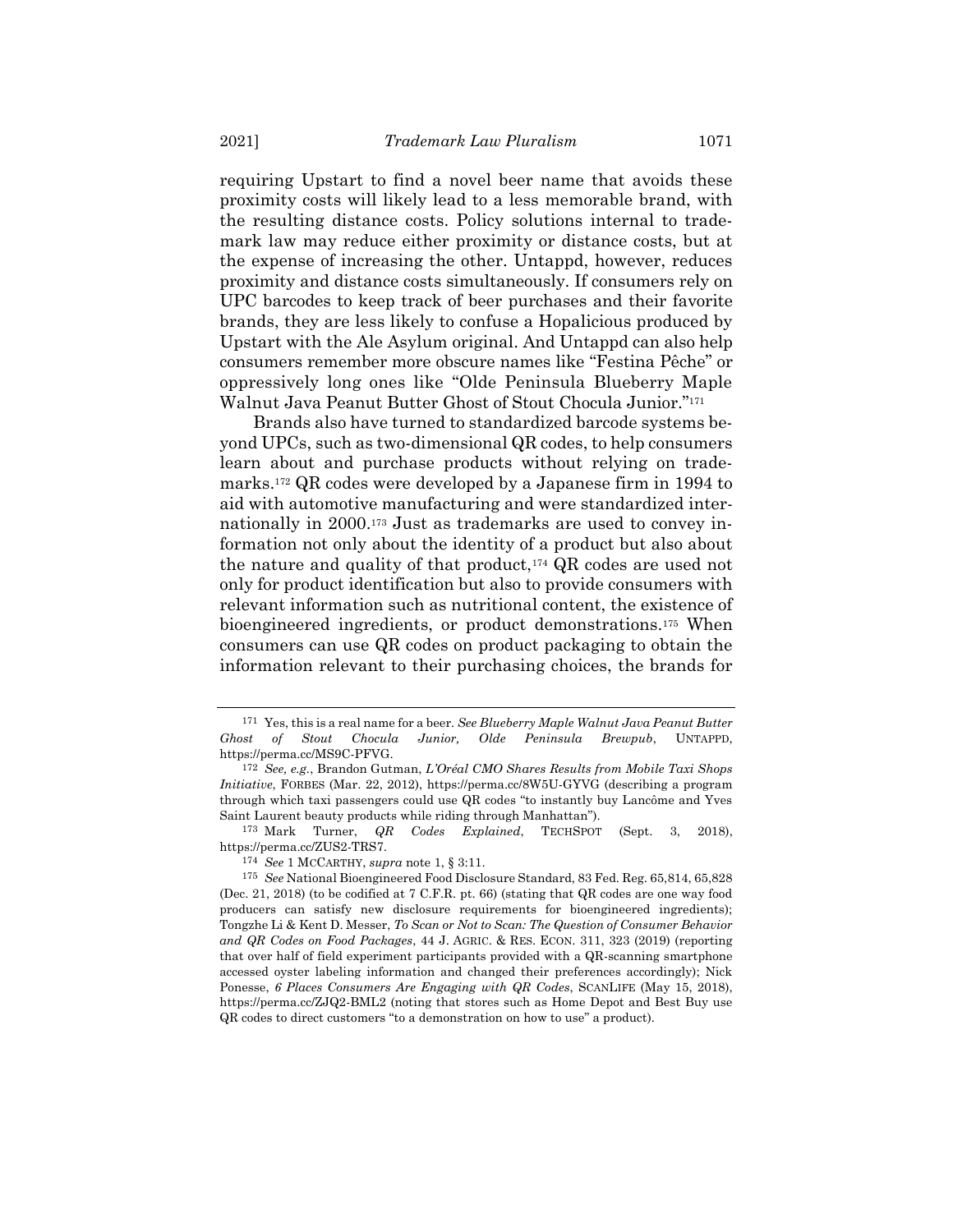those products become less important—lowering the costs both from confusing one brand for another or struggling to recognize an unfamiliar name.

Intellectual-property scholar Margaret Chon has observed that QR codes and other mobile-enabled labels are increasingly used to convey information about sourcing and corporate social responsibility.<sup>176</sup> For example, rather than relying on brands like Kind and Whole Foods that have marketed their ethical sourcing practices,<sup>177</sup> a consumer concerned about sustainability can scan a QR code on food packaging to learn about the environmental impact of its production. Chon argues that trademark valuation should do more to recognize how brands can carry similar information.<sup>178</sup> But we think it is also important to explore how these alternative identification systems can reduce the significance of trademarks for conveying information to consumers.

In addition to developing alternative product identifiers, the private sector has developed robust nontrademark means for consumers to search for products of interest. For example, online shopping also allows consumers to base purchasing decisions on product attributes such as price, customer reviews, and popularity, without the need to pay attention to a brand name. The Amazon glove shopper mentioned above need not make her decision based on unfamiliar brand names such as SHSTFD, Joyoldelf, VBIGER, and Bizzliz.<sup>179</sup> Instead, she will likely search using a generic term like "gloves" and then look for a product with a reasonable price, positive customer reviews, and high placement from Amazon's search algorithm.<sup>180</sup> Similarly, prospective wine purchasers need not remember the wide variety of regions, grapes, wineries, and vintages—they can rely on expert or amateur ratings and tasting notes.<sup>181</sup>

<sup>176</sup> Margaret Chon, *Trademark Goodwill as a Public Good: Brands and Innovations in Corporate Social Responsibility*, 21 LEWIS & CLARK L. REV. 277, 280–82 (2017).

<sup>177</sup> *Id.* at 304–05.

<sup>178</sup> *Id.* at 313–15.

<sup>179</sup> *See supra* note [53](#page-16-0) and accompanying text.

<sup>180</sup> *See* Herrman, *supra* note [5353](#page-16-0) ("Numerous smaller brands, including WuBeFine and UGBDER, are clearing six figures in monthly sales, driven by high search placement and customer reviews.").

<sup>181</sup> *See* Carlos D. Ramirez, *Do Tasting Notes Add Value? Evidence from Napa Wines*, 5 J. WINE ECON. 143, 156–59 (2010); Mark Schatzker & Richard Bazinet, *Why Amateur Wine Scores Are Every Bit as Good as Professionals'*, VOX (May 25, 2018), https://www.vox.com/2016/12/15/13892364/wine-scores-critics-amateurs.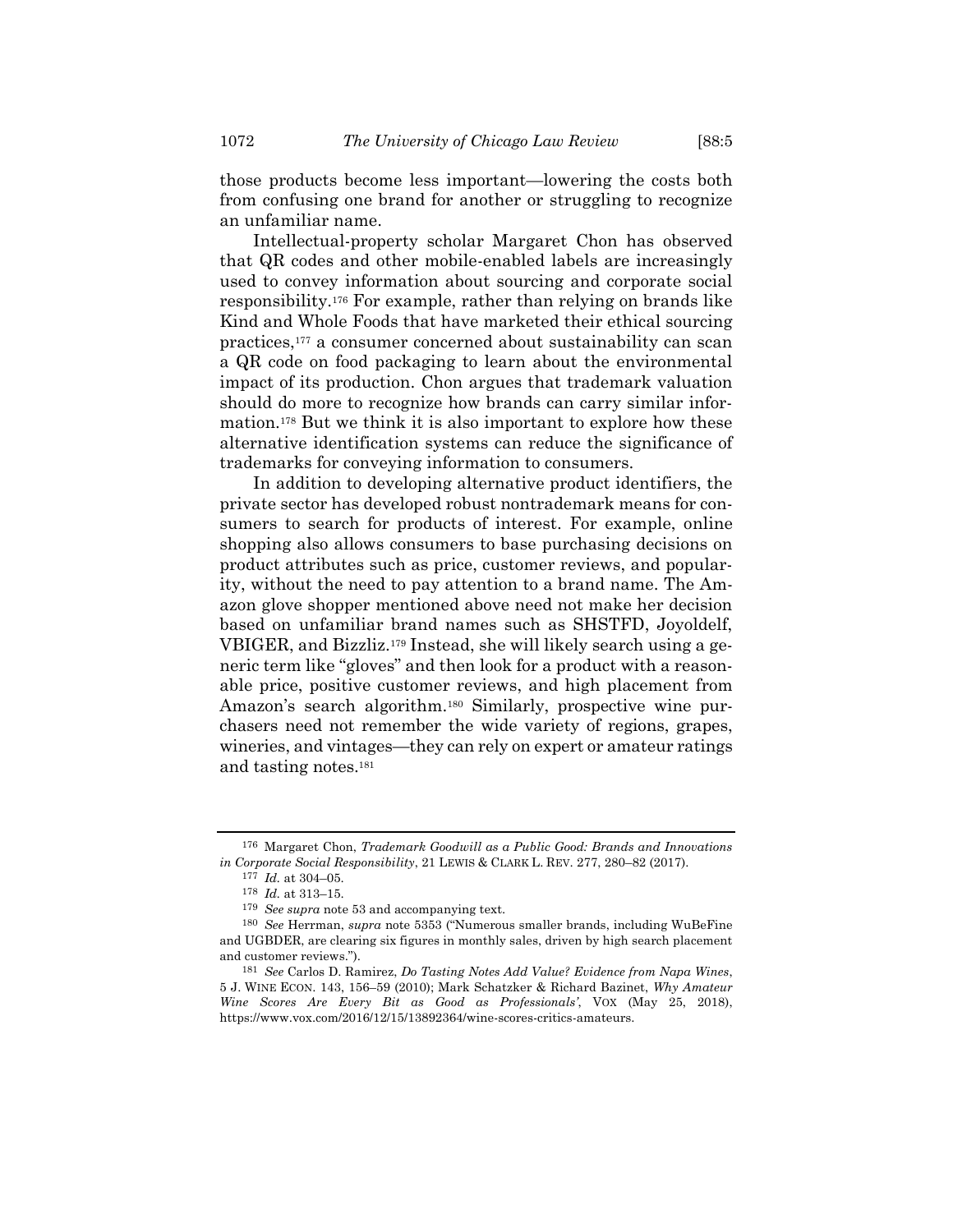Systems developed and managed by the private sector for product identification and differentiation fall within our rubric of governing linguistic space even though the government's presence is sometimes difficult to detect. Here, we see linguistic analogues to systems of physical commons governance that—as Professor Elinor Ostrom documented in detail—are neither exclusively public nor exclusively private but instead reflect "rich mixtures of 'private-like' and 'public-like' institutions defying classification in a sterile dichotomy."<sup>182</sup> Consider the UPC system. The technology for barcoding has existed since the 1940s—invented by a pair of graduate students at the Drexel Institute of Technology in Philadelphia on a challenge from a local retailing chain.<sup>183</sup> But it took efforts by an industry trade group, the National Association of Food Chains, among others, to bring barcodes into widespread use.<sup>184</sup> Today, the UPC system is managed by a nongovernmental standard-setting organization called GS1,<sup>185</sup> a federation of 114 national business bodies.<sup>186</sup> GS1's board comprises representatives from the for-profit and nonprofit sectors,<sup>187</sup> with no formal role for any nation-state. But governments continue to play an important role in the code's adoption. For example, the U.S. Department of Agriculture now requires states to use a national UPC database to determine which products are eligible for purchase within the Special Supplemental Nutrition Program for Women, Infants, and Children (more commonly known as "WIC").<sup>188</sup>

The public sector sometimes plays a more direct role in the development of alternative product identifiers. This is particularly so when the costs of proximity and distance are imposed on third parties and when private parties are unable to coordinate on a standard. An important example is in the pharmaceutical sector, where proximity and distance costs can result in serious medication errors or miscommunication among patients, doctors,

184 *See id.* at 243.

<sup>182</sup> ELINOR OSTROM, GOVERNING THE COMMONS: THE EVOLUTION OF INSTITUTIONS FOR COLLECTIVE ACTION 14 (1990).

<sup>183</sup> *See* Alistair Milne, *The Rise and Success of the Barcode: Some Lessons for Financial Services*, 14 J. BANKING REG. 241, 242–43 (2013).

<sup>185</sup> *See Our Mission and History*, GS1 US, https://perma.cc/B5QU-HKBE.

<sup>186</sup> Press Release, GS1, *GS1 Grows by Adding Two New Member Organisations* (May 24, 2019), https://perma.cc/R39B-ADVS.

<sup>187</sup> *See GS1 Management Board*, GS1, https://perma.cc/Y9VY-YRF6.

<sup>188</sup> Food Delivery Methods, 7 C.F.R. § 246.12(cc); *see also* NAT'L ACADS. OF SCIS., ENG'G & MED., REVIEW OF WIC FOOD PACKAGES: PROPOSED FRAMEWORK FOR REVISIONS: INTERIM REPORT 70 (2016) (discussing challenges of keeping database up to date).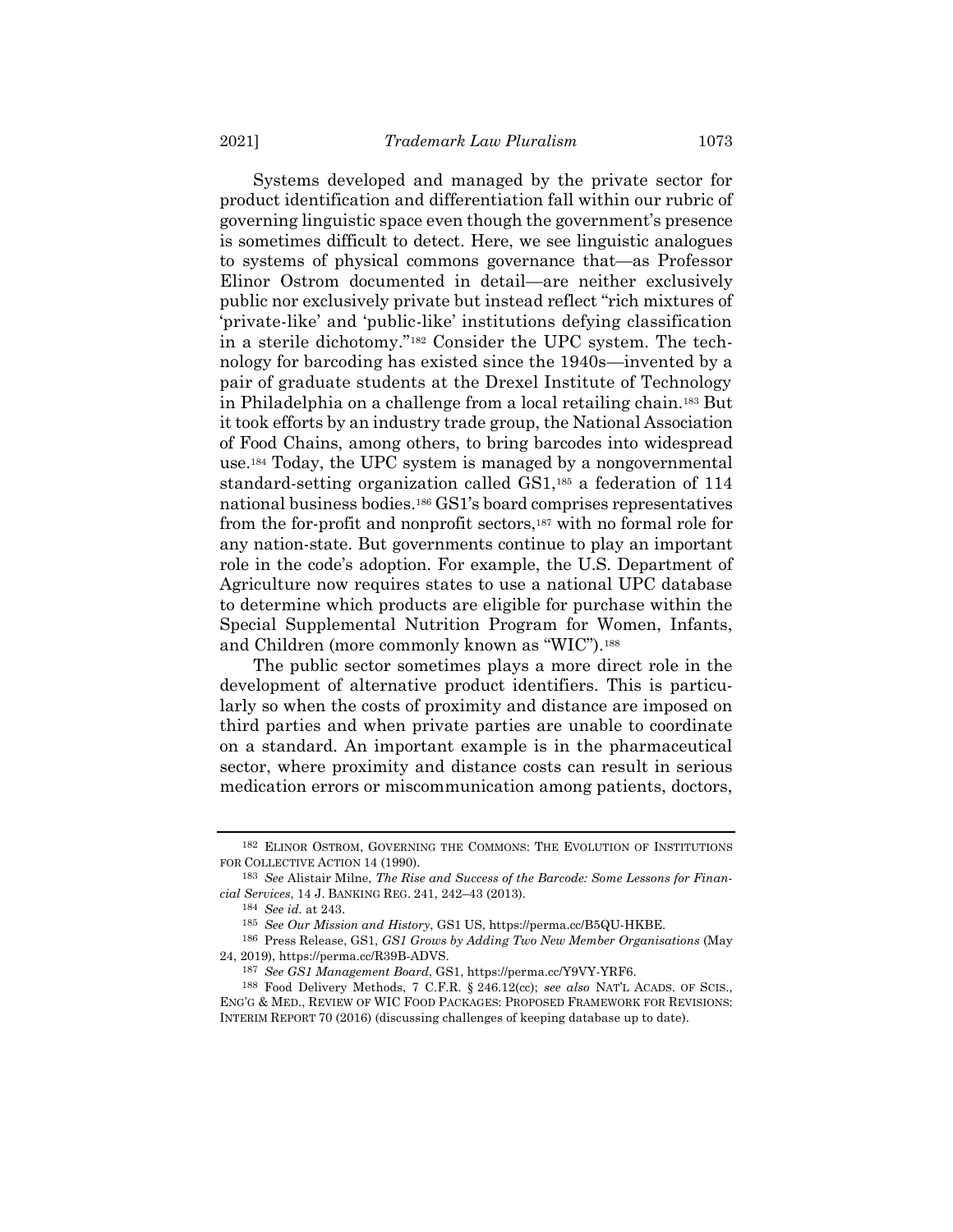and pharmacists. Proximity costs are created when different drugs have similar names—for example, Xanax, Zantac, Zyrtec, and Zerit are all on the lengthy list of confused drug names maintained by the Institute for Safe Medication Practices.<sup>189</sup> These proximity costs could be reduced by forcing firms to choose less similar names for new drugs, but the result would be an increase in distance costs: drug names that are even more challenging for consumers to recognize and recall. Do you still remember the two examples from the Introduction? Lists of best-selling drugs read like a diabolical memory test: Revlimid, Imbruvica, Eliquis, Genvoya, Xarelto.<sup>190</sup>

<span id="page-49-0"></span>Given the potential public health consequences of medication errors, the U.S. Food and Drug Administration (FDA) has intervened to help get patients to the right drug product.<sup>191</sup> One of the more effective interventions so far does not rely on brand names at all: at the behest of Congress, the FDA has developed the NDC system, which assigns a unique ten-digit numerical identifier to most drugs distributed commercially in the United States.<sup>192</sup> NDCs are used in electronic medical records maintained by medical systems and pharmacies to help reduce medication errors.<sup>193</sup> Thus, rather than relying on each participant in the drug distribution chain to avoid mistaking the fast-acting insulin Novolog with the slower-acting (and not interchangeable) insulin Novolin, <sup>194</sup> a doctor can associate a Novolog prescription with the NDC value 0169-7501-11,<sup>195</sup> and electronic records and barcode scanning can be used to help get the right medication to the patient.

<sup>189</sup> *List of Confused Drug Names*, INST. FOR SAFE MEDICATION PRACS. (Feb. 28, 2019), https://perma.cc/22UF-SNBM.

<sup>190</sup> To help pharmacy students with this daunting task, there are websites and instructional videos dedicated to techniques for memorizing drug names. *See, e.g.*, Tony Guerra, *How to Memorize the Top 200 Drugs*, PHARMACY TIMES (Aug. 29, 2016), https://perma.cc/F4V7-NXU6.

<sup>191</sup> *See* U.S. FOOD & DRUG ADMIN., WORKING TO REDUCE MEDICATION ERRORS (last updated Aug. 23, 2019).

<sup>192</sup> *See* U.S. FOOD & DRUG ADMIN., NATIONAL DRUG CODE DATABASE BACKGROUND INFORMATION (last updated Mar. 20, 2017).

<sup>193</sup> *See, e.g.*, David S. Bach, Kenneth R. Risko, Frank K. Zaran, Margo S. Farber & Gregory J. Polk, *A Pharmacy Blueprint for Electronic Medical Record Implementation Success*, 50 HOSP. PHARMACY 484, 488–89 (2015).

<sup>194</sup> *See Novolin vs. Novolog*, CANADIAN INSULIN (Sept. 5, 2017), https://perma.cc/KSX8-EKYP.

<sup>195</sup> *NDC 0169-7501-11 NOVOLOG*, NAT'L DRUG CODES LIST, https://perma.cc/7GP5-YLN5.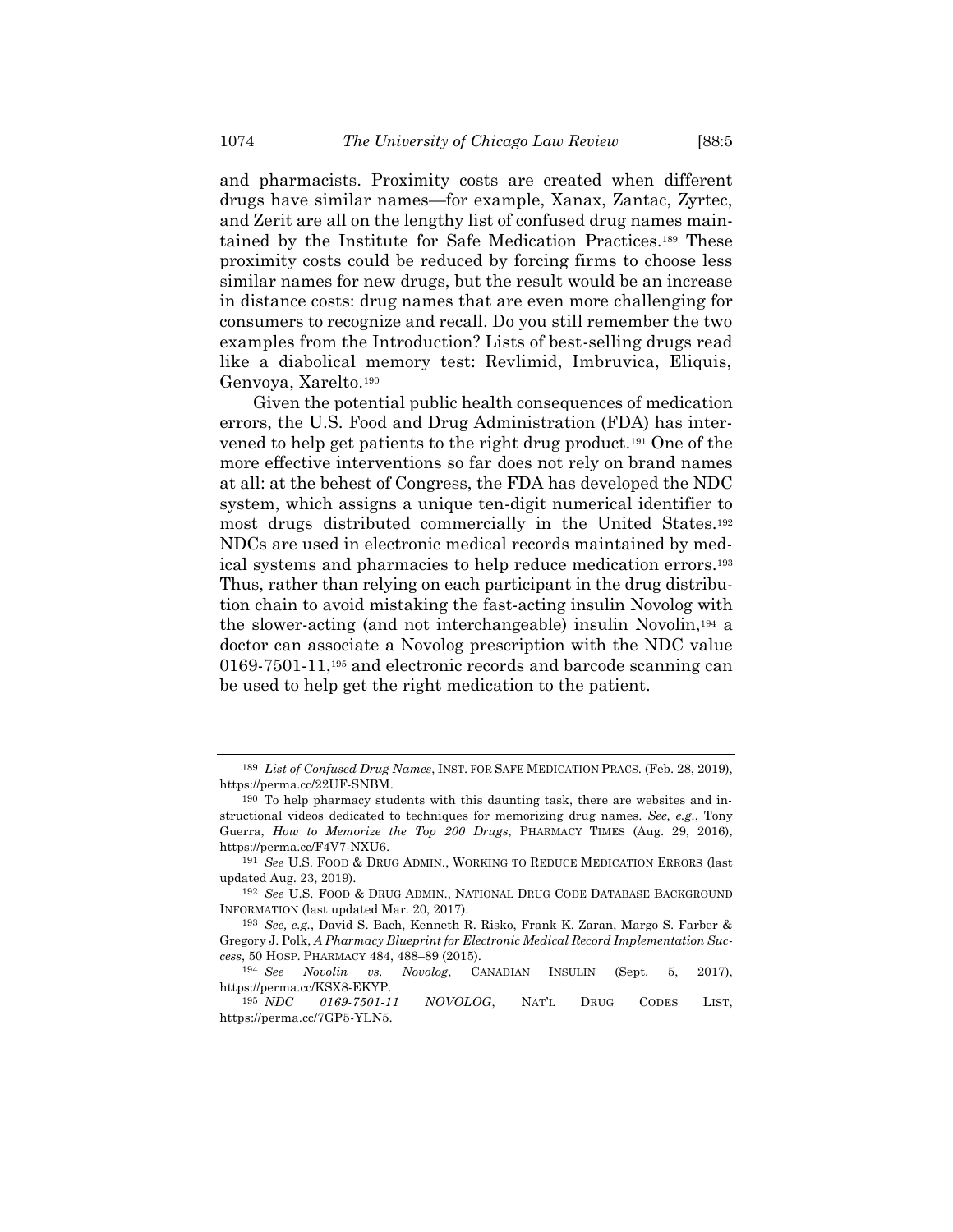While the NDC is largely a success story, it is not entirely so: variations across manufacturers and health care providers in their rendering of NDCs remain a cause of confusion and potential medical error.<sup>196</sup> For example, many computer systems and the Health Insurance Portability and Accountability Act (HIPAA) use an eleven-digit format, and variation in how codes are converted between ten and eleven digits has led to confusion.<sup>197</sup> The failure of private parties to coordinate around a single standard may be a reason for the FDA to intervene again and enforce uniformity. Indeed, in 2018 the agency held a public hearing to consider four different options for the future of the NDC system.<sup>198</sup>

Our goal here is not to advocate for a particular alternative product identification system or governance structure. The optimal system will depend on contingent social facts about how consumers interact with goods and services and the comparative efficiency of government and market systems. For example, when the COVID-19 pandemic rapidly accelerated the shift to online shopping,<sup>199</sup> consumers became less interested in the ability to obtain sourcing information by scanning an in-store QR code and more interested in the ability to search a grocery website for products meeting certain characteristics. Consumers avoiding the highrisk indoor bar scene might find less use for the Untappd app,<sup>200</sup> but they can use a beer subscription service to choose a selection of craft beers from a broad category, like "a mix of Belgian and sour ales."<sup>201</sup> Yet again, one can draw analogies to real property

<sup>196</sup> *See, e.g.*, Ajit A. Dhavle, Stacy Ward-Charlerie, Michael T. Rupp, Vishal P. Amin & Joshua Ruiz, *Analysis of National Drug Code Identifiers in Ambulatory E-Prescribing*, 21 J. MANAGED CARE & SPECIALTY PHARMACY 1025, 1025–26 (2015) (analyzing nearly fifty thousand NDCs in electronic prescriptions and finding that about one-third did not follow the industry standard of a "representative" number "that is intended to represent a category of medication irrespective of the package size and the manufacturer or labeler," and more than 0.2% "contained a free-text drug description that pointed to a completely different drug concept than that associated with its NDC value").

<sup>197</sup> *See* NATIONAL DRUG CODE DATABASE BACKGROUND INFORMATION, *supra* not[e 192.](#page-49-0)

<sup>198</sup> *See* U.S. FOOD & DRUG ADMIN., PUBLIC HEARING: FUTURE FORMAT OF THE NATIONAL DRUG CODE (Nov. 5, 2018); *see also* Future Format of the National Drug Code; Public Hearing; Request for Comments, 83 Fed. Reg. 38,666, 38,667–68 (Aug. 7, 2018) (to be codified at 21 C.F.R. pt. 15).

<sup>199</sup> *See* Suzanne Kapner & Sarah Nassauer, *Coronavirus Finishes the Retail Reckoning That Amazon Started*, WALL ST. J. (May 14, 2020), https://www.wsj.com/articles/ coronavirus-finishes-the-retail-reckoning-that-amazon-started-11589459920.

<sup>200</sup> On the risk of bars during the pandemic, see Tara Parker-Pope, *A Virus Walks into a Bar . . .*, N.Y. TIMES (June 25, 2020), https://perma.cc/9A9G-FD6D.

<sup>201</sup> Joshua M. Bernstein, *The Best Beer Delivery Services for Every Type of Beer Drinker*, FORBES (June 30, 2020), https://perma.cc/WG3E-E27E.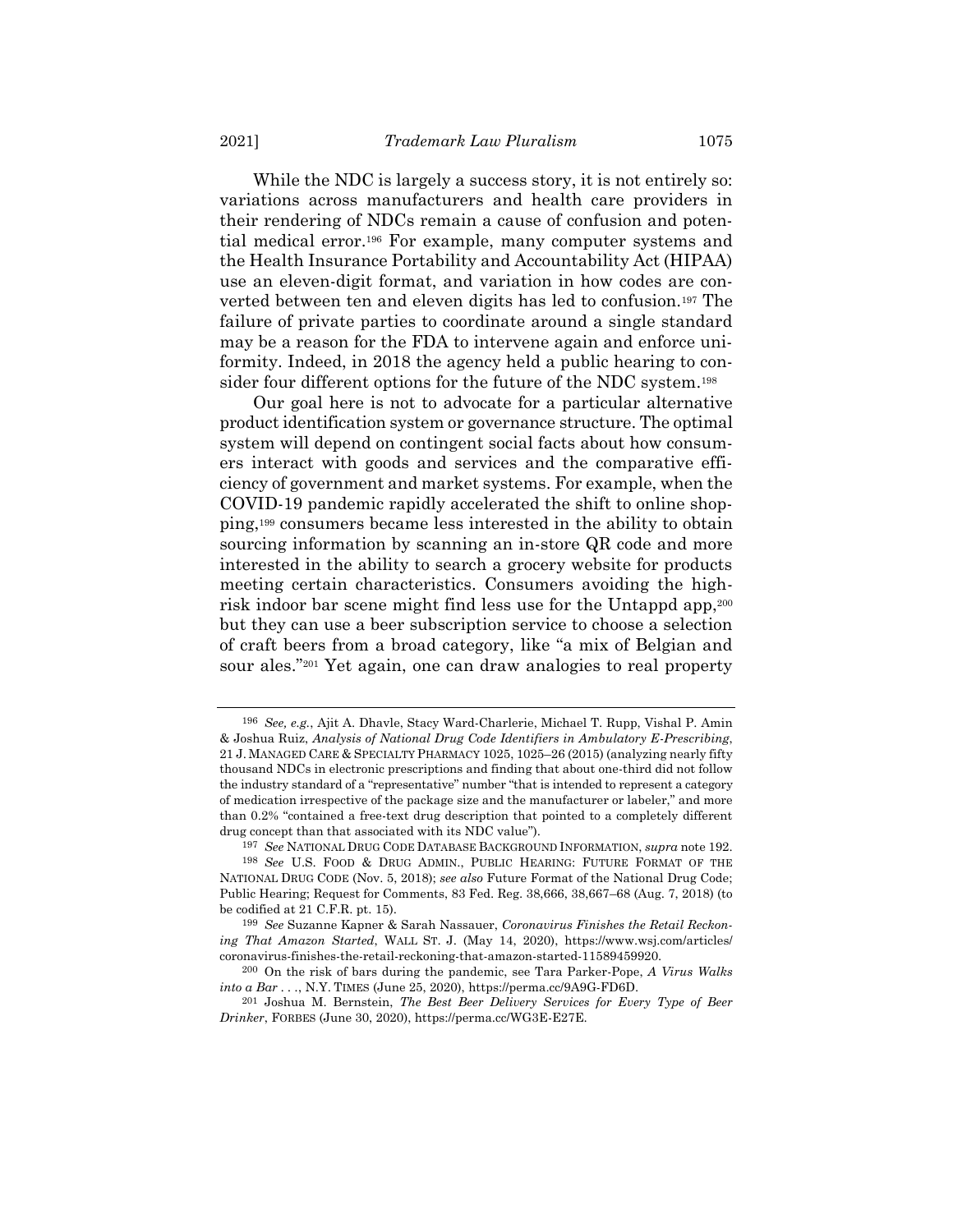and land use. For years, Boston residents have advocated a Big Dig–scale investment in rail systems,<sup>202</sup> but the long-term impacts of COVID-19 on public transportation remain to be seen.<sup>203</sup> However demand develops in either linguistic space or the physical world, our point is that new dimensions can often be added to simultaneously reduce the costs of proximity and distance.

### III. TOWARD TRADEMARK POLICY PLURALISM

So far, we have argued that, in its efforts to facilitate communication of source-identifying product information and prevent unfair competition, trademark law entails a balancing of proximity costs and distance costs in linguistic space—a balancing act that is, in many ways, analogous to the proximity-distance tradeoffs struck by real property and land use law in physical space. We also have suggested ways that law and policy can break free from the proximity-distance tradeoff, though in all of these cases we must incorporate nontrademark tools such as Pigouvian taxes, advertising subsidies, and efforts to create and improve product identification systems that do not rely on plain language. We conclude by situating our project within the broader context of pluralism in intellectual property law.<sup>204</sup>

In earlier work, we argued that "innovation policy pluralism"—which we defined as "the combination of IP and non-IP policies, or different types of non-IP policies"—provides a more normatively attractive and descriptively accurate picture of innovation policy than the dominant patent- and copyright-focused accounts. <sup>205</sup> Patent and copyright, we acknowledged, are often useful instruments for incentivizing innovation,<sup>206</sup> and they are sometimes helpful tools for allocating access to knowledge goods.<sup>207</sup> But when policymakers rely purely on patent and copyright to incentivize innovation and allocate access to knowledge goods, they run into a dilemma. Efforts to boost innovation

<sup>202</sup> *See, e.g.*, James Aloisi & Stanley Rosenberg, *No More Incrementalism, It's Time for Big Rail*, COMMONWEALTH (Oct. 12, 2019), https://perma.cc/ZHV2-7NMS.

<sup>203</sup> *See* Skip Descant, *As Transit Reopens, Long-Term Impacts of COVID-19 Unknown*, GOV'T TECH. (June 10, 2020), https://perma.cc/F9F5-3KV7.

<sup>204</sup> *See* Hemel & Ouellette, *Innovation Policy Pluralism*, *supra* note [37,](#page-11-0) at 549. For perspectives on intellectual property pluralism, see generally IS INTELLECTUAL PROPERTY PLURALISM FUNCTIONAL? (Susy Frankel ed., 2019).

<sup>205</sup> *See* Hemel & Ouellette, *Innovation Policy Pluralism*, *supra* not[e 37,](#page-11-0) at 549, 593.

<sup>206</sup> *See id.* at 557, 601–07 (patents and copyright, respectively).

<sup>207</sup> *See id.* at 567–73.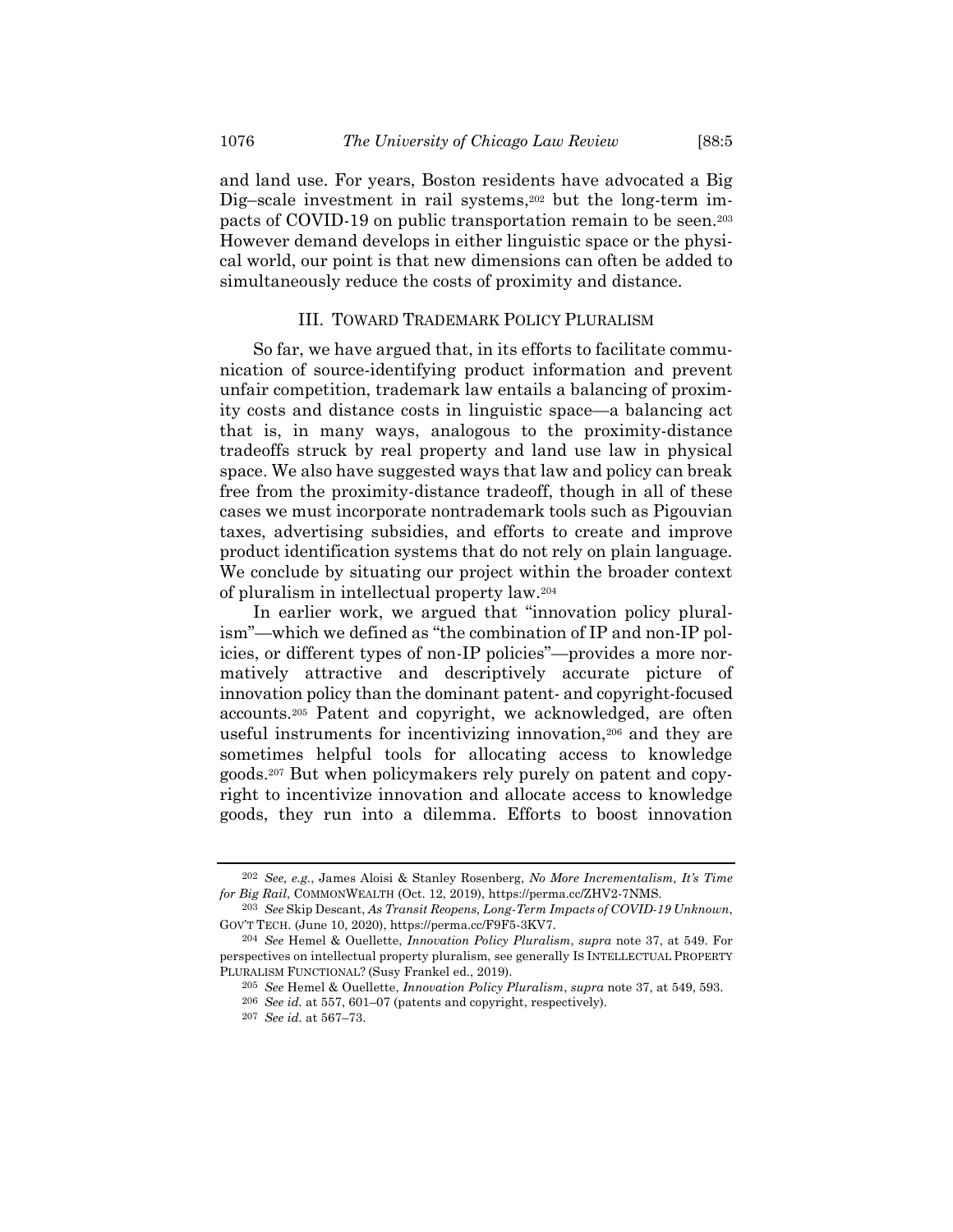incentives by strengthening patent and copyright protection have the unfortunate effect of reducing access to knowledge goods. Efforts to expand access to knowledge goods by weakening patent and copyright protection have the unfortunate effect of diluting innovation incentives.<sup>208</sup> We can have our cake and eat it too—we can offer rich innovation incentives while ensuring broad access to knowledge goods—but to do so, our cake cannot consist entirely of IP.

The situation with respect to trademark law is similar, though the goals generally are different. Trademark law can be a useful tool for governing linguistic space, but it entails inevitable and often unenviable tradeoffs. We can reduce proximity costs by allowing trademark holders to claim broader protection, but doing so will increase distance costs. Or we can reduce distance costs by making available more marks near the linguistic core, but doing so will increase proximity costs. The most we can do using trademark law as our only tool is to select the configuration of doctrines that best balances proximity and distance costs. Once we move beyond trademark law, though, we encounter opportunities to improve product identification and differentiation that do not require us to make a proximity-distance tradeoff.

This insight will be familiar from other fields of law. Doctrines take their current forms for all sorts of historically contingent and path-dependent reasons, and it would be rather magical if any one area of doctrine evolved such that it was the only tool needed to solve a complex policy problem. Thus, scholars of tort law now generally accept that safety regulations and Pigouvian taxation can complement (or even substitute for) liability rules in reducing the costs of accidents.<sup>209</sup> Scholars of free speech understand that government subsidies for certain types of high-value speech can complement constitutional doctrines in fostering a vibrant marketplace of ideas.<sup>210</sup> It would be surprising if common law judging and sporadic legislative interventions had spawned a complete regime for managing linguistic space. Our analysis suggests that they have not.

Our argument is pluralist in the sense that it embraces a multiplicity of tools for linguistic space governance. But it is

<sup>208</sup> *See id.* at 547–48.

<sup>209</sup> *See, e.g.*, Susan Rose-Ackerman, *Regulation and the Law of Torts*, 81 AM. ECON. REV. 54, 55–57 (1991).

<sup>210</sup> *See, e.g.*, Kathleen M. Sullivan, *Free Speech and Unfree Markets*, 42 UCLA L. REV. 949, 959–60 (1995).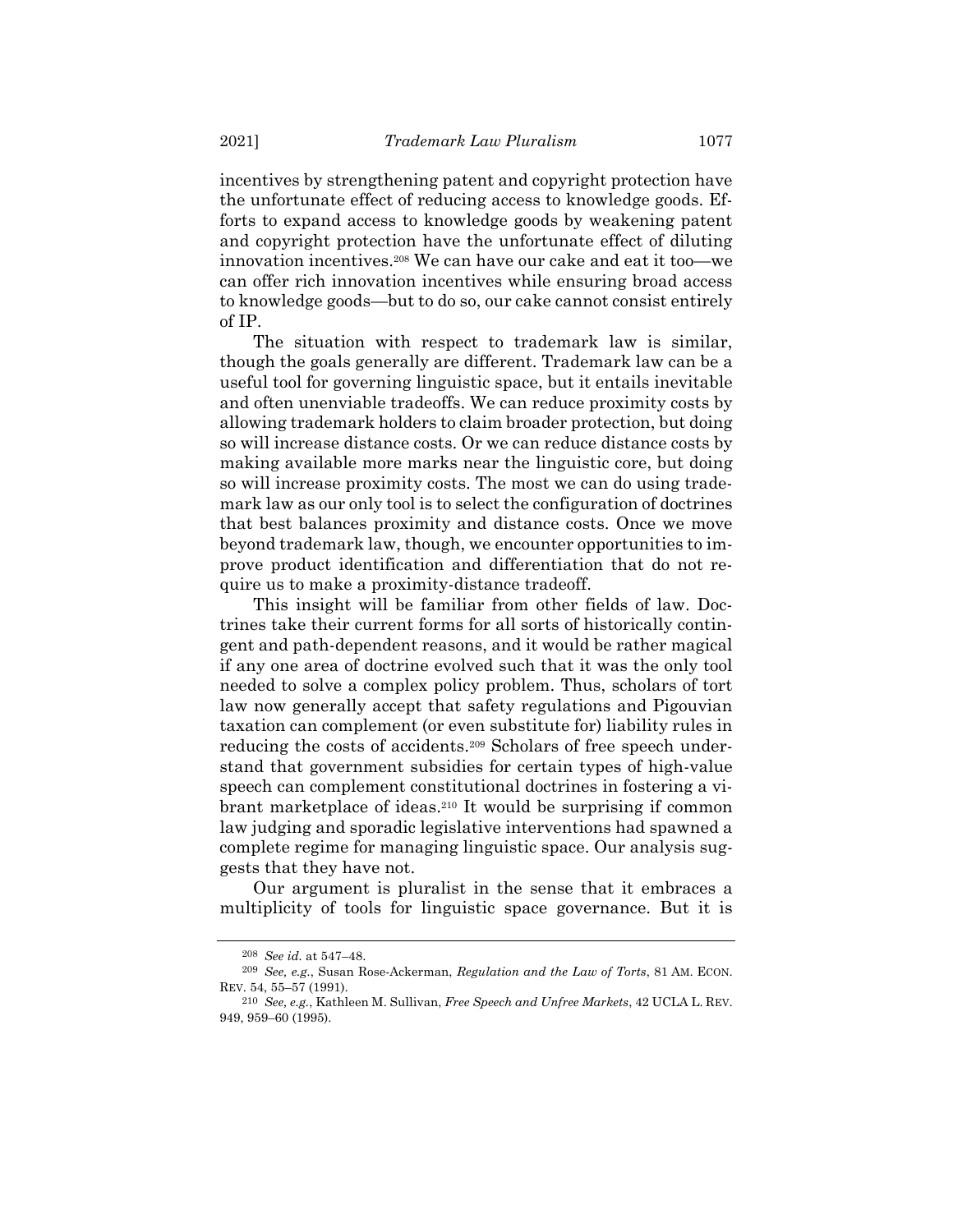pluralist in another way as well. Once scholars and policymakers understand that trademark law is simply one among a bevy of tools that society can use to manage proximity and distance costs in linguistic space, the pressure on trademark law to pursue this objective to the exclusion of others may fade. In other words, if trademark law is not the only tool in our kit for linguistic space management, then we potentially gain the luxury of using trademark tools to advance other goals as well. Pluralism about the tools we use to achieve one objective also allows us to use those same tools to pursue a plurality of ends.<sup>211</sup>

Consider the suggestion that trademark law could be used to supplement other IP and non-IP innovation incentives.<sup>212</sup> A firm that invents a new product—or a product distinct from and superior to its predecessors—and then brands the product with a memorable trademark can potentially earn both a time-limited patent monopoly over the product and a perpetual monopoly over the mark. Examples range from "AstroTurf" to "Ziploc." Occasionally, though, a once-valid trademark will be appropriated by the public as a name for an entire class of goods or services. In those cases, courts will hold the mark to be invalid under the genericide doctrine. Oft-cited examples include "Escalator," <sup>213</sup> "Murphy bed," <sup>214</sup> and "Thermos." 215

The rationale for the genericide doctrine is rooted in trademark law's linguistic governance function. As Judge Posner explained:

The problem is not that language is so impoverished that no other words could be used to denote these products, but that if no other words *have* emerged as synonyms it may be difficult

<sup>211</sup> For example, multiple tools could be used to serve the "non-confusion interests" described in McGeveran & McKenna, *supra* note [66,](#page-19-1) at 257, such as the values of free expression emphasized in Lisa P. Ramsey, *Increasing First Amendment Scrutiny of Trademark Law*, 61 SMU L. REV. 381, 447–57 (2008).

<sup>212</sup> *See* Michael Abramowicz & John F. Duffy, *Intellectual Property for Market Experimentation*, 83 N.Y.U. L. REV. 337, 382–89 (2008); Gideon Parchomovsky & Peter Siegelman, *Towards an Integrated Theory of Intellectual Property*, 88 VA. L. REV. 1455, 1473 (2002). For an argument in favor of a pluralist approach to policies shaping the pace and direction of sequential innovation—including trademark law—see Christopher Buccafusco, Stefan Bechtold & Christopher Jon Sprigman, *The Nature of Sequential Innovation*, 59 WM. & MARY L. REV. 1, 31 (2017).

<sup>213</sup> *See* Haughton Elevator Co. v. Seeberger, 85 U.S.P.Q. 80, 81 (Dec. Comm'r Pat. 1950).

<sup>214</sup> *See* Murphy Door Bed Co. v. Interior Sleep Sys., Inc., 874 F.2d 95, 104 (2d Cir. 1989).

<sup>215</sup> *See* King-Seeley Thermos Co. v. Aladdin Indus., Inc., 321 F.2d 577, 581 (2d Cir. 1963).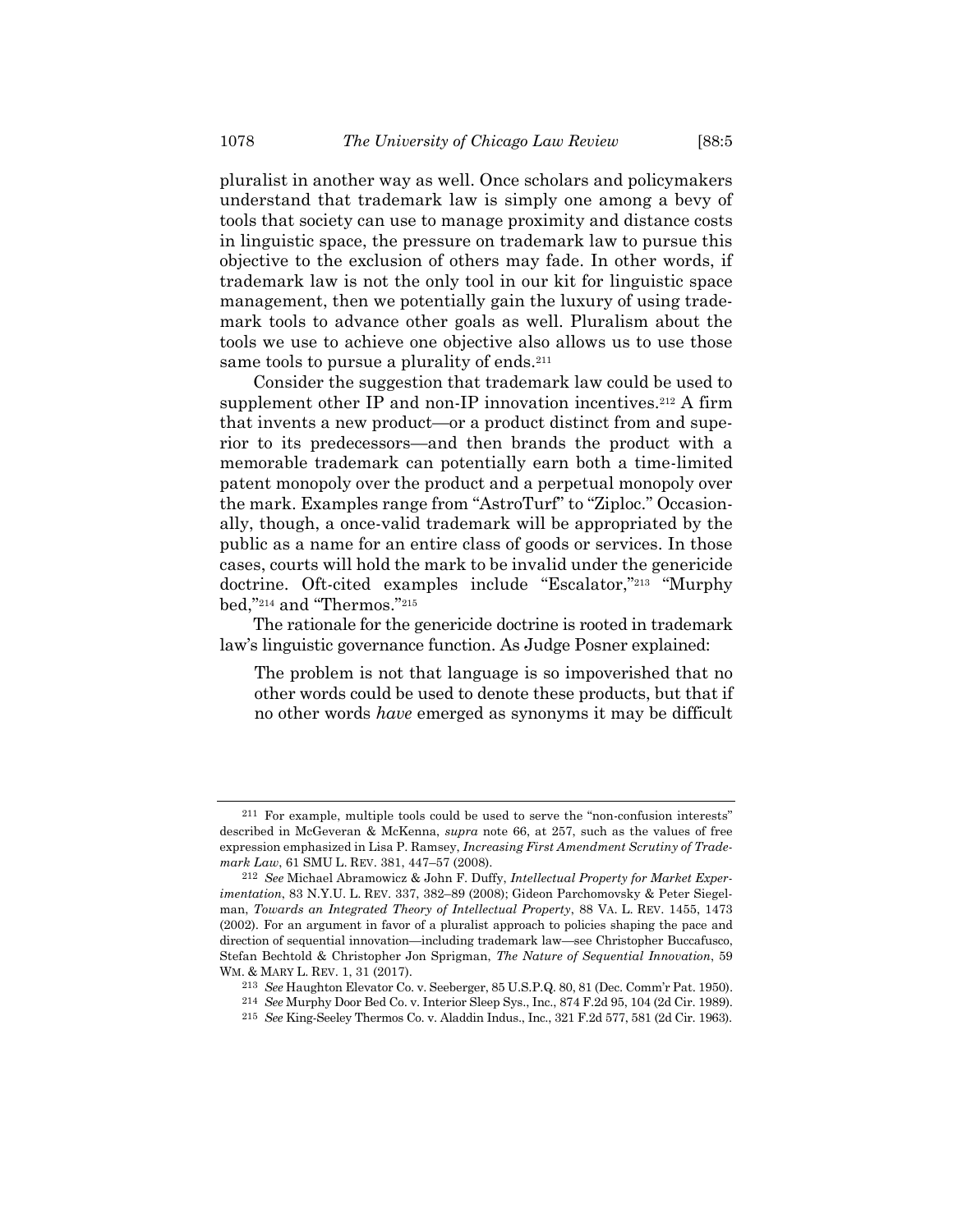for a seller forbidden to use one of the trademarked words or phrases to communicate effectively with consumers.<sup>216</sup>

Genericide thus allows a wider range of individuals and firms to use the now-generic mark to communicate about their products. But as Judge Posner also noted, the genericide doctrine comes with costs. Among other consequences, it penalizes firms that create products so distinct that they become etched into the English language.<sup>217</sup> In this regard, the doctrine potentially weakens innovation incentives since it reduces the expected reward associated with inventing a truly new and widely used product.

Trademark law pluralism potentially counsels in favor of a higher bar for genericide so as to preserve innovation incentives. For example, innovation could be one factor weighing against invalidation of borderline marks like Emeco's nearly indestructible "Navy chair" or Dominique Ansel's "Cronut." <sup>218</sup> To be sure, a higher bar for genericide means that fewer marks will rejoin the linguistic commons of unclaimed marks. But in a world of ubiquitous QR codes and non-plain-text identifiers, the cost to rival sellers of losing the use of one or a handful of words is smaller since those sellers can communicate with potential customers in myriad ways that do not require using a particular word. The impetus, then, to conclude that a particular mark is generic would be weaker.<sup>219</sup>

Or perhaps consideration of innovation incentives would point to a lower bar for genericide. For example, Professors Kal Raustiala and Christopher Sprigman argue that greater copying in industries like cuisine and fashion leads to more innovation,<sup>220</sup> and there is some evidence that the enactment of stronger

<sup>216</sup> Ty Inc. v. Softbelly's, Inc., 353 F.3d 528, 532 (7th Cir. 2003) (emphasis in original).

<sup>217</sup> *Id.* at 531 (noting that genericide "penalizes the trademark's owner for his success in making the trademark a household name and forces him to scramble to find a new trademark").

<sup>218</sup> For arguments against protecting these marks, see Kal Raustiala & Christopher Jon Sprigman, *Can Restoration Hardware Legally Knock Off the Navy Chair?*, SLATE (Nov. 26, 2012), https://perma.cc/RT8M-SVCY; Kal Raustiala & Chris Sprigman, *Why Are There Cronut Scalpers?*, FREAKONOMICS (June 13, 2013), https://perma.cc/FY4Q-3X7K.

<sup>219</sup> On the other hand, the competitive advantage arising from the exclusive right to use the memorable name "Cronut" will be smaller if consumers can identify other hybrid pastries more easily. Thus, the same factor that reduces the social cost of protecting a generic mark also dilutes the innovation incentive. We thank Rebecca Tushnet for this point.

<sup>220</sup> KAL RAUSTIALA & CHRISTOPHER SPRIGMAN, THE KNOCKOFF ECONOMY 21, 58–59, 90 (2012).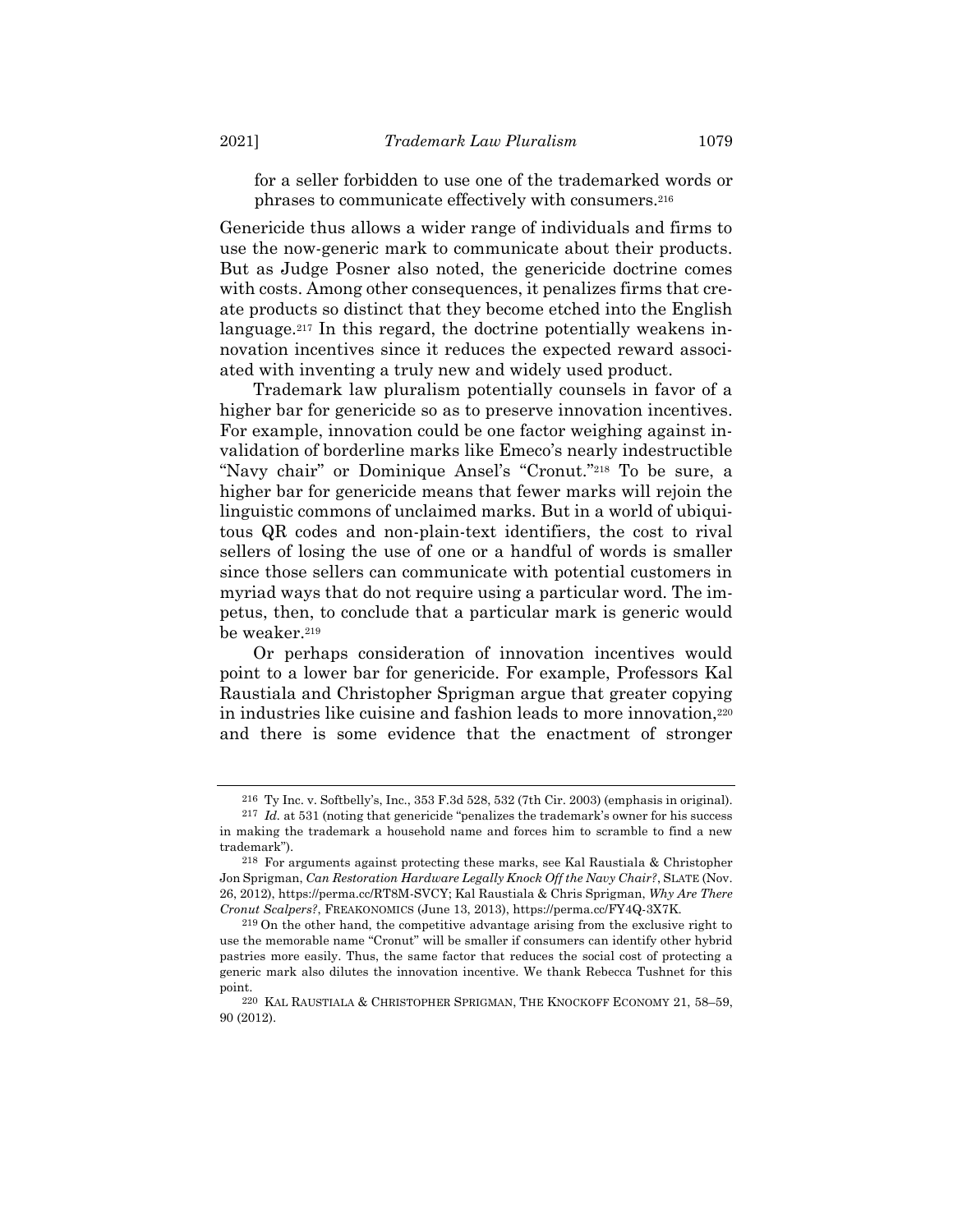trademark protection for famous marks resulted in reduced innovation by owners of already-famous marks.<sup>221</sup> The net effect of any given trademark doctrine on innovation incentives is an empirical question, but our point is that the case for using trademark law to boost innovation incentives thus becomes stronger when we know that we can achieve our objectives of product identification and differentiation using nontrademark tools.

As another example of how trademark law pluralism does not always push in a trademark-expansive direction, we turn again to the beer market. Consider the clash between the Czech stateowned brewery Budweiser Budvar and the United States–based Anheuser-Busch (now part of the Brazilian-Belgian conglomerate AB InBev). For many in the Czech Republic, the country's claim to the "Budweiser" mark is a "symbol of national pride"222—local breweries in the German merchants' colony of Budweis, now the Czech city of České Budějovice, have been making beer from a mixture of artesian water, Moravian barley, and Saaz hops since the thirteenth century.<sup>223</sup> But the state-owned brewery's attempt to use the "Budweiser" mark collides with Anheuser-Busch's trademark claim, resulting in a bitter, decades-long trademark dispute that spans several continents.<sup>224</sup> In the United States and Canada, the Czech Budweiser is sold as "Czechvar," leaving "Budweiser" to Anheuser-Busch. In the European Union, "Budweiser" belongs to the Czech brewery, and Anheuser-Busch markets its beer simply as "Bud." Neither side appears to be entirely satisfied with the outcome.<sup>225</sup>

One can understand why parallel use of the "Budweiser" mark on two different pale lagers would create a likelihood of confusion, at least insofar as consumers rely on brand names and product packaging to identify and differentiate products. (Not only are the names identical, but the font and packaging of the U.S. and Czech Budweisers are quite similar.) <sup>226</sup> But as Part II.C

<sup>221</sup> *See* Davidson Heath & Christopher Mace, *The Strategic Effects of Trademark Protection*, 33 REV. FIN. STUD. 1848, 1865–66 (2020).

<sup>222</sup> Manu Remakant, *What's in a Name? Don't Ask Bud Lovers That*, NEWS18 (July 30, 2017), https://perma.cc/UU7H-4LVV.

<sup>223</sup> *See Ingredients*, CZECHVAR, https://perma.cc/GN7R-9R47.

<sup>224</sup> *See* Benjamin Cunningham, *Where a Budweiser Isn't Allowed to Be a Budweiser*, TIME (Jan. 27, 2014), https://perma.cc/NNY3-7K7T.

<sup>225</sup> *See* Ashlie Hughes, *This Bud's for Who? The Battle for 'Budweiser' Spans Centuries, Countries, and Courthouses*, VINEPAIR (Apr. 12, 2020), https://perma.cc/M8GX-F8AE.

<sup>226</sup> *See* Mark Stock, *The Other Bud: What to Know About the Budweiser Budvar Brewery*, THE MANUAL (Nov. 13, 2019), https://perma.cc/3Q7W-24TT.